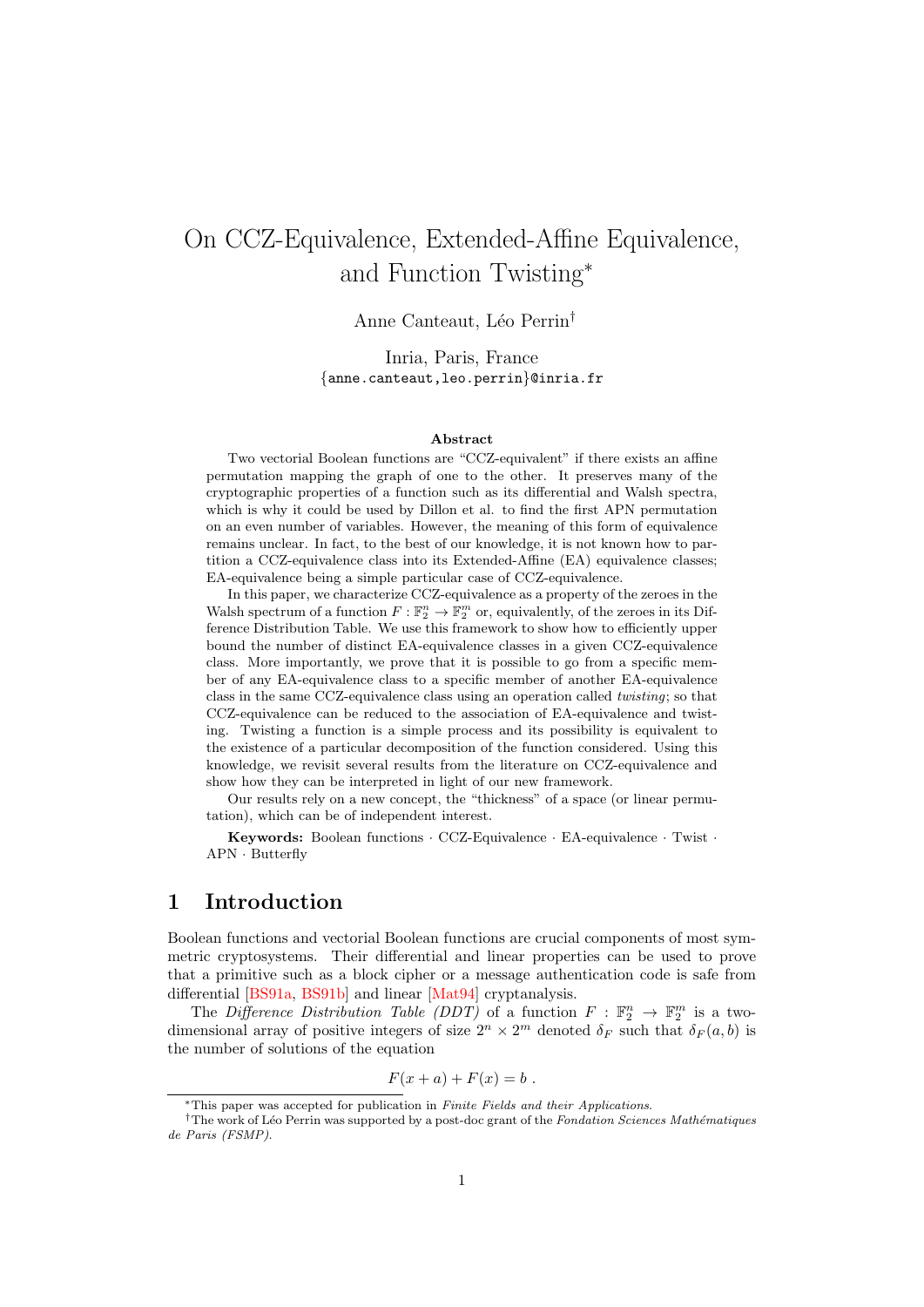The maximum coefficient in the DDT for  $a \neq 0$  is called the *differential uniformity* of  $F$  [\[Nyb94\]](#page-29-1). The lower it is, the more resilient a cipher using  $F$  may be against differential attacks. Similarly, its Linear Approximation Table (LAT) or Walsh spectrum is a twodimensional array of signed integers of size  $2^n \times 2^m$  denoted  $\mathcal{W}_F$  such that

$$
\mathcal{W}_F(a,b) = \sum_{x \in \mathbb{F}_2^n} (-1)^{a \cdot x + b \cdot F(x)}
$$

.

The maximum coefficient in the LAT for  $b \neq 0$  is the *linearity* of F. Again, we want this coefficient to be as low as possible as this may improve the security of a cipher using  $F$ against linear attacks.

A function offering ideal protection against differential cryptanalysis is one for which the differential uniformity is minimal. The optimal differential uniformity is equal to 2 and the functions reaching this bound are called Almost Perfect Non-linear (APN) [\[NK93\]](#page-29-2). There are many known infinite classes of APN functions. For example, the Gold functions defined over the finite field  $\mathbb{F}_{2^n}$  by the monomials of the form  $x^{2^i+1}$  with  $gcd(i, n) = 1$  are APN for all  $n > 1$ . However, when n is even, they are not permutations. In fact, whether there exists an APN permutation operating on an even number of variables is an open problem.

It was partially solved by Dillon et al. when they found an APN permutation of  $\mathbb{F}_2^6$  [\[BDMW10\]](#page-28-2). A more general solution is still missing despite a decomposition of this permutation in [\[PUB16\]](#page-29-3) which was followed by several generalizations of the corresponding structure [\[CDP17,](#page-29-4) [FFW17,](#page-29-5) [LTYW18\]](#page-29-6).

The differential uniformity is preserved by different forms of equivalence between (vectorial) Boolean functions. For example, it is easy to see that extended-affine equivalence preserves it, where EA-equivalence is defined as follows.

**Definition 1** (EA-Equivalence). Two functions  $F : \mathbb{F}_2^n \to \mathbb{F}_2^m$  and  $G : \mathbb{F}_2^n \to \mathbb{F}_2^m$ are extended-affine equivalent (EA-equivalent) if there exist two affine permutations  $A: \mathbb{F}_2^n \to \mathbb{F}_2^n$ ,  $B: \mathbb{F}_2^m \to \mathbb{F}_2^m$  and an affine function  $C: \mathbb{F}_2^n \to \mathbb{F}_2^m$  such that

$$
F(x) = (B \circ G \circ A)(x) + C(x) .
$$

The most general form of function equivalence that is known to preserve the differential uniformity is CCZ-equivalence, of which EA-equivalence is a particular case. It was named after Carlet, Charpin and Zinoviev who introduced it in [\[CCZ98\]](#page-29-7).

**Definition 2** (CCZ-Equivalence). Two functions  $F : \mathbb{F}_2^n \to \mathbb{F}_2^m$  and  $G : \mathbb{F}_2^n \to \mathbb{F}_2^m$  are CCZ-equivalent if there exists an affine permutation  $\mathcal A$  of  $\mathbb{F}_2^n \times \mathbb{F}_2^m$  such that

$$
\{(x, F(x)), x \in \mathbb{F}_2^n\} = \mathcal{A}(\{(x, G(x)), x \in \mathbb{F}_2^n\}) .
$$

As EA-equivalence and CCZ-equivalence are equivalence relations, and since EAequivalence is a particular case of CCZ-equivalence, it is possible to partition the space of all functions  $\mathbb{F}_2^n \to \mathbb{F}_2^m$  into CCZ-equivalence classes and then to partition each CCZequivalence class into EA-equivalence classes. For brevity, we shorten "EA-equivalence class" into "EA-class" and "CCZ-equivalence class" into "CCZ-class".

CCZ-equivalence played a crucial role in allowing Dillon et al. to find an APN permutation on 6 bits. Indeed, they first found an APN quadratic function, the socalled "Kim mapping", and then built a permutation from it in such a way that the permutation had to be in the same CCZ-class. Since CCZ-equivalence preserves the differential uniformity, this permutation has to be APN as well.

Despite this usefulness, CCZ-equivalence is not well understood. It was shown by Budaghyan and Carlet [\[BC10\]](#page-28-3) to be more general than EA-equivalence but, to the best of our knowledge, we do not even know how to partition the CCZ-class of a function into its EA-classes.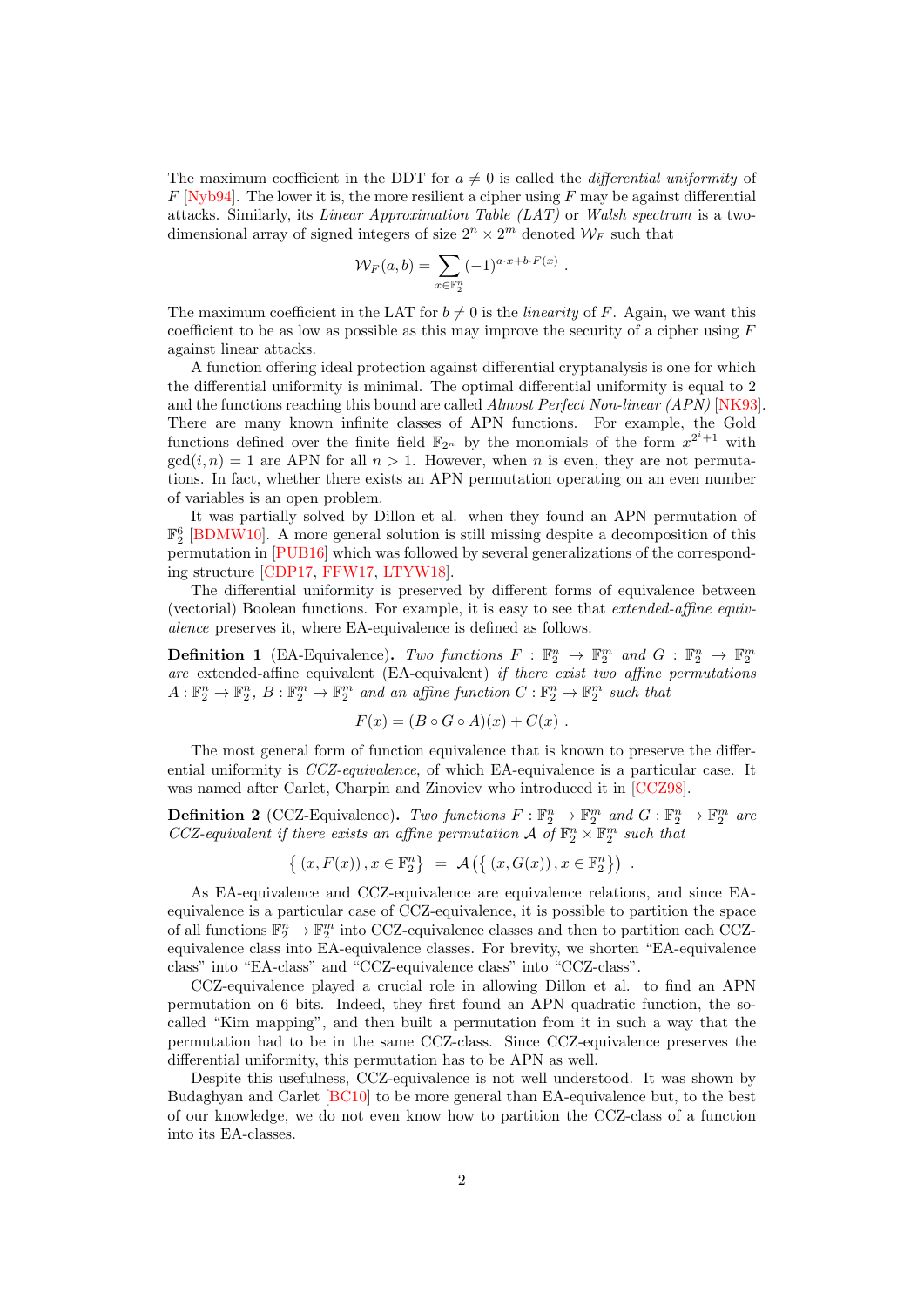Our Contribution. In this paper, we characterize CCZ-equivalence by identifying a simple relation between special structures in the LAT of a function  $F : \mathbb{F}_2^n \to \mathbb{F}_2^m$  (or equivalently in its DDT) and the EA-classes of the functions CCZ-equivalent to it.

Furthermore, we show that it is possible to navigate between the EA-classes in the CCZ-class of a function using an operation which we call  $t$ -twisting, where  $t \leq$  $\min(m, n)$ . As a consequence, we show that CCZ-equivalence can be fully described as the combination of two different forms of equivalences: EA-equivalence and twistequivalence. Each  $t$ -twist equivalence class contains at most two functions, in which case they must have the structures described in Figures [1a](#page-2-0) and [1b](#page-2-0) where  $T_y : \mathbb{F}_2^t \to \mathbb{F}_2^t$ must be a permutation for all  $y \in \mathbb{F}_2^{n-t}$ .

<span id="page-2-0"></span>

Figure 1: Two *t*-twist-equivalent functions.

A t-twist is obtained by applying a particular matrix  $M_t$  called a swap matrix on  $\{(x, F(x)), \forall x \in \mathbb{F}_2^n\}.$  These swap matrices, together with the related concept of thickness of a vector space, will play a crucial role in our proofs. They may also be of independent interest: we show in particular that any vector space V of  $\mathbb{F}_2^{n+m}$  of dimension  $n$  can be written

$$
V = (\Lambda^T \times M_t)(\mathcal{V}),
$$

where  $\mathcal{V} = \{(x, 0), \forall x \in \mathbb{F}_2^n\}$ , and where  $\Lambda$  is such that  $\Lambda^T(\mathcal{V}) = \mathcal{V}$ .

Using this framework, we revisit some results from the literature and show how they can be explained more intuitively with it. We are also able to provide upper and lower bounds for the number of EA-equivalence classes in the CCZ-equivalence class of any function.

Outline. The necessary notations and basic mathematical concepts are introduced in Section [2.](#page-2-1) We then present our framework linking structures in the LAT to EAclasses in Section [3.](#page-6-0) The remainder of the paper is based on this framework. Twisting and its relationship with CCZ-equivalence are described in Section [4](#page-11-0) where we also introduce swap matrices and some of their properties. Section [5](#page-18-0) presents some results on partitioning a CCZ-equivalence class into its constitutive EA-equivalence classes. We then revisit some results from the literature on CCZ-equivalence in light of our results in Section [6.](#page-21-0) Section [7](#page-27-0) concludes the paper.

# <span id="page-2-1"></span>2 Preliminaries

We consider vectorial Boolean functions, that is functions mapping  $\mathbb{F}_2^n$  to  $\mathbb{F}_2^m$  for some non-zero  $m$  and  $n$ . For such a function  $F$ , the Difference Distribution Table (DDT) is a  $2^n \times 2^m$  table  $\delta_F$  of positive integers such that, for any  $(a, b) \in \mathbb{F}_2^n \times \mathbb{F}_2^m$ ,

$$
\delta_F(a, b) = #\{x \in \mathbb{F}_2^n, F(x + a) + F(x) = b\}.
$$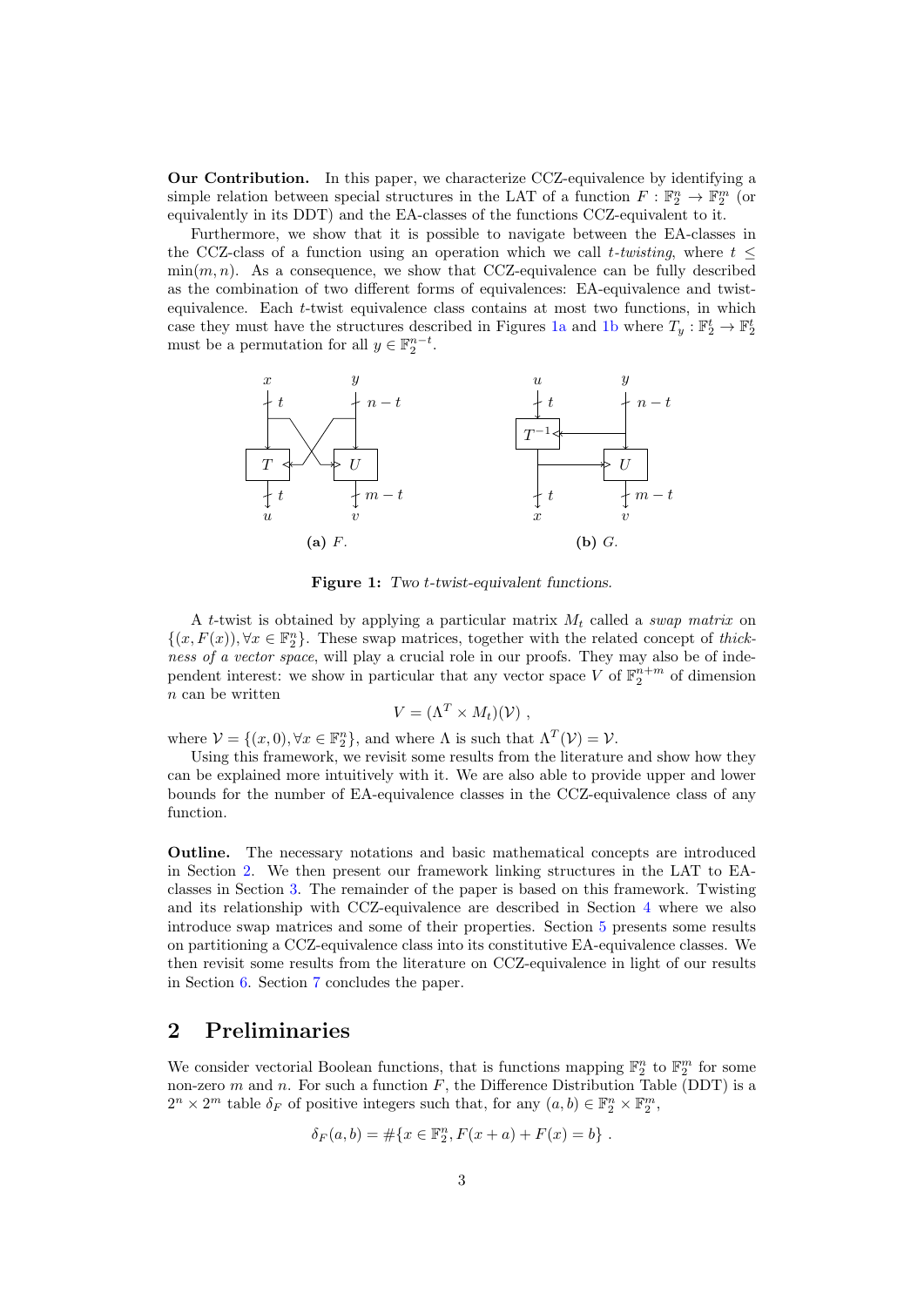Similarly, the Linear Approximation Table (LAT) or Walsh spectrum is a  $2^n \times 2^m$  table  $\mathcal{W}_F$  of signed integers such that, for any  $(a, b) \in \mathbb{F}_2^n \times \mathbb{F}_2^m$ ,

$$
\mathcal{W}_F(a,b) = \sum_{x \in \mathbb{F}_2^n} (-1)^{a \cdot x + b \cdot F(x)},
$$

where  $y \cdot z$  denotes the scalar product of two elements  $(y_0, ..., y_{k-1})$  and  $(z_0, ..., z_{k-1})$  of  $\mathbb{F}_2^k$  which is given by  $y \cdot z = \sum_{i=0}^{k-1} y_i z_i$ .

It is well-known [\[CV95,](#page-29-8) [BN13\]](#page-28-4) that the DDT and the squared LAT are related by a Fourier transform:

<span id="page-3-0"></span>
$$
\mathcal{W}_F^2(\lambda, \mu) = \sum_{a \in \mathbb{F}_2^n} \sum_{b \in \mathbb{F}_2^m} (-1)^{a \cdot \lambda + b \cdot \mu} \delta_F(a, b) \tag{1}
$$

$$
\delta_F(a,b) = 2^{-(n+m)} \sum_{\lambda \in \mathbb{F}_2^n} \sum_{\mu \in \mathbb{F}_2^m} (-1)^{a \cdot \lambda + b \cdot \mu} \mathcal{W}_F^2(\lambda, \mu).
$$
 (2)

If  $F: \mathbb{F}_2^n \to \mathbb{F}_2^m$  is a function and  $\alpha \in \mathbb{F}_2^m$  is not equal to 0 then  $x \mapsto \alpha \cdot F(x)$ is a *component* of F. If the Hamming weight of  $\alpha$  is one, the component is called a coordinate.

An element  $u \in \mathbb{F}_2^n$  is a *c*-linear structure for a Boolean function  $f : \mathbb{F}_2^n \to \mathbb{F}_2$  if  $f(x+u) + f(x) = c$  for some constant  $c \in \mathbb{F}_2$  and for all  $x \in \mathbb{F}_2^n$ .

We use  $I_k$  to denote the identity matrix operating on  $\mathbb{F}_2^k$ , i.e. a  $k \times k$  binary matrix where the only non-zero coefficients are those on the diagonal.

We use  $\Gamma_F$  to denote the codebook of a function  $F: \mathbb{F}_2^n \to \mathbb{F}_2^m$ , so that

$$
\Gamma_F = \{ (x, F(x)), x \in \mathbb{F}_2^n \} .
$$

We let  $\mathcal{V} = \{(x, 0), x \in \mathbb{F}_2^n\}$  and  $\mathcal{V}^{\perp} = \{(0, x) \in \mathbb{F}_2^m\}$  be two orthogonal subspaces of  $\mathbb{F}_2^n \times \mathbb{F}_2^m$ .

#### 2.1 Particular Linear Permutations

Two types of affine permutations of  $\mathbb{F}_2^n \times \mathbb{F}_2^m$  will play a crucial role in this paper: EA (and EL) mappings, and admissible mappings. In this paper, we always represent a linear function L from  $\mathbb{F}_2^n$  into  $\mathbb{F}_2^m$  by an  $m \times n$ -matrix M such that  $L(x) = Mx$  where the input  $x \in \mathbb{F}_2^n$  is seen as an *n*-bit column vector.

**Definition 3** (EA-mapping, EL-mapping). We call EL-mapping of  $\mathbb{F}_2^n \times \mathbb{F}_2^m$  a linear permutation of this set whose matrix representation is of the shape

$$
\left[\begin{array}{cc}a&0\\b&c\end{array}\right] ,
$$

where a is an n-bit linear permutation, c is an m-bit linear permutation and  $b : \mathbb{F}_2^n \to \mathbb{F}_2^m$ is a linear function. We call EA-mapping of  $\mathbb{F}_2^n \times \mathbb{F}_2^m$  an affine permutation of this set whose linear part is an EL-mapping.

The set of all EL-mappings (resp. EA-mappings) for given n and m is denoted  $\mathcal{M}^{EL}$  $(resp. M^{EA}.$ 

It is worth noticing that the inverse of an EL-mapping (resp. EA-mapping) is an EL-mapping (resp. EA-mapping) too because

$$
\left[\begin{array}{cc} a & 0 \\ b & c \end{array}\right]^{-1} = \left[\begin{array}{cc} a^{-1} & 0 \\ c^{-1}ba^{-1} & c^{-1} \end{array}\right] .
$$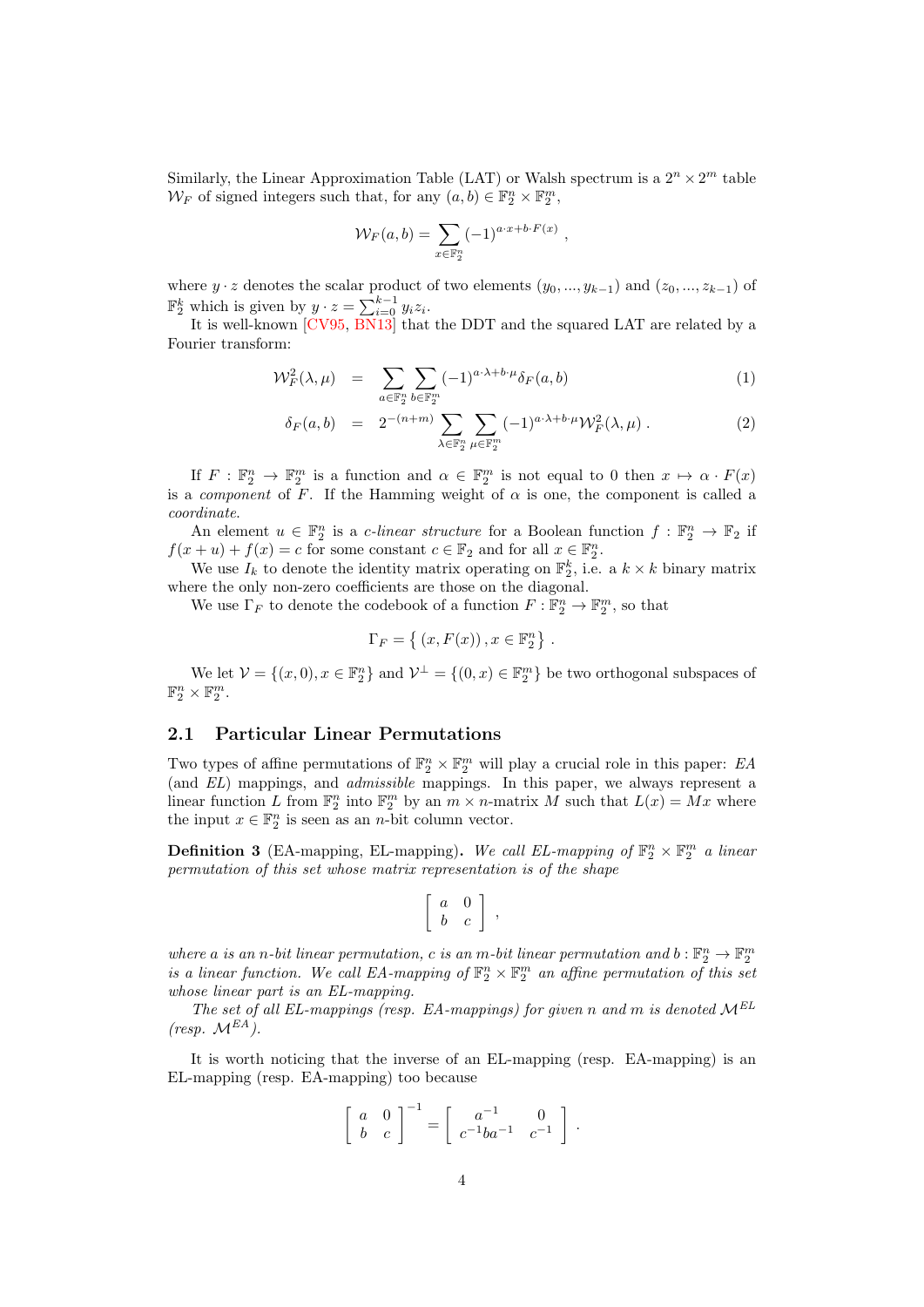As the composition of two EL-mappings is also an EL-mapping and as the identity is one, we can conclude that  $M^{EL}$  (resp.  $\widetilde{M^{EA}}$ ) is a group under composition. Furthermore, such permutations have a close relationship with the vector space  $\mathcal{V} = \{(x, 0), x \in \mathbb{F}_2^n\}$ given by the following lemma.

<span id="page-4-1"></span>**Lemma 1.** EL-mappings are exactly the linear mappings whose transpose maps  $\mathcal V$  to itself. Therefore, if  $\mathcal L$  is a linear permutation of  $\mathbb{F}_2^{n+m}$  such that  $\mathcal L(\mathcal V)=\mathcal V$ , then  $\mathcal L^T\in$  $\mathcal{M}^{\tilde{EL}}$ .

Two functions  $F: \mathbb{F}_2^n \to \mathbb{F}_2^m$  and  $G: \mathbb{F}_2^n \to \mathbb{F}_2^m$  are CCZ-equivalent (resp. EAequivalent) if and only if there exists an affine permutation A of  $\mathbb{F}_2^n \times \mathbb{F}_2^m$  (resp. an EA-mapping) such that

$$
\mathcal{A}\left(\Gamma_F\right) = \Gamma_G.
$$

In general, given a function  $F: \mathbb{F}_2^n \to \mathbb{F}_2^m$  and an affine permutation  $\mathcal{A}$  of  $\mathbb{F}_2^n \times \mathbb{F}_2^m$ , there a priori does not exist a function  $G$  such that

$$
\mathcal{A}(\{(x,F(x)),\forall x\in\mathbb{F}_2^n\}) = \{(x,G(x)),\forall x\in\mathbb{F}_2^n\} .
$$

Indeed, it is necessary for  $G$  to be well-defined that the left-hand side of the output of  $x \mapsto \mathcal{A}(x, F(x))$  is a permutation. As a consequence, only a few permutations A vield valid functions  $G$ . The following definition captures this intuition.

**Definition 4** (Admissible affine permutations). Let F be a function from  $\mathbb{F}_2^n$  to  $\mathbb{F}_2^m$ . We say that the affine permutation  $\mathcal A$  of  $\mathbb{F}_2^n \times \mathbb{F}_2^m$  is admissible for F if we can define a function G such that

$$
{\cal A}(\Gamma_{F})=\Gamma_{G}\;.
$$

If  $\mathcal{A}(x, y) = (\mathcal{A}_1(x, y), \mathcal{A}_2(x, y))$  with  $\mathcal{A}_1 : \mathbb{F}_2^n \times \mathbb{F}_2^m \to \mathbb{F}_2^n$  and  $\mathcal{A}_2 : \mathbb{F}_2^n \times \mathbb{F}_2^m \to \mathbb{F}_2^m$ , then  $\mathcal A$  is admissible for  $F$  if and only if  $x \mapsto \mathcal A_1(x, F(x))$  is a permutation of  $\mathbb F_2^n$ .

For example, an EA-mapping is always admissible, which is why EA-equivalence is well-defined. On the other hand there are functions for which there are admissible mappings which are not EA-mappings. That is why CCZ-equivalence is more general than EA-equivalence.

Another simple type of admissible mapping corresponds to the functional inversion. Indeed, if P is a permutation of  $\mathbb{F}_2^n$ , then the following mapping  $\mathcal L$  is admissible

$$
\mathcal{L} = \left[ \begin{array}{cc} 0 & I_n \\ I_n & 0 \end{array} \right]
$$

as it maps the graph of  $P$  to that of  $P^{-1}$ .

CCZ-equivalence and equivalence of codes. The main cryptographic properties (e.g. the APN property, the linearity...) can be interpreted as conditions on some binary linear codes, as first shown in [\[CCZ98\]](#page-29-7). To this end, any function  $F : \mathbb{F}_2^n \to$  $\mathbb{F}_2^m$  is associated to the linear binary code  $\mathcal{C}_F$  of length  $2^n$  defined by the following  $(n + m + 1) \times 2^n$  generator matrix

<span id="page-4-0"></span>
$$
G_F = \begin{bmatrix} 1 & \cdots & 1 & \cdots & 1 \\ 0 & \cdots & x_i & \cdots & x_{2n-1} \\ F(0) & \cdots & F(x_i) & \cdots & F(x_{2n-1}) \end{bmatrix},
$$
 (3)

where  $\{0, x_1, \ldots, x_{2^n-1}\} = \mathbb{F}_2^n$  and each entry in the matrix is viewed as a binary columnvector. In other words,  $\mathcal{C}_F$  is the linear subspace of  $\mathbb{F}_2^{2^n}$  spanned by the rows of  $G_F$ . It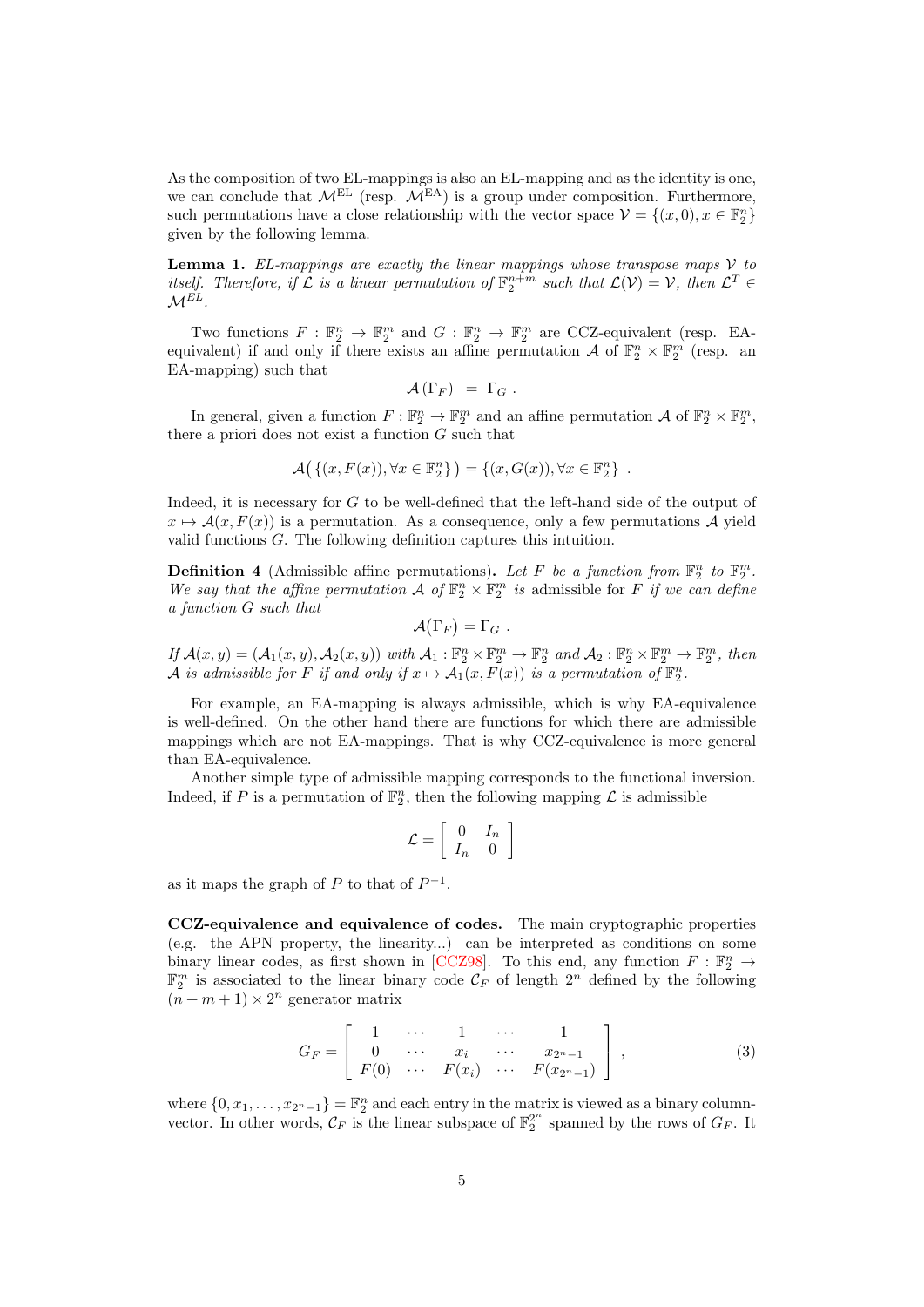is worth noticing that the code  $\mathcal{C}_F$  has dimension  $(n + m + 1)$  if and only if F does not have any linear component, which is the situation we focus on [\[CCD00,](#page-29-9) Th. 2.7].

Obviously, two linear binary codes  $C_1$  and  $C_2$  of length  $n$  and dimension  $k$  with generator matrices  $G_1$  and  $G_2$  are equal if and only if there exists some  $k \times k$  invertible matrix M such that  $G_2 = MG_1$ . Moreover, two linear binary codes are said *equiva*lent [\[MS77,](#page-29-10) Page 39] if they differ only in the order of symbols, i.e. if there exist an  $n \times n$  permutation matrix P and a  $k \times k$  invertible matrix M such that  $G_2 = MG_1P$ .

It directly follows from this definition that CCZ-equivalence coincides with the usual notion of equivalence between the corresponding codes  $\mathcal{C}_F$  as pointed out in [\[BDKM09\]](#page-28-5).

**Proposition 1.** [\[BDKM09,](#page-28-5) Th. 6.2] Let  $F_1$  and  $F_2$  be two functions from  $\mathbb{F}_2^n$  to  $\mathbb{F}_2^m$ without any linear component. Then,  $F_1$  and  $F_2$  are CCZ-equivalent if and only if the linear codes  $\mathcal{C}_{F_1}$  and  $\mathcal{C}_{F_2}$  are equivalent.

More precisely, the affine permutation  $\mathcal A$  of  $\mathbb{F}_2^{n+m}$  of the form  $\mathcal A(x) = Mx + c$  where M is an  $(n+m) \times (n+m)$  invertible matrix and  $c \in \mathbb{F}_2^{n+m}$  satisfies  $\Gamma_G = \mathcal{A}(\Gamma_F)$  if and only if there exists a permutation matrix P such that  $G_{F_2} = M' G_{F_1} P$  where



### 2.2 CCZ-Equivalence, DDT and LAT

In Section [3,](#page-6-0) we identify necessary and sufficient conditions for a mapping  $A$  to be admissible. As these conditions depend on the DDT and LAT of the function, we first recall some well-known results regarding them.

Let F be a function from  $\mathbb{F}_2^n$  to  $\mathbb{F}_2^m$  and A be an affine permutation of  $\mathbb{F}_2^n \times \mathbb{F}_2^m$ :

$$
\begin{array}{rcl}\n\mathcal{A} : \mathbb{F}_2^n \times \mathbb{F}_2^m & \to & \mathbb{F}_2^n \times \mathbb{F}_2^m \\
(x, y) & \mapsto & (\mathcal{A}_1(x, y), \mathcal{A}_2(x, y))\n\end{array}
$$

which is admissible for  $F$ . We define

$$
F_1: x \mapsto A_1(x, F(x))
$$
 and  $F_2: x \mapsto A_2(x, F(x))$ 

and we note that, since  $A$  is admissible,  $F_1$  is a permutation of  $\mathbb{F}_2^n$ . We can then define the function G from  $\mathbb{F}_2^n$  to  $\mathbb{F}_2^m$  by

$$
G = F_2 \circ F_1^{-1}(x) = A_2 \left( F_1^{-1}(x), F \circ F_1^{-1}(x) \right) .
$$

**Proposition 2.** Let  $F : \mathbb{F}_2^n \to \mathbb{F}_2^m$  and  $G : \mathbb{F}_2^n \to \mathbb{F}_2^m$  be such that  $\Gamma_G = \mathcal{A}(\Gamma_F)$  for some affine permutation  $\mathcal A$  of  $\mathbb{F}_2^{n+m}$ . Let  $\mathcal L$  denote the linear part of  $\mathcal A$ , i.e.,  $\mathcal A(x) = \mathcal L(x) + c$ for some constant  $c \in \mathbb{F}_2^{n+m}$ . Then the DDT and LAT of G are given by

$$
\delta_G(a, b) = \delta_F(\mathcal{L}^{-1}(a, b)),
$$
  

$$
\mathcal{W}_G(\alpha, \beta) = (-1)^{c \cdot (\alpha, \beta)} \mathcal{W}_F(\mathcal{L}^T(\alpha, \beta)).
$$

*Proof.* By definition,  $\delta_G(a, b)$  equals the number of pairs  $(x, x')$  of elements in  $\mathbb{F}_2^n$  such that

$$
x + x' = a
$$
 and  $G(x) + G(x') = b$ 

or equivalently, the number of  $y = F_1^{-1}(x)$  and  $y' = F_1^{-1}(x')$  such that

$$
F_1(y) + F_1(y') = a
$$
 and  $F_2(y) + F_2(y') = b$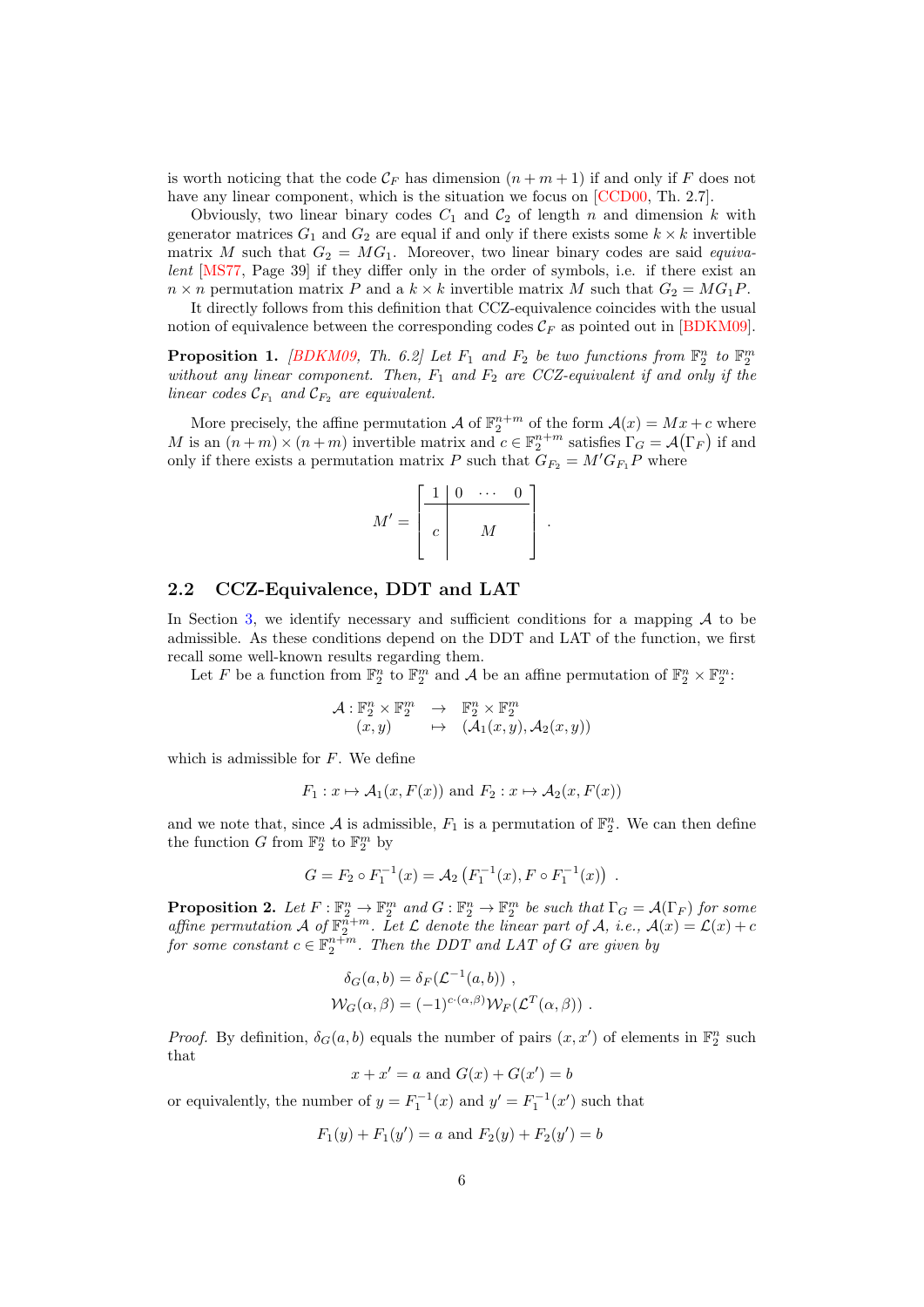This system corresponds to

$$
\mathcal{L}_1(y + y', F(y) + F(y')) = a
$$
 and  $\mathcal{L}_2(y + y', F(y) + F(y')) = b$ 

where  $\mathcal{L}_1$  and  $\mathcal{L}_2$  are the linear parts of  $\mathcal{A}_1$  and  $\mathcal{A}_2$ . Equivalently

$$
(y + y', F(y) + F(y')) = \mathcal{L}^{-1}(a, b) .
$$

The number of pairs satisfying this equation is then  $\delta_F(\mathcal{L}^{-1}(a, b))$ .

Let us now look at the LAT. The value of  $W_G(\alpha, \beta)$  is determined by the number of  $x\in\mathbb{F}_2^n$  such that

$$
\beta \cdot G(x) + \alpha \cdot x = 0.
$$

By setting  $y = F_1^{-1}(x)$ , the left-hand term of this equation can be replaced by

$$
\beta \cdot F_2(y) + \alpha \cdot F_1(y) = \beta \cdot \mathcal{A}_2(y, F(y)) + \alpha \cdot \mathcal{A}_1(y, F(y))
$$
  
\n
$$
= \beta \cdot \mathcal{L}_2(y, F(y)) + \alpha \cdot \mathcal{L}_1(y, F(y)) + c \cdot (\alpha, \beta)
$$
  
\n
$$
= (\alpha, \beta) \cdot \mathcal{L}(y, F(y)) + c \cdot (\alpha, \beta)
$$
  
\n
$$
= \mathcal{L}^T(\alpha, \beta) \cdot (y, F(y)) + c \cdot (\alpha, \beta)
$$

by using that, for any linear function  $\mathcal L$  and any pair  $(x, y), x \cdot \mathcal L(y) = \mathcal L^{T}(x) \cdot y$  where  $\mathcal{L}^T$  is the linear function corresponding to the transpose of the matrix defining  $\mathcal{L}$ .  $\Box$ 

As a consequence, if  $A$  is an EA-mapping then the correspondence between the DDT of  $F$  and that of  $G$  is given by an EL-mapping and the correspondence between their LATs is given by the transpose of an EL-mapping.

# <span id="page-6-0"></span>3 Table-Based Characterization of CCZ-Equivalence

In this section, we identify a relation between the mappings admissible for a function  $F: \mathbb{F}_2^n \to \mathbb{F}_2^m$  and the vector spaces of dimension  $n$  in the positions of the coefficients equal to 0 in its LAT. An identical relationship exists between EA-classes and vector spaces of zeroes of dimension  $m$  in the DDT. These are described in Theorem [1.](#page-8-0)

The relationship between these vector spaces and CCZ-equivalence was first hinted in  $[BDMW10]$  where Dillon *et al.* found an APN permutation in dimension six through finding a permutation in the CCZ-class of an APN function.

### 3.1 Vector Spaces of Zeroes

Recall that  $\mathcal{V} = \{(x, 0), x \in \mathbb{F}_2^n\}$  and  $\mathcal{V}^{\perp} = \{(0, x) \in \mathbb{F}_2^m\}$  are two subspaces of  $\mathbb{F}_2^n \times \mathbb{F}_2^m$ , the first being of dimension  $n$  and the second of dimension  $m$ . Note that the span of  $\mathcal{V} \cup \mathcal{V}^{\perp}$  is  $\mathbb{F}_2^n \times \mathbb{F}_2^m$ .

In this section, we investigate the roles played by some specific vector spaces found in sets defined via the LAT or the DDT of a function.

**Definition 5** (Walsh Zeroes). Let F be a function from  $\mathbb{F}_2^n$  to  $\mathbb{F}_2^m$ . We call Walsh zeroes of  $F$  the set

$$
\mathcal{Z}_F = \left\{ (\alpha, \beta) \in \mathbb{F}_2^n \times \mathbb{F}_2^m, \ \mathcal{W}_F(\alpha, \beta) = 0 \right\} \cup (0, 0) \ .
$$

**Definition 6** (Impossible Differential Set). For a function F from  $\mathbb{F}_2^n$  to  $\mathbb{F}_2^m$ , we denote  $\mathcal{Z}_F^D$  the impossible differential set of F. It is defined as

$$
\mathcal{Z}_F^D = \{(a, b) \in \mathbb{F}_2^n \times \mathbb{F}_2^m, \ \delta_F(a, b) = 0\} \cup (0, 0) \ .
$$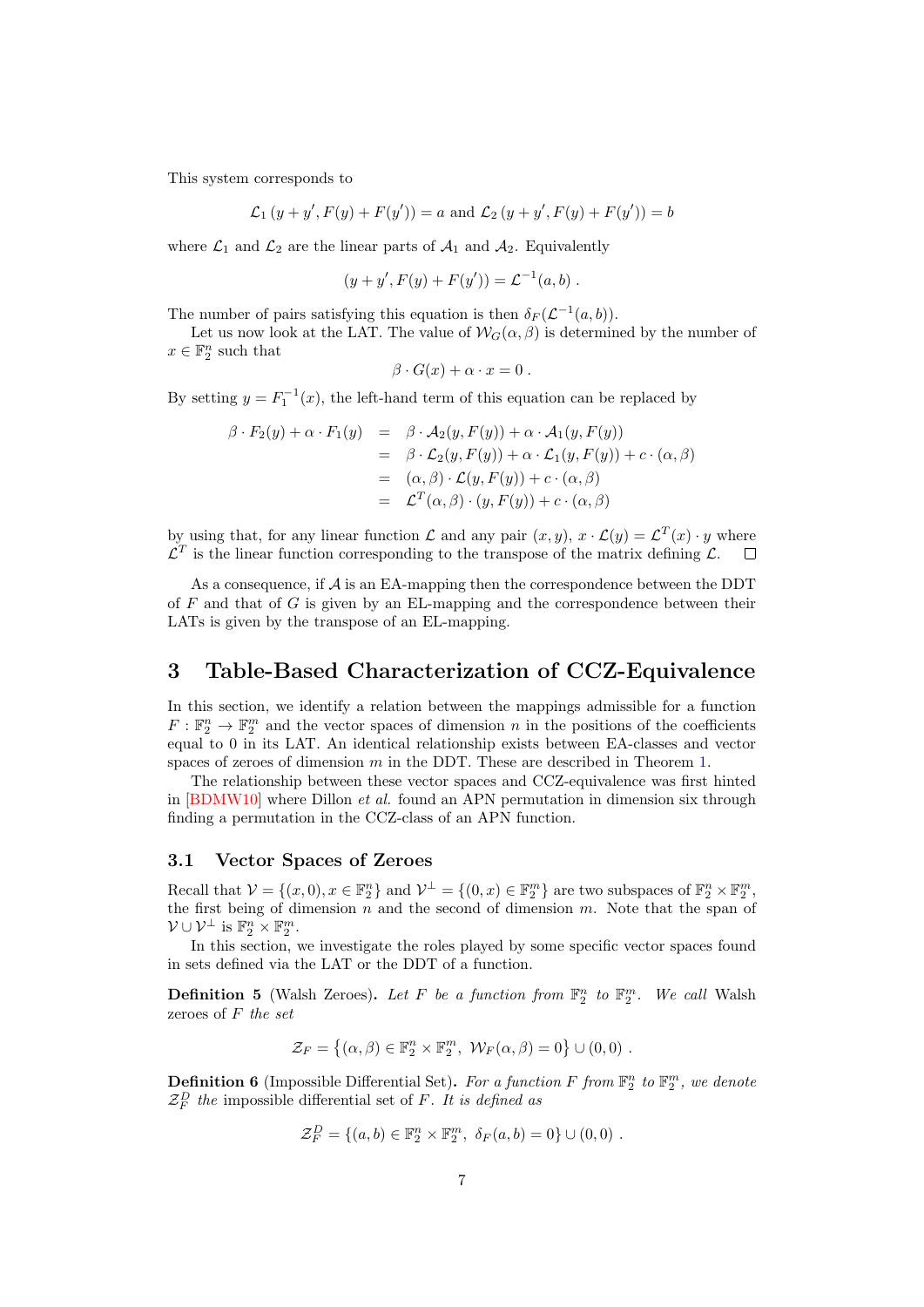Using the correspondence between the DDT and the squared LAT, we observe that these two sets are related in the following sense.

<span id="page-7-1"></span>**Proposition 3.** Let F be a function from  $\mathbb{F}_2^n$  to  $\mathbb{F}_2^m$ . Let V be a linear subspace of  $\mathbb{F}_2^n \times \mathbb{F}_2^m$  of dimension n. Then,  $V \subseteq \mathcal{Z}_F$  if and only if  $V^{\perp} \subseteq \mathcal{Z}_F^D$ .

*Proof.* Using Relation [\(1\)](#page-3-0), we get that, for any linear subspace V of  $\mathbb{F}_2^n \times \mathbb{F}_2^m$ ,

$$
\sum_{(\lambda,\mu)\in V} \mathcal{W}_F^2(\lambda,\mu) = \sum_{(\lambda,\mu)\in V} \sum_{(a,b)\in \mathbb{F}_2^n \times \mathbb{F}_2^m} (-1)^{a\cdot\lambda + b\cdot\mu} \delta_F(a,b)
$$

$$
= \sum_{(a,b)\in \mathbb{F}_2^n \times \mathbb{F}_2^m} \delta_F(a,b) \left( \sum_{(\lambda,\mu)\in V} (-1)^{a\cdot\lambda + b\cdot\mu} \right)
$$

$$
= 2^{\dim(V)} \sum_{(a,b)\in V^{\perp}} \delta_F(a,b)
$$

where the last equality is deduced from the fact that

$$
\sum_{(\lambda,\mu)\in V} (-1)^{a\cdot\lambda+b\cdot\mu} = \begin{cases} 2^{\dim(V)} & \text{if } (a,b)\in V^{\perp} \\ 0 & \text{otherwise.} \end{cases}
$$

Obviously,  $V \subseteq \mathcal{Z}_F$  if and only if

 $($ 

$$
\sum_{(\lambda,\mu)\in V} \mathcal{W}_F^2(\lambda,\mu)=\mathcal{W}_F^2(0,0)=2^{2n}.
$$

Moreover, we have proved that

$$
\sum_{(\lambda,\mu)\in V} \mathcal{W}_F^2(\lambda,\mu) = 2^{2n}
$$
 if and only if 
$$
\sum_{(a,b)\in V^{\perp}} \delta_F(a,b) = 2^{2n-\dim V}.
$$

Using that  $\delta_F(0, 0) = 2^n$ , we deduce that, when dim  $V = n$ , this equivalently means that  $V^{\perp} \subseteq \mathcal{Z}_F^D$ .  $\Box$ 

Lemma [2](#page-7-0) then shows that the Walsh zeroes (resp. the impossible differential sets) of two CCZ-equivalent functions are strongly related.

<span id="page-7-0"></span>**Lemma 2.** For two functions F and G mapping  $\mathbb{F}_2^n$  to  $\mathbb{F}_2^m$ , if  $\Gamma_G = \mathcal{A}(\Gamma_F)$  for some affine permutation  $\mathcal{A}$  of  $\mathbb{F}_2^{n+m}$ , then

$$
\mathcal{Z}_G = (\mathcal{L}^T)^{-1}(\mathcal{Z}_F) \quad and \quad \mathcal{Z}_G^D = \mathcal{L}(\mathcal{Z}_F^D) \ ,
$$

where  $\mathcal L$  is the linear part of  $\mathcal A$ .

These sets must contain some specific vector spaces in all cases, as formally stated by the following proposition.

**Proposition 4.** Let F be a function from  $\mathbb{F}_2^n$  to  $\mathbb{F}_2^m$ , let  $\mathcal{Z}_F$  be its Walsh zeroes and let  $\mathcal{Z}_F^D$  be its impossible differential set. Then the following is always true:

$$
\mathcal{V} \subseteq \mathcal{Z}_F \text{ and } \mathcal{V}^{\perp} \subseteq \mathcal{Z}_F^D .
$$

Proof. We prove the proposition in terms of Walsh zeroes. The formulation in terms of impossible differential set then follows directly using Proposition [3.](#page-7-1)

If  $(a, b) \in V$ , then  $b = 0$ . For all such elements with  $a \neq 0$ ,

$$
\mathcal{W}_F(a,b) = \sum_{x \in \mathbb{F}_2^n} (-1)^{a \cdot x + 0 \cdot F(x)} = \sum_{x \in \mathbb{F}_2^n} (-1)^{a \cdot x} = 0,
$$

so that  $(a, b) \in \mathcal{Z}_F$ . As we have imposed  $(0, 0) \in \mathcal{Z}_F$ , we conclude that  $\mathcal{V} \subseteq \mathcal{Z}_F$  for any  $F$ .  $\Box$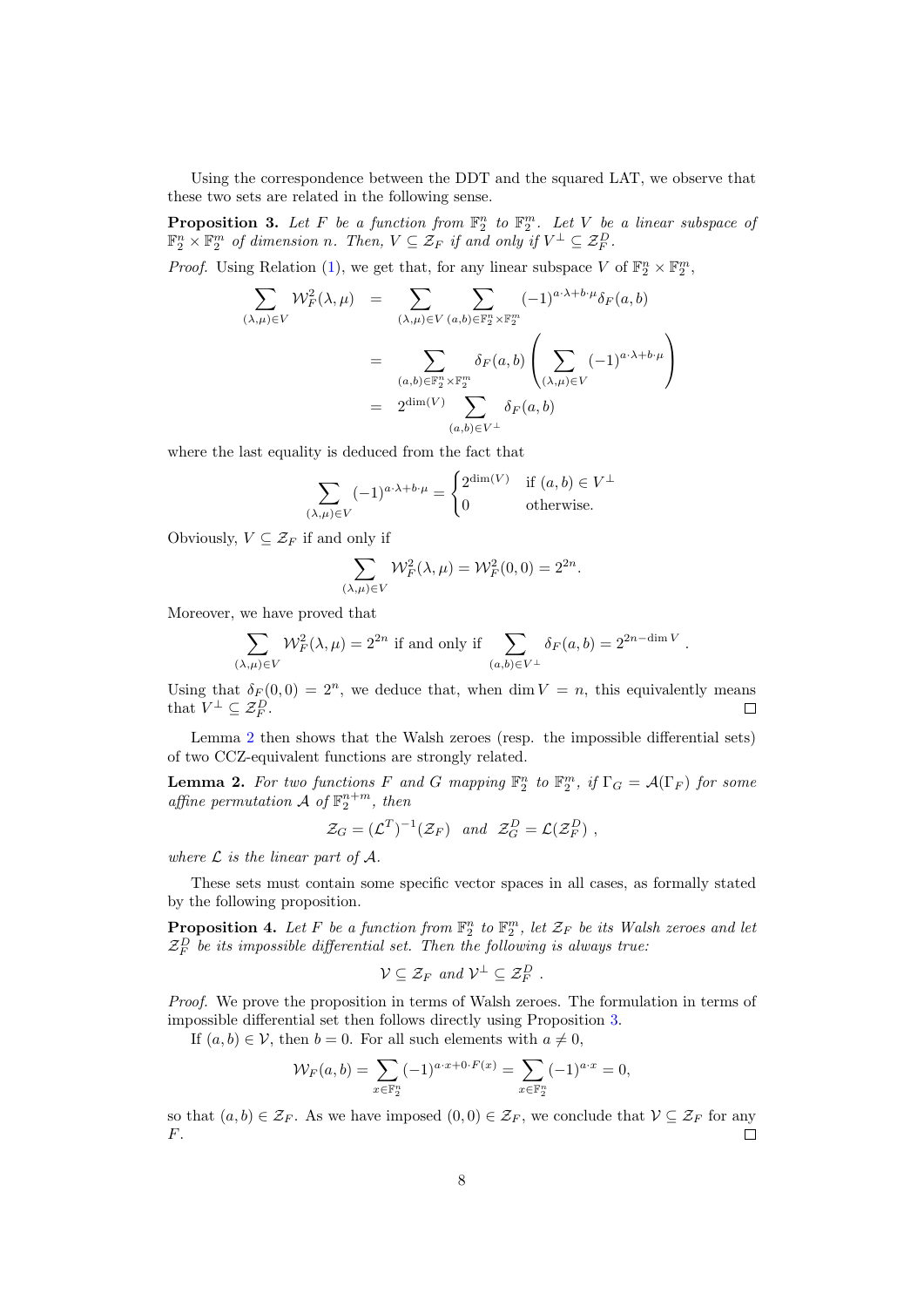The following theorem is what most of our results are based on. It gives a simple necessary and sufficient condition for an affine mapping to be admissible.

<span id="page-8-0"></span>**Theorem 1.** Let F be a function from  $\mathbb{F}_2^n$  to  $\mathbb{F}_2^m$ , let A be an affine permutation of  $\mathbb{F}_2^n \times \mathbb{F}_2^m$ , and  $\mathcal L$  its linear part. Then, the following three statements are equivalent:

- 1. A is admissible for  $F$
- 2.  $\mathcal{L}^T(\mathcal{V}) \subseteq \mathcal{Z}_F$
- 3.  $\mathcal{L}^{-1}(\mathcal{V}^{\perp}) \subseteq \mathcal{Z}_F^D$ .

*Proof.* Recall that A is admissible for F if and only if  $x \mapsto \mathcal{L}_1(x, F(x))$  is a permutation, where  $\mathcal{L}(x, y) = (\mathcal{L}_1(x, y), \mathcal{L}_2(x, y)).$ 

1  $\Leftrightarrow$  2. The function  $x \mapsto \mathcal{L}_1(x, F(x))$  is a permutation if and only if all of its components are balanced, i.e. if and only if

$$
\sum_{x \in \mathbb{F}_2^n} (-1)^{a \cdot \mathcal{L}_1(x, F(x))} = 0, \ \forall a \in (\mathbb{F}_2^n)^*,
$$

which can be re-written as

$$
\sum_{x \in \mathbb{F}_2^n} (-1)^{(a,0)\cdot \mathcal{L}(x,F(x))} = 0, \ \forall a \in (\mathbb{F}_2^n)^* .
$$

Using the fact that  $(a, b) \cdot \mathcal{L}(x, y) = \mathcal{L}^T(a, b) \cdot (x, y)$ , we have that  $\mathcal L$  (and A) are admissible for  $F$  if and only if

$$
\sum_{x \in \mathbb{F}_2^n} (-1)^{\mathcal{L}^T(a,0)\cdot (x,F(x))} = 0, \ \forall a \in (\mathbb{F}_2^n)^*,
$$

which is equivalent to saying that  $\mathcal{L}^T(\mathcal{V}) \subseteq \mathcal{Z}_F$ .

**2**  $\Leftrightarrow$  **3.** From Proposition [3,](#page-7-1) we have that  $\mathcal{L}^T(\mathcal{V}) \subseteq \mathcal{Z}_F$  if and only if  $(\mathcal{L}^T(\mathcal{V}))^{\perp} \subseteq \mathcal{Z}_F^D$ . We now use the fact that an element x belongs to  $({\cal L}^T({\cal V}))^{\perp}$  if and only if it satisfies for all  $v \in V$ 

$$
x \cdot \mathcal{L}^T(v) = 0 \Leftrightarrow \mathcal{L}(x) \cdot v = 0.
$$

This equivalently means that  $\mathcal{L}(x)$  belongs to  $\mathcal{V}^{\perp}$ , i.e.,  $x \in \mathcal{L}^{-1}(\mathcal{V}^{\perp})$ .

 $\Box$ 

In terms of codes. It is well-known that the weight distribution of the code  $\mathcal{C}_F$ associated to  $F$  carries exactly the same information as the squared Walsh spectrum of the function [\[CCZ98,](#page-29-7) [BDKM09\]](#page-28-5). Indeed, the weights of all codewords in  $\mathcal{C}_F$  correspond to

$$
\mathcal{W}=\{\text{wt}\left((\varepsilon, a, b)G_F\right),\; \varepsilon\in\mathbb{F}_2, a\in\mathbb{F}_2^n, b\in\mathbb{F}_2^m\}
$$

where  $G_F$  is the generator matrix defined by [\(3\)](#page-4-0). Using that

$$
wt ((\varepsilon, a, b)G_F) = 2^{n-1} + (-1)^{\varepsilon+1} \mathcal{W}_F(a, b) ,
$$

we deduce that

$$
\mathcal{W} = \left\{2^{n-1} \pm \left|\mathcal{W}_F(a,b)\right|, a \in \mathbb{F}_2^n, b \in \mathbb{F}_2^m\right\}.
$$

Therefore, the Walsh zeroes of F,  $\mathcal{Z}_F$ , correspond to the balanced codewords in  $\mathcal{C}_F$ . Moreover, any linear subspace of dimension n in  $\mathcal{Z}_F$  coincides with a subcode of  $\mathcal{C}_F$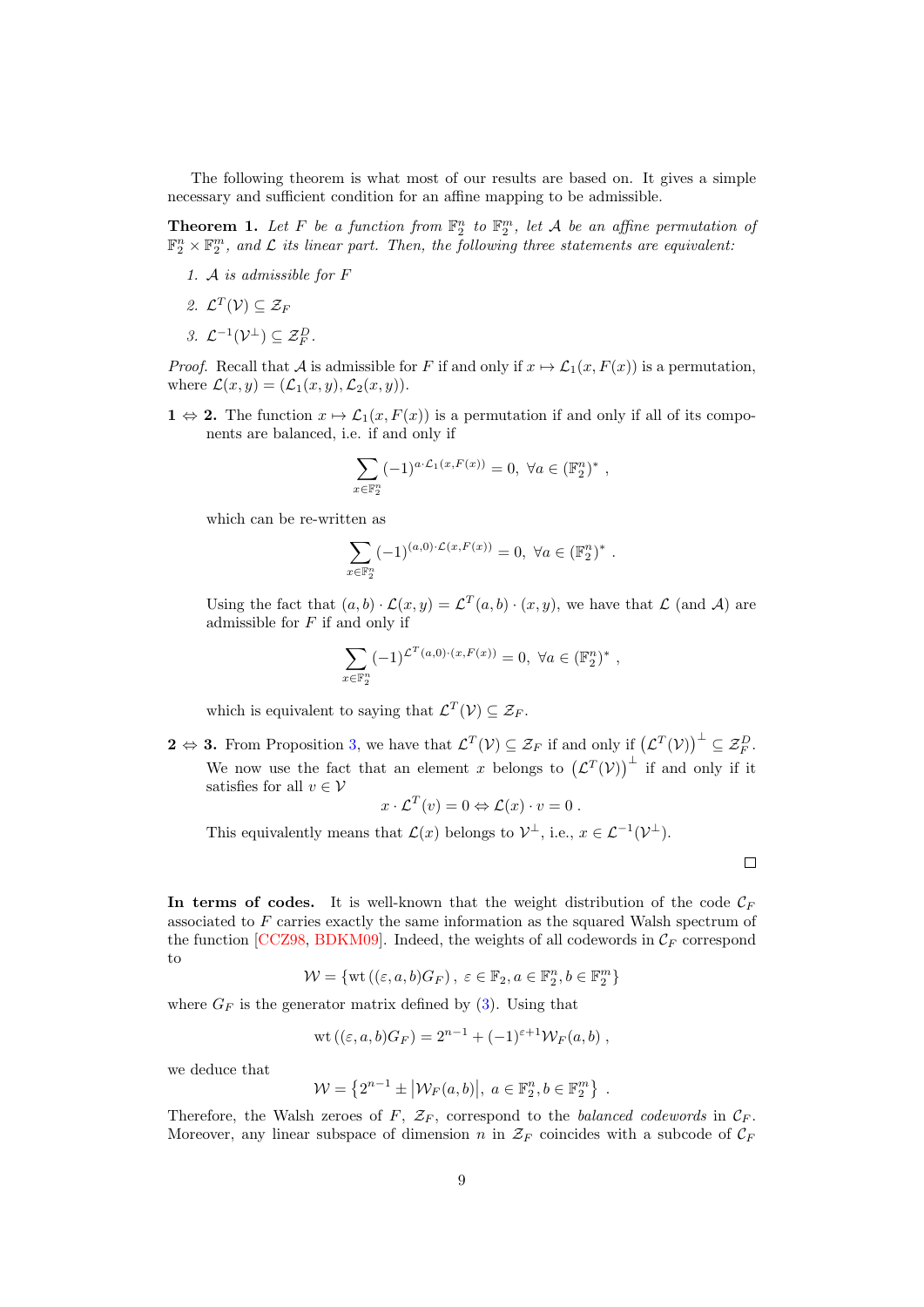of dimension  $(n + 1)$ , composed of the all-zero word, the all-one word and balanced codewords. It is well-known that any code with this weight distribution is equivalent to the first-order Reed-Muller code (i.e., the extended Simplex code) [\[CV09\]](#page-29-11). It follows that Theorem [1](#page-8-0) equivalently means that there is a correspondence between admissible mappings for F and the first-order Reed-Muller subcodes of  $C_F$ . This property has been already observed by Dillon et al. [\[BDMW10\]](#page-28-2) with a slightly different formulation since they focused on functions with  $F(0) = 0$  and considered the simplex subcodes of a shortened version of  $\mathcal{C}_F$ .

### <span id="page-9-1"></span>3.2 A First Partition of CCZ-Classes

The mappings admissible for a given function  $F : \mathbb{F}_2^n \to \mathbb{F}_2^m$  are then exactly the mappings whose transpose of the linear part maps  $\mathcal V$  to a linear subspace of  $\mathcal Z_F$ . In order to further characterize the CCZ-class of  $F$ , we then gather together all affine permutations having the same  $\mathcal{L}^T(\mathcal{V})$ .

**Definition 7.** Let V be a linear subspace of  $\mathbb{F}_2^{n+m}$  such that  $\dim V = n$ . We denote by  $\mathcal{S}(V)$  the set of all affine permutations of  $\mathbb{F}_2^{n+m}$  whose linear part  $\mathcal{L}$  satisfies  $\mathcal{L}^T(\mathcal{V})=V$ .

We have then proved that the set of all mappings admissible for  $F$  corresponds to the union of all  $\mathcal{S}(V)$ , where V varies in the set of all *n*-dimensional linear spaces in  $\mathcal{Z}_F$ .

The following lemma gives a simple relation between EA-classes and the sets  $\mathcal{S}(V)$ .

<span id="page-9-0"></span>**Lemma 3.** Let  $F: \mathbb{F}_2^n \to \mathbb{F}_2^m$ ,  $G: \mathbb{F}_2^n \to \mathbb{F}_2^m$  and  $G': \mathbb{F}_2^n \to \mathbb{F}_2^m$  be three functions such that  $\Gamma_G = \mathcal{A}(\Gamma_F)$  and  $\Gamma_{G'} = \mathcal{A}'(\Gamma_F)$  for some affine permutations A and A' of  $\mathbb{F}_2^{m+n}$ .

If both A and A' belong to the same  $\mathcal{S}(V)$  for some n-dimensional linear space V, then  $G$  and  $G'$  are  $EA$ -equivalent.

*Proof.* Let  $\mathcal L$  and  $\mathcal L'$  denote the linear parts of  $\mathcal A$  and  $\mathcal A'$ . The two affine permutations A and A' belong to the same  $\mathcal{S}(V)$  if and only if  $\mathcal{L}^T(\mathcal{V}) = \mathcal{L}^{\prime T}(\mathcal{V})$ , or equivalently  $((\mathcal{L}^T)^{-1} \circ \mathcal{L}^{\prime T})(\mathcal{V}) = \mathcal{V}$  $((\mathcal{L}^T)^{-1} \circ \mathcal{L}^{\prime T})(\mathcal{V}) = \mathcal{V}$  $((\mathcal{L}^T)^{-1} \circ \mathcal{L}^{\prime T})(\mathcal{V}) = \mathcal{V}$ . As  $(\mathcal{L}^{\prime} \circ \mathcal{L}^{-1})^T$  leaves  $\mathcal{V}$  unchanged, Lemma 1 imposes the existence of an EL-mapping  $\Lambda$  such that  $(\mathcal{L}' \circ \mathcal{L}^{-1}) = \Lambda$ . We deduce that  $\mathcal{L}' = \Lambda \times \mathcal{L}$ .

We know from the hypothesis that  $\Gamma_{G'} = \mathcal{L}'(\Gamma_F) + c'$  for some constant  $c' \in \mathbb{F}_2^{n+m}$ . Using the equality we established in the previous paragraph, we deduce that

$$
\Gamma_{G'} = (\Lambda \circ \mathcal{L})(\Gamma_F) + c' = \Lambda(\Gamma_G + c) + c' = \Lambda(\Gamma_G) + c''
$$

for some constant  $c'' \in \mathbb{F}_2^{n+m}$ . Since  $\Lambda$  is an EL-mapping, we thus have that G and G' are EA-equivalent.  $\Box$ 

In other words, if two mappings  $A$  and  $A'$  are both admissible for  $F$  because of the same subspace of  $\mathcal{Z}_F$ , then applying them to the codebook of F yields two functions that are in the same EA-class. We deduce the following direct corollary.

<span id="page-9-2"></span>**Corollary 1.** The number of EA-classes in the CCZ-class of a function  $F : \mathbb{F}_2^n \to \mathbb{F}_2^m$ is upper-bounded by the number of vector spaces of dimension n in  $\mathcal{Z}_F$ .

While we have established that two admissible mappings in the same set  $\mathcal{S}(V)$  lead to two functions in the same EA-class, the converse is not true. A simple counterexample appears when  $F: \mathbb{F}_2^n \to \mathbb{F}_2^n$  is an involution. In this case,

$$
\underbrace{\left[\begin{array}{cc} I_n & 0 \\ 0 & I_n \end{array}\right]}_{\mathcal{L}}(\Gamma_F) = \underbrace{\left[\begin{array}{cc} 0 & I_n \\ I_n & 0 \end{array}\right]}_{\mathcal{L}'}(\Gamma_F)
$$

so that  $\mathcal L$  and  $\mathcal L'$  send  $\Gamma_F$  to the same EA-class (namely that of F) despite the fact that  $\mathcal{L}(\mathcal{V}) = \mathcal{V} \neq \mathcal{L}'(\mathcal{V}) = \mathcal{V}^{\perp}.$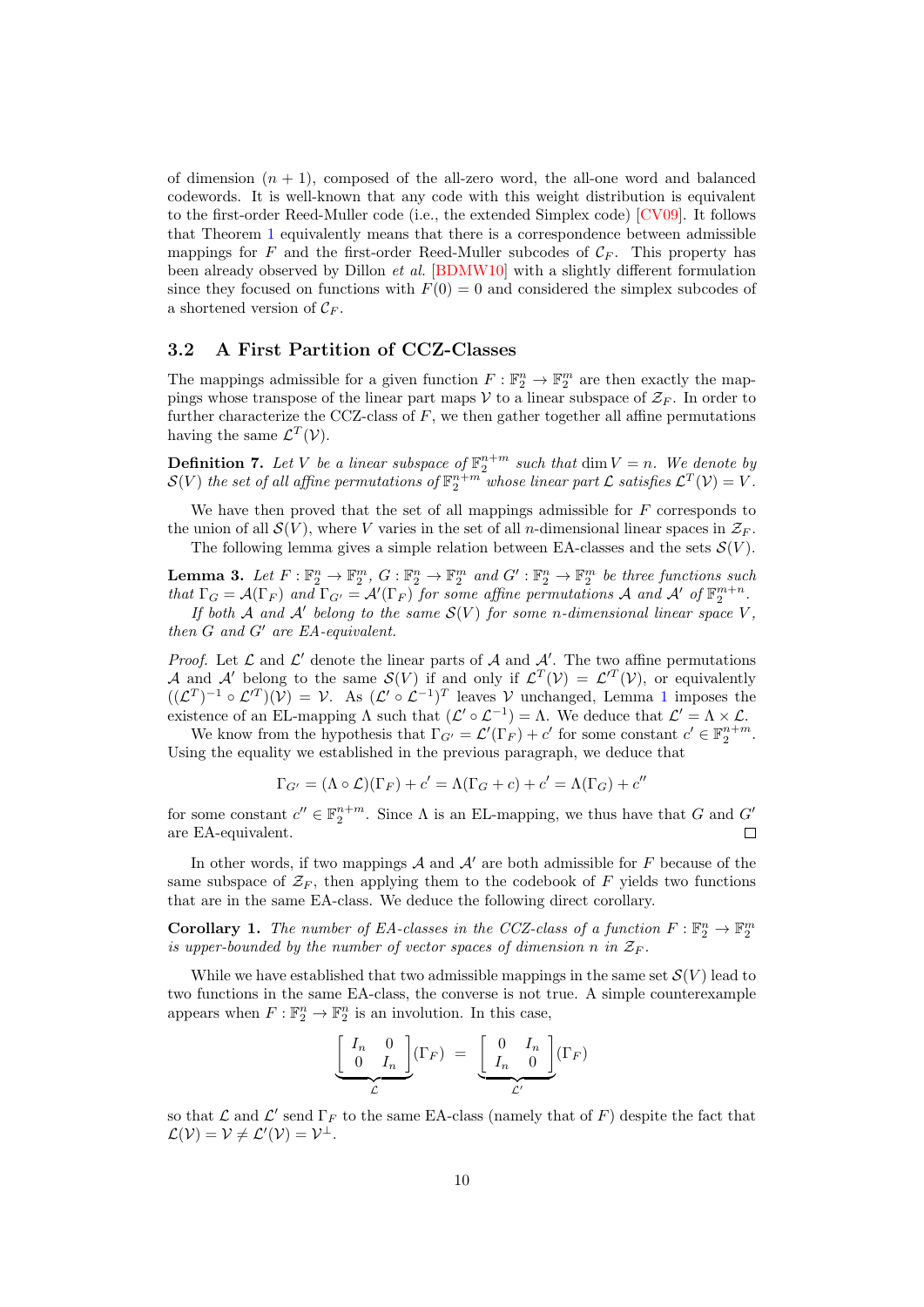#### <span id="page-10-1"></span>3.3 Thickness and its Properties

We now introduce a new quantity, named *thickness*, related to any vector space in  $\mathbb{F}_2^{n+m}$  which is invariant under EL-mappings but *not* under general linear permutations of  $\mathbb{F}_2^{n+m}$ . We naturally extend this definition to obtain the *thickness of a linear* permutation.

**Definition 8** (Thickness). Let V be a vector space of  $\mathbb{F}_2^{n+m}$  of dimension n. We call thickness of V the dimension of the projection of V on  $\mathcal{V}^{\perp}$ . It is denoted  $t(V)$ . If  $\mathcal L$  is a linear permutation of  $\mathbb{F}_2^{n+m}$  such that  $V = \mathcal{L}(V)$  and such that

$$
\mathcal{L} ~=~ \left[ \begin{array}{cc} a & b \\ c & d \end{array} \right]~,
$$

then  $t(V) = rank(c)$ .

We thus define the thickness of a linear permutation of  $\mathbb{F}_2^{n+m}$  as the rank of its bottom left block matrix of dimension  $m \times n$ .

The thickness of a vector space (or of a linear permutation) of  $\mathbb{F}_2^{n+m}$  is an integer in  $\{0, ..., \min(m, n)\}.$ 

This thickness has multiple properties formalized by the following lemma.

<span id="page-10-0"></span>Lemma 4 (Thickness Properties). Thickness is not influenced by EL-mappings. More formally, the following two points always hold.

1. Let  $\mathcal{L}: \mathbb{F}_2^{n+m} \to \mathbb{F}_2^{n+m}$  be a linear permutation and let  $\Lambda_1$  and  $\Lambda_2$  be two ELmappings. Then

$$
t(\mathcal{L}) = t(\Lambda_2^T \times \mathcal{L} \times \Lambda_1^T) .
$$

2. Let  $V \subset \mathbb{F}_2^{n+m}$  be a vector space of dimension n and  $\Lambda$  be an EL-mapping. Then  $t(\Lambda^T(V)) = t(V).$ 

Proof. We prove the first point. The second follows directly.

Let  $\Lambda_1, \Lambda_2$  and  $\mathcal L$  be as in the lemma. Due to their structure,  $\Lambda_1^T$  and  $\Lambda_2^T$  are such that

$$
\Lambda_1^T = \left[ \begin{array}{cc} a & b \\ 0 & c \end{array} \right] \quad \text{and} \quad \Lambda_2^T = \left[ \begin{array}{cc} a' & b' \\ 0 & c' \end{array} \right]
$$

for some linear permutations a and a' (resp. c and c') of  $\mathbb{F}_2^n$  (resp.  $\mathbb{F}_2^m$ ). We also write

$$
\mathcal{L} = \left[ \begin{array}{cc} d & e \\ f & g \end{array} \right] ,
$$

so that  $t(\mathcal{L}) = \text{rank}(f)$  and that the bottom-left block matrix of  $\Lambda_2^T \times \mathcal{L} \times \Lambda_1^T$  is equal to c' fa. As c' and a are permutations, we have that  $rank(c'fa) = rank(f)$  and thus that  $t(\mathcal{L}) = t(\Lambda_2^T \circ \mathcal{L} \circ \Lambda_1^T).$ П

It is worth noticing that we cannot alternatively consider the dimension of the projection of V on V instead of its projection on  $\mathcal{V}^{\perp}$ , since this second quantity is not invariant under EL-mappings.

We now use the concept of thickness to introduce a new quantity which is invariant under EA-equivalence but not under CCZ-equivalence.

<span id="page-10-2"></span>**Definition 9** (Thickness Spectrum of a Function). Let  $F : \mathbb{F}_2^n \to \mathbb{F}_2^m$  be a function and let  $\Sigma_F$  be the set of all vector spaces of dimension n in  $\mathcal{Z}_F$ . The thickness spectrum of F is the set of all pairs of positive integers  $(t_i, N_i)$  such that, for all i.

$$
#\{V \in \Sigma_F, t(V) = t_i\} = N_i > 0.
$$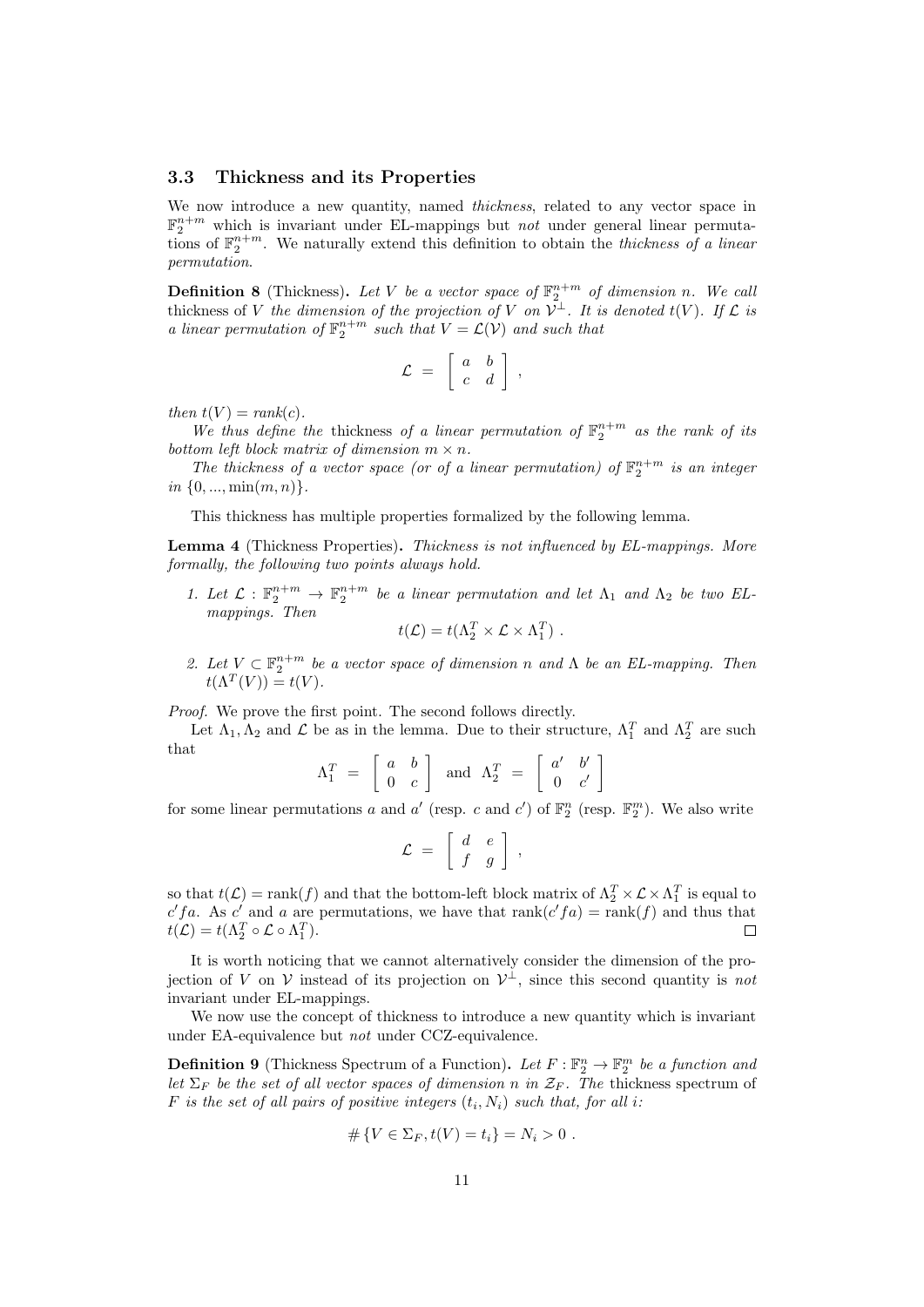For example, the thickness spectrum of a function always contains  $(0, 1)$  as V is always in  $\mathcal{Z}_F$  and it is the only space of dimension *n* with a thickness of 0.

Lemma [4](#page-10-0) directly implies the following proposition.

**Proposition 5.** If two functions  $F : \mathbb{F}_2^n \to \mathbb{F}_2^m$  and  $G : \mathbb{F}_2^n \to \mathbb{F}_2^m$  are EA-equivalent, then they have the same thickness spectra.

However, we will detail in Section [6.3](#page-25-0) some examples of functions in the same CCZclass with different thickness spectra. It then follows that such functions belong to distinct EA-classes.

# <span id="page-11-0"></span>4 Twist and CCZ-Equivalence

As we have established, a CCZ-class can be partitioned into its constitutive EA-classes using vector spaces of zeroes in the LAT or in the DDT of the function. In this section, we show that it is always possible to go from an EA-class to another in the same CCZ-class by applying a simple operation called  $t$ -twisting. Thus, together with EA-mappings, -twists fully describe CCZ-equivalence.

The  $t$ -twist is closely related with a type of matrix called "swap matrix" which provides a link between the thickness of a vector space and a particular decomposition of it.

### 4.1 Function Twisting

In order to introduce *function twisting*, we first need to describe an object called *swap* matrix.

Let  $e_0, ..., e_{p-1}$  be the canonical basis of  $\mathbb{F}_2^p$  for any p. We define the linear projection  $\rho_{i,j}$  as follows:

$$
\rho_{i,j}\left(\sum_{k=0}^{p-1} \lambda_k e_k\right) = \sum_{k=i}^{j-1} \lambda_k e_k,
$$

so that  $\rho_{0,t} + \rho_{t,p} = I_p$ . If A is an  $n \times n$  matrix, then  $\rho_{i,j} \times A$  is obtained by setting all rows in A with index not in  $\{i, ..., j-1\}$  to 0. Conversely,  $A \times \rho_{i,j}$  is obtained by setting all columns with index not in  $\{i, ..., j-1\}$  in A to 0.

**Definition 10** (Swap Matrix). Let m, n be non-zero integers and let  $t \leq \min(m, n)$ . The t-swap matrix, denoted  $M_t$ , is an  $(n + m)$ -bit linear permutation defined as

$$
M_t = \left[ \begin{array}{cc} \rho_{t,n} & \rho_{0,t} \\ \rho_{0,t} & \rho_{t,m} \end{array} \right] = \left[ \begin{array}{cccc} 0 & 0 & I_t & 0 \\ 0 & I_{n-t} & 0 & 0 \\ I_t & 0 & 0 & 0 \\ 0 & 0 & 0 & I_{m-t} \end{array} \right]
$$

.

Swap matrices derive their name from the fact that they simply swap two  $t$ -bit parts of their input. Indeed, if  $(a, b, c, d)$  is a tuple from  $\mathbb{F}_2^t \times \mathbb{F}_2^{n-t} \times \mathbb{F}_2^t \times \mathbb{F}_2^{m-t}$  then

$$
M_t \times [a \ b \ c \ d]^T = [c \ b \ a \ d]^T.
$$

For any  $t$ ,  $M_t$  is an orthogonal involution:

$$
M_t = M_t^T = M_t^{-1} .
$$

A particular case of such a matrix is obtained when  $t = m = n$ . In this case,

$$
M_n = \left[ \begin{array}{cc} 0 & I_n \\ I_n & 0 \end{array} \right]
$$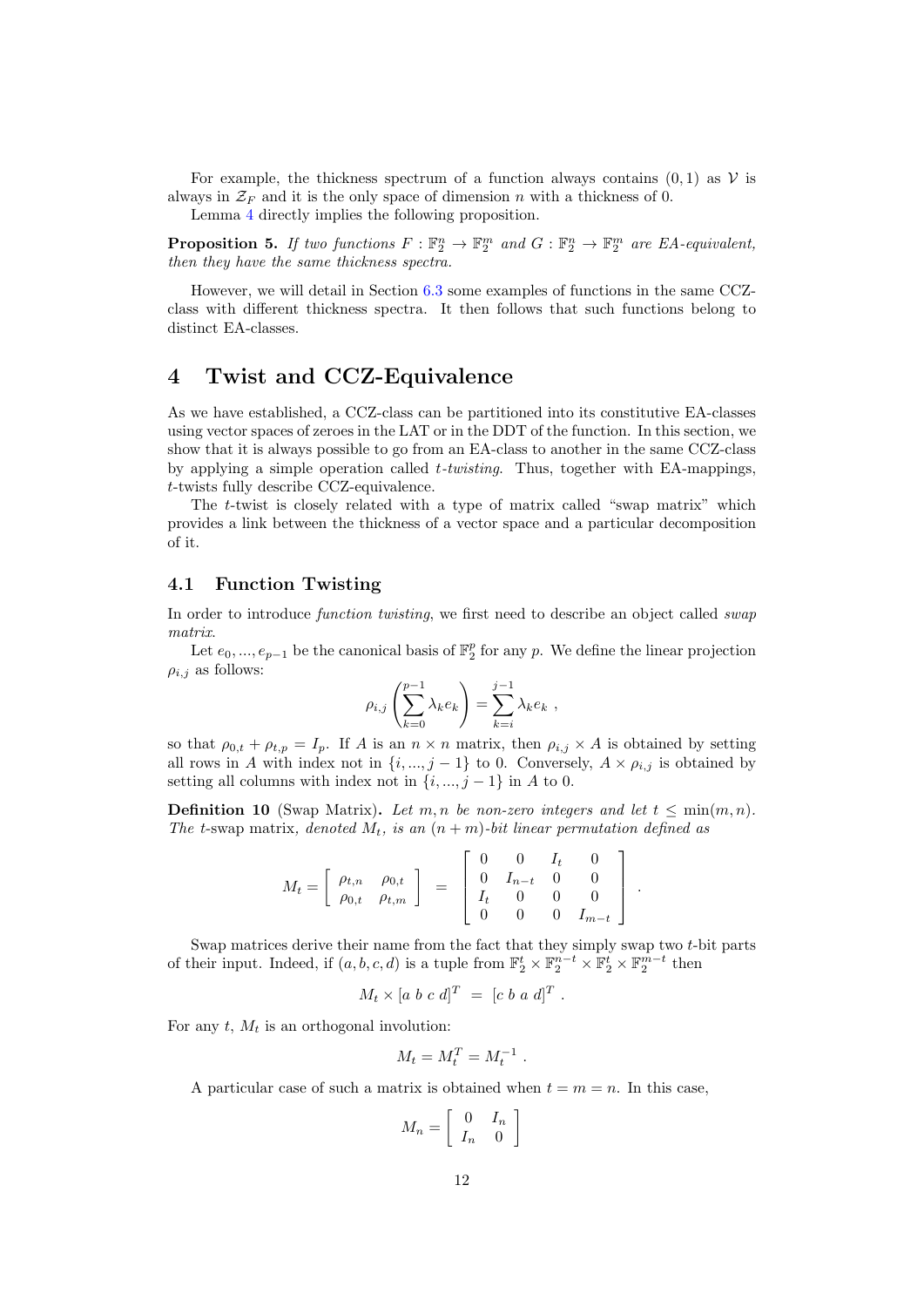and applying this matrix to  $\Gamma_F$  for a permutation  $F : \mathbb{F}_2^n \to \mathbb{F}_2^n$  yields  $\Gamma_{F^{-1}}$ . Conversely, if  $t = 0$  then  $M_0$  is the identity.

Using such matrices for  $0 \le t \le \min(m, n)$ , we will be able to define a more general operation which we call *function twisting*. Let  $F : \mathbb{F}_2^n \to \mathbb{F}_2^m$  be a function and let t be an integer such that  $0 \le t \le \min(n, m)$ . Then  $\mathbb{F}_2^n$  can be identified with  $\mathbb{F}_2^t \times \mathbb{F}_2^{n-t}$ ,  $\mathbb{F}_2^m$  with  $\mathbb{F}_2^t \times \mathbb{F}_2^{m-t}$  and F can be written as

$$
F(x,y) = (T_y(x), U_x(y)) \quad \text{where} \quad\n\begin{cases}\n\forall y \in \mathbb{F}_2^{n-t}, & T_y: \mathbb{F}_2^t \to \mathbb{F}_2^t \\
\forall x \in \mathbb{F}_2^t, & U_x: \mathbb{F}_2^{n-t} \to \mathbb{F}_2^{m-t}.\n\end{cases}
$$

<span id="page-12-0"></span>This decomposition is represented in Figure [2.](#page-12-0) We call  $(T, U)$  the TU-projection of F  $for t.$ 



Figure 2: TU projection.

In [\[BLNW12\]](#page-28-6), Bogdanov et al. showed that the existence of a balanced restriction of a function  $F: \mathbb{F}_2^n \to \mathbb{F}_2^m$  is equivalent to a particular condition on  $\mathcal{Z}_F$ . In the following proposition, we state a particular case of their Proposition 1 and give a similar condition based on  $\mathcal{Z}_F^D$ .

**Proposition 6.** Let F be a function from  $\mathbb{F}_2^n$  to  $\mathbb{F}_2^m$ , let t be an integer such that  $1 \leq t \leq \min(n, m)$  and let  $(T, U)$  be the TU-projection of F for t.

Then  $T_y$  is a permutation for all  $y$  if and only if

 $M_t(\mathcal{V}) \subseteq \mathcal{Z}_F$ .

Similarly, in terms of the DDT,  $T<sub>y</sub>$  is a permutation for all y if and only if

$$
M_t(\mathcal{V}^\perp) \subseteq \mathcal{Z}_F^D.
$$

Proof. We prove the proposition using the impossible differential set. The case of the Walsh zeroes follows directly using Proposition [3.](#page-7-1)

The functions  $T_y$  are permutations for all y if and only if, for all nonzero  $a \in \mathbb{F}_2^t$ , it holds that

$$
T_y(x+a) + T_y(x) \neq 0
$$

for all  $x \in \mathbb{F}_2^t$ . As  $F(x, y) = (T_y(x), U_x(y)), T_y(x + a) + T_y(x) \neq 0$  is equivalent to  $F(x + a, y) + F(x, y) \neq (0, z)$  for all  $(x, y, z) \in \mathbb{F}_2^t \times \mathbb{F}_2^{n-t} \times \mathbb{F}_2^{m-t}$ . We deduce that  $T_y$ always being a permutation is equivalent to  $\delta_F[(a, 0), (0, b)] = 0$  for all  $(a, b) \neq (0, 0),$ which can be written  $M_t(\mathcal{V}^{\perp}) \subseteq \mathcal{Z}_F^D$ .  $\Box$ 

**Definition 11** (Function Twisting). Let F be a function from  $\mathbb{F}_2^n$  to  $\mathbb{F}_2^m$ , let t be an integer such that  $1 \le t \le \min(m, n)$  and let  $(T, U)$  be the TU-projection of F for t.

If  $T_y$  is a permutation for all  $y \in \mathbb{F}_2^{n-t}$  then F is t-twist equivalent to  $G: \mathbb{F}_2^n \to \mathbb{F}_2^m$ defined as follows:

$$
G(x,y) = \left( T_y^{-1}(x), U_{T_y^{-1}(x)}(y) \right)
$$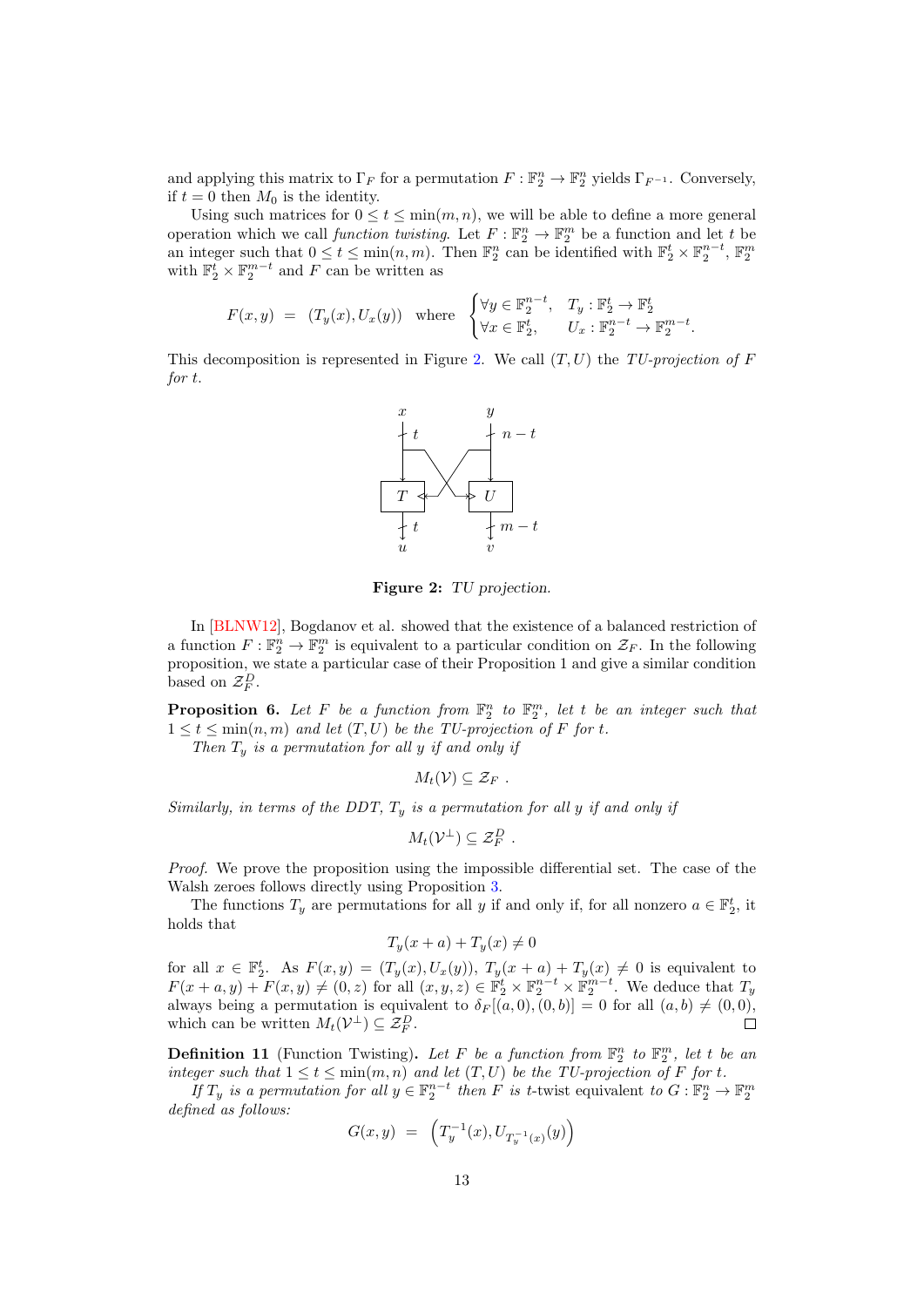for any  $(x, y) \in \mathbb{F}_2^t \times \mathbb{F}_2^{n-t}$ . In this case, it holds that

$$
\Gamma_G = M_t(\Gamma_F) .
$$

<span id="page-13-0"></span>This process is summarized in Figure [3.](#page-13-0)



Figure 3: Function twisting.

Function twisting is its own inverse. Indeed,  $t$ -twisting  $G$  yields  $F'$  such that

$$
F'(x,y) = \left( \left( T_y^{-1} \right)^{-1} (x), U_{T_y^{-1} \left( \left( T_y^{-1} \right)^{-1} (x) \right)} (y) \right) = \left( T_y(x), U_x(y) \right) = F(x,y) .
$$

This is also a direct consequence of the fact that  $M_t$  is always an involution.

The link between swap matrix and  $t$ -twist has the following obvious consequence.

**Lemma 5.** For any  $0 \le t \le \min(m, n)$ , t-twist equivalence is a particular case of CCZ-equivalence.

This lemma can be seen as a generalization of Lemma 2 of [\[PUB16\]](#page-29-3) which states the CCZ-equivalence of the closed and open butterfly structures.

To capture the fact that a function without a  $t$ -twist equivalent can be in the EA-class of a function which has one, we introduce the following notion.

**Definition 12** (*t*-twistable function). Let  $F : \mathbb{F}_2^n \to \mathbb{F}_2^m$  be a function. If there exists  $t \leq \min(m, n)$  such that F is EA-equivalent to a function F' such that  $F'(x, y) =$  $(T_y(x), U_x(y))$  for some t-bit keyed permutation T and for all  $(x, y) \in \mathbb{F}_2^t \times \mathbb{F}_2^{n-t}$  then we say that  $F$  is t-twistable.

### 4.2 Some Special Twists

Some particular degenerate cases of function twisting are interesting as they have simple interpretations. They are listed in Section [4.2.1.](#page-13-1) Section [4.2.2](#page-14-0) discusses the possibility of a 1-twist and shows its equivalence to the existence of linear structures.

#### <span id="page-13-1"></span>4.2.1 Degenerate Cases

 $t = 0$ . In this case, no twist is actually performed as  $M_t = I_{n+m}$ . It is always possible.

 $t = m = n$ . As stated before, we have in this case

$$
M_n = \left[ \begin{array}{cc} 0 & I_n \\ I_n & 0 \end{array} \right]
$$

and applying  $M_n$  to the graph of a permutation returns the graph of its functional inverse. In other words, an  $n$ -bit permutation is  $n$ -twistable.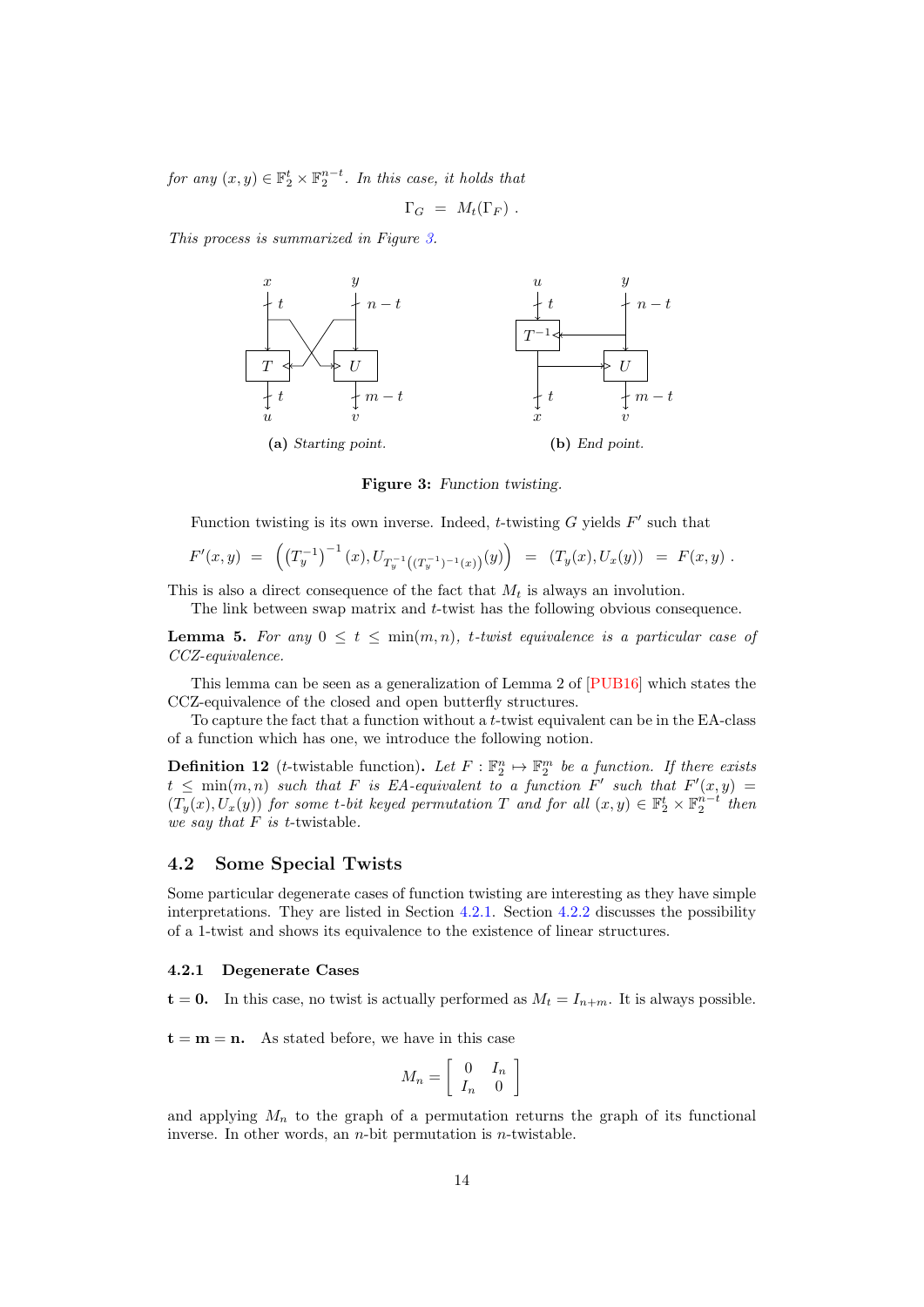$t = m$ , with  $m < n$ . The case  $n > m$  and  $m = t$  can be seen as a generalization of the case of the functional inversion. In this case,

$$
M_m = \left[ \begin{array}{cc} \rho_{m,n} & \rho_{0,m} \\ \rho_{0,m} & 0 \end{array} \right] = \left[ \begin{array}{ccc} 0 & 0 & I_m \\ 0 & I_{n-m} & 0 \\ I_m & 0 & 0 \end{array} \right]
$$

and  $M_m$  is admissible for  $F : \mathbb{F}_2^m \times \mathbb{F}_2^{n-m} \to \mathbb{F}_2^m$  if and only if  $F(x, y) = T_y(x)$  for some keyed permutation T. In this case, applying  $M_m$  to the graph of F returns the graph of  $G: (x, y) \mapsto T_y^{-1}(x)$ . Diagrams representing F and G are given in Figures [4a](#page-14-1) and [4b](#page-14-1) respectively.

Such a degenerate twist is observed for modular addition as explained in Section [6.1.](#page-22-0) It also exists in each S-Box of the DES [\[DES77\]](#page-29-12) due to the fact that each of their row is a 4-bit permutation; so that they are all 4-twistable.

 $n = t$ , with  $m > n$ . In this case,

$$
M_n = \left[ \begin{array}{cc} 0 & \rho_{0,n} \\ \rho_{0,n} & \rho_{n,m} \end{array} \right] \ = \ \left[ \begin{array}{ccc} 0 & I_n & 0 \\ I_n & 0 & 0 \\ 0 & 0 & I_{m-n} \end{array} \right]
$$

and  $M_n$  is admissible for  $F: \mathbb{F}_2^n \to \mathbb{F}_2^n \times \mathbb{F}_2^{m-n}$  if and only if  $F(x) = (T(x), U(x))$  for some permutation T. In this case, applying  $M_m$  to the graph of F returns the graph of  $G: x \mapsto (T^{-1}(x), U(T^{-1}(x)))$ . Diagram representing F and G are given in Figures [4c](#page-14-1) and [4d](#page-14-1) respectively.

<span id="page-14-1"></span>

Figure 4: Some degenerate cases of function twisting.

### <span id="page-14-0"></span>4.2.2 On 1-Twistable Functions

Suppose that  $t = 1$ . In this case, we can give a better description of  $T_y$  using the following lemma.

<span id="page-14-2"></span>**Lemma 6.** A function  $F : \mathbb{F}_2^n \to \mathbb{F}_2^m$  is 1-twistable if and only if its EA-class contains  $F': \mathbb{F}_2^n \to \mathbb{F}_2^m$  such that

$$
F'(x, y) = (x + f(y), U_x(y)), \forall (x, y) \in \mathbb{F}_2 \times \mathbb{F}_2^{n-1},
$$

where  $f: \mathbb{F}_2^{n-1} \to \mathbb{F}_2$  is a Boolean function. In this case, F' is 1-twist equivalent to

$$
G(x,y) = (x + f(y), U_{x+f(y)}(y)) = F'(x + f(y), y) + (f(y), 0).
$$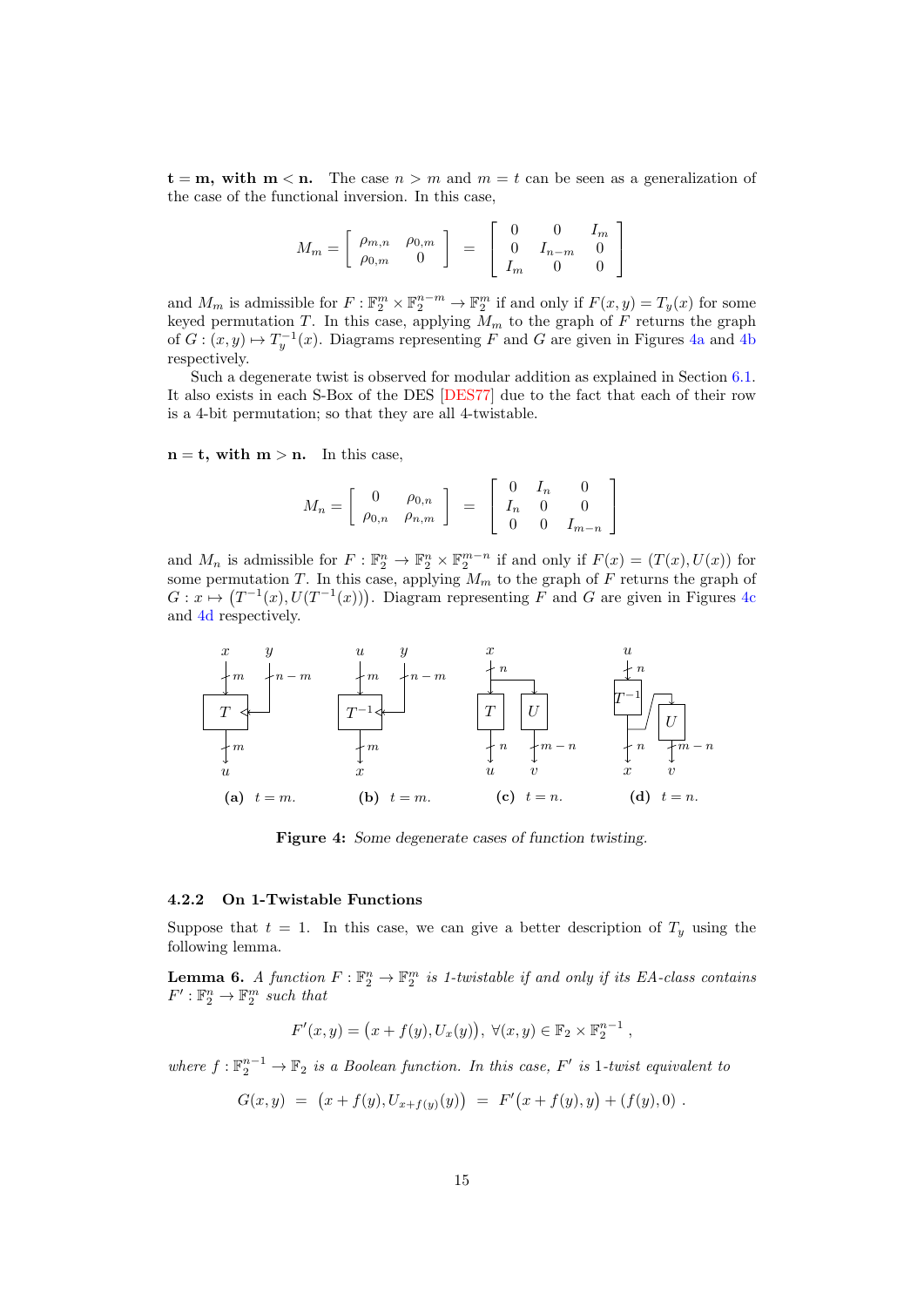*Proof.* As we have established,  $F$  is 1-twistable if and only if it is EA-equivalent to  $F'$ such that  $F'(x,y) = (T_y(x), U_x(y))$  for some T where  $T_y$  is a permutation of  $\mathbb{F}_2$  for any  $y \in \mathbb{F}_2^{n-1}$ . As the only permutations of  $\mathbb{F}_2$  are  $x \mapsto x$  and  $x \mapsto x+1$ , there must exist a Boolean function f such that  $T_u(x) = x + f(y)$ . The lemma follows.

We can deduce a simple relation between the fact that a function is 1-twistable and the existence of a linear structure.

<span id="page-15-1"></span>**Corollary 2.** A function  $F: \mathbb{F}_2^n \to \mathbb{F}_2^m$  with  $m, n \geq 2$  is 1-twistable if and only if some of its components have a linear structure.

*Proof.* We simply need to show that  $F$  is EA-equivalent to  $F'$  such that

$$
F'(x, y) = (x + f(y), U_x(y)), \forall (x, y) \in \mathbb{F}_2 \times \mathbb{F}_2^{n-1},
$$

where  $f : \mathbb{F}_2^{n-1} \to \mathbb{F}_2$  is a Boolean function if and only if there exists a component of  $F$  that has a linear structure. We will use that functions in a given EA-class have the same number of components with the same number of linear structures. Indeed, for  $F' = A_2 \circ F \circ A_1 + A_0$ , where the  $A_i$  are affine functions with linear parts  $L_i$ , we have that  $u \in \mathbb{F}_2^n$  is a linear structure of  $x \mapsto \lambda \cdot F'(x)$  if and only if  $L_1(u)$  is a linear structure of  $x \mapsto L_2^T(\lambda) \cdot F(x)$ . This comes from the fact that

$$
\lambda \cdot [F'(x+u) + F'(x)] = L_2^T(\lambda) \cdot [F(A_1(x) + L_1(u)) + F(A_1(x))] + \lambda \cdot L_0(u) .
$$

 $\Rightarrow$  Let F' be such that  $F'(x, y) = (x + f(y), U_x(y))$  and let  $F'_0$  be its left-most bit. Then  $F'_0(x+1,y) = x+1+f(y) = F'_0(x,y)+1$ . Thus, one coordinate of F' has a linear structure, implying that one component of  $F$  has a linear structure.

 $\Leftarrow$  Suppose that one of the components of F has a linear structure:  $(\alpha \cdot F)(z + u) +$  $(\alpha \cdot F)(z) = \varepsilon$  for some  $\alpha \in \mathbb{F}_2^m$ ,  $u \in \mathbb{F}_2^n$  and  $\varepsilon \in \mathbb{F}_2$ . Then we choose a linear permutation  $L_1$  of  $\mathbb{F}_2^n$  such that  $L_1(10 \cdots 0) = u$  and a linear permutation  $L_2$  of  $\mathbb{F}_2^m$  such that  $L_2^T(10 \cdots 0) = \alpha$ . Then,  $10 \cdots 0$  is a linear structure of the left-most bit of  $F' = L_2 \circ F \circ L_1 + L_0$  for any linear function  $L_0$ . Then, we choose for  $L_0$ a function whose left-most coordinate  $\ell$  is such that  $\ell(10\cdots0) = \varepsilon + 1$ . It follows that the left-most coordinate of  $(F'(x+10\cdots 0)+F'(x))$  is given by

$$
F'_0(x+10\cdots 0) + F'_0(x) = L_2^T(10\cdots 0) \cdot [F \circ L_1(x+10\cdots 0) + F \circ L_1(x)]
$$
  
+  $\ell(10\cdots 0)$   
=  $\alpha \cdot [F(L_1(x)+u) + F(L_1(x))] + \varepsilon + 1 = 1.$ 

Then, the first coordinate of F' can be written as  $(x, y) \mapsto x + f(y)$ ,

$$
\mathcal{I}^{\mathcal{I}}
$$

#### 4.3 Swap Matrices and Space Thickness

It turns out that composing EA-mappings and functional twists is sufficient to fully describe CCZ-equivalence. We prove this statement in Section [4.4](#page-17-0) but we first need to establish the following theorem which relates the thickness of a vector space to swap matrices. The remainder of this section then explores some consequences of this theorem.

<span id="page-15-0"></span>**Theorem 2.** Let  $V \subseteq \mathbb{F}_2^{n+m}$  be a vector space of dimension n. Then there exists an  $EL$ -mapping  $\Lambda$  such that

$$
V = \left(\Lambda^T \times M_t\right)(\mathcal{V}) ,
$$

where  $t = t(V) \leq \min(m, n)$ .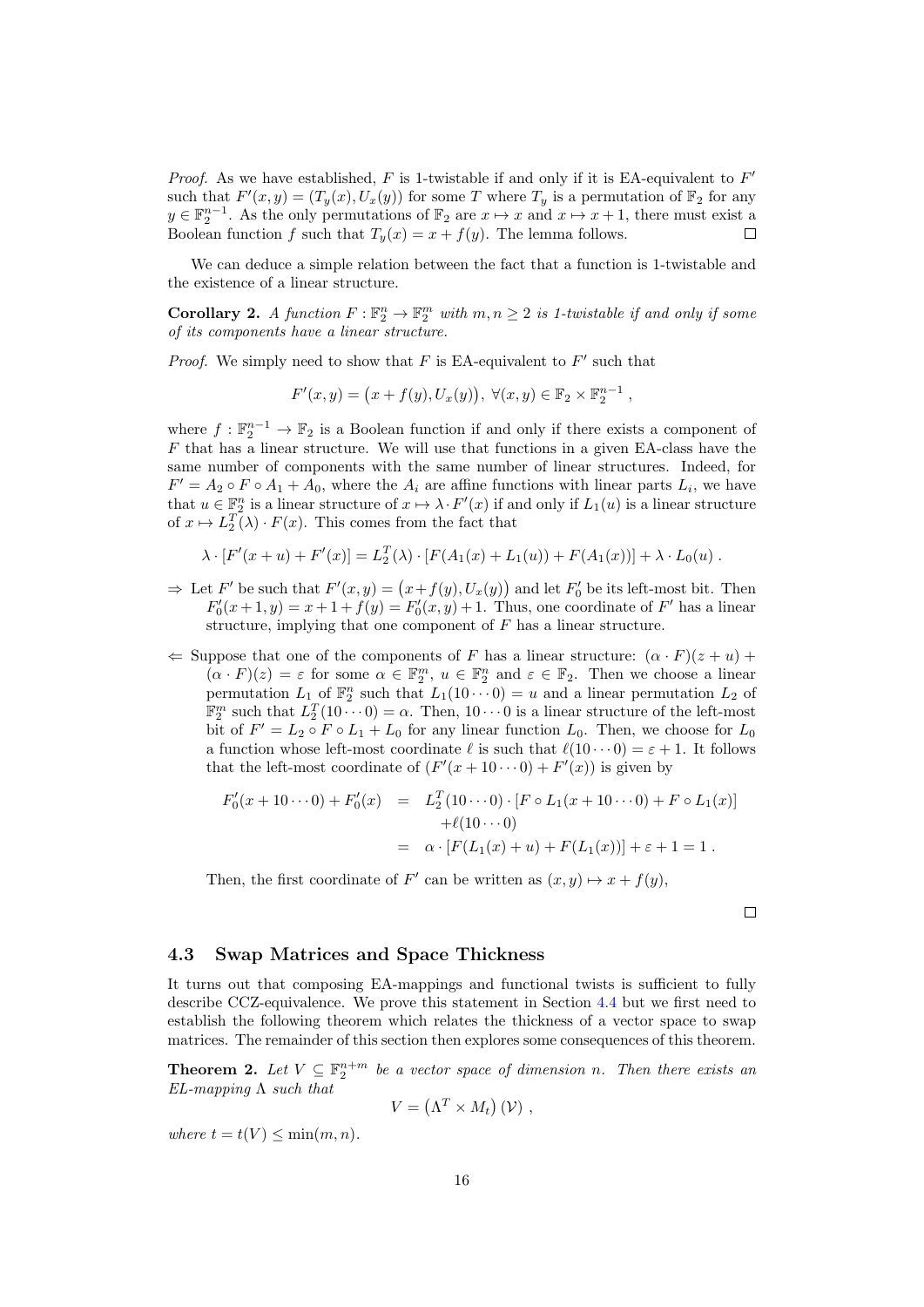Moreover,  $\Lambda$  can be written as

$$
\Lambda = \left[ \begin{array}{cc} P & 0 \\ \rho_{0,t} \times \ell & Q \end{array} \right]
$$

for an n-bit linear permutation  $P$ , an m-bit linear permutation  $Q$  and a linear function  $\ell : \mathbb{F}_2^n \to \mathbb{F}_2^m$ .

*Proof.* Let  $V$  be as defined in the theorem. Then there must exist two linear functions  $L_1 : \mathbb{F}_2^n \to \mathbb{F}_2^n$  and  $L_2 : \mathbb{F}_2^n \to \mathbb{F}_2^m$  such that

$$
V = \left\{ \begin{bmatrix} L_1(x) \\ L_2(x) \end{bmatrix}, \forall x \in \mathbb{F}_2^n \right\}.
$$

As by definition  $t = \text{rank}(L_2)$ , there exist two linear permutations  $Q'$  and R of  $\mathbb{F}_2^m$  and  $\mathbb{F}_2^n$  such that  $L_2 = Q' \rho_{0,t} R$ . We then let  $y = R(x)$  in the previous expression and write

$$
V = \left\{ \begin{bmatrix} L_1 R^{-1}(y) \\ Q' \rho_{0,t}(y) \end{bmatrix}, \forall y \in \mathbb{F}_2^n \right\}.
$$

Since  $\rho_{0,t} + \rho_{t,n} = I_n$ , we write  $L_1 R^{-1} = L_1 R^{-1} \rho_{0,t} + L_1 R^{-1} \rho_{t,n}$  and we further let  $\ell': \mathbb{F}_2^n \to \mathbb{F}_2^m$  and  $P': \mathbb{F}_2^n \to \mathbb{F}_2^n$  be such that  $\ell' \rho_{0,t} = L_1 R^{-1} \rho_{0,t}$  and  $L_1 R^{-1} \rho_{t,n} = P' \rho_{t,n}$ . We then have

<span id="page-16-0"></span>
$$
V = \left\{ \begin{bmatrix} \ell' \rho_{0,t}(y) + P' \rho_{t,n}(y) \\ Q' \rho_{0,t}(y) \end{bmatrix}, \forall y \in \mathbb{F}_2^n \right\} . \tag{4}
$$

Now, because  $\Lambda$  has the particular form given in the theorem, we have

$$
\Lambda^T M_t = \begin{bmatrix} P^T & \ell^T \rho_{0,t} \\ 0 & Q^T \end{bmatrix} \times \begin{bmatrix} \rho_{t,n} & \rho_{0,t} \\ \rho_{0,t} & \rho_{t,m} \end{bmatrix} = \begin{bmatrix} P^T \rho_{t,n} + \ell^T \rho_{0,t} & P^T \rho_{0,t} \\ Q^T \rho_{0,t} & Q^T \rho_{t,m} \end{bmatrix},
$$

so that

<span id="page-16-1"></span>
$$
\Lambda^T M_t(\mathcal{V}) = \left\{ \begin{bmatrix} \ell^T \rho_{0,t}(x) + P^T \rho_{t,n}(x) \\ Q^T \rho_{0,t}(x) \end{bmatrix}, \forall x \in \mathbb{F}_2^n \right\} . \tag{5}
$$

In order to prove the lemma, we simply need to show that Equations  $(4)$  and  $(5)$  can be made to be equal.

As  $Q'$  is a permutation, we can simply set  $Q^T = Q'$ . Similarly, as there is no specific condition on  $\ell$ , we can freely set  $\ell^T = \ell'$ .

However, as  $P^T$  is assumed to be a permutation, we need to show that  $P' \rho_{t,n}$  has rank  $n-t$  to be able to set  $P^T = P'$ . Suppose that the image of  $\{\rho_{t,n}(x), \forall x \in \mathbb{F}_2^n\}$ under  $P' \rho_{t,n}$  is of dimension d. Using Equation [\(4\)](#page-16-0), we deduce that  $\dim(V) = t + d$ . As we assume  $\dim(V) = n$ , it must then hold that  $\text{rank}(P' \rho_{t,n}) = n - t$  so that there must exist a permutation  $P^T$  of  $\mathbb{F}_2^n$  such that  $P^T \rho_{t,n} = P' \rho_{t,n}$ . We deduce the theorem.  $\Box$ 

Below, we will use this theorem to study CCZ-equivalence. However, we first use it to derive a simple lemma which will allow us to interpret the results given in Section [3.3,](#page-10-1) especially the notion of thickness spectrum, in terms of vector spaces in the DDT rather than in the LAT. Intuitively and informally, the roles of  $V$  and  $V^{\perp}$  are swapped when we switch between vector spaces of zeroes in the DDT and in the LAT. Thus, we would expect the relevant quantity for the vector spaces in the DDT to be the dimension of the projection on  $V$  rather than on  $V^{\perp}$ . This intuition is correct because of the following lemma.

**Lemma 7.** Let  $U$  be a vector space of dimension n in  $\mathbb{F}_2^{n+m}$  and let  $U^{\perp}$  be its orthogonal. Note that  $\rho_{0,n}(\mathbb{F}_2^{n+m}) = \mathcal{V}$  and  $\rho_{n,n+m}(\mathbb{F}_2^{n+m}) = \mathcal{V}^{\perp}$ . Then the following always holds:

$$
\dim (\rho_{0,n}(U^{\perp})) = \dim (\rho_{n,n+m}(U)) = t(U) .
$$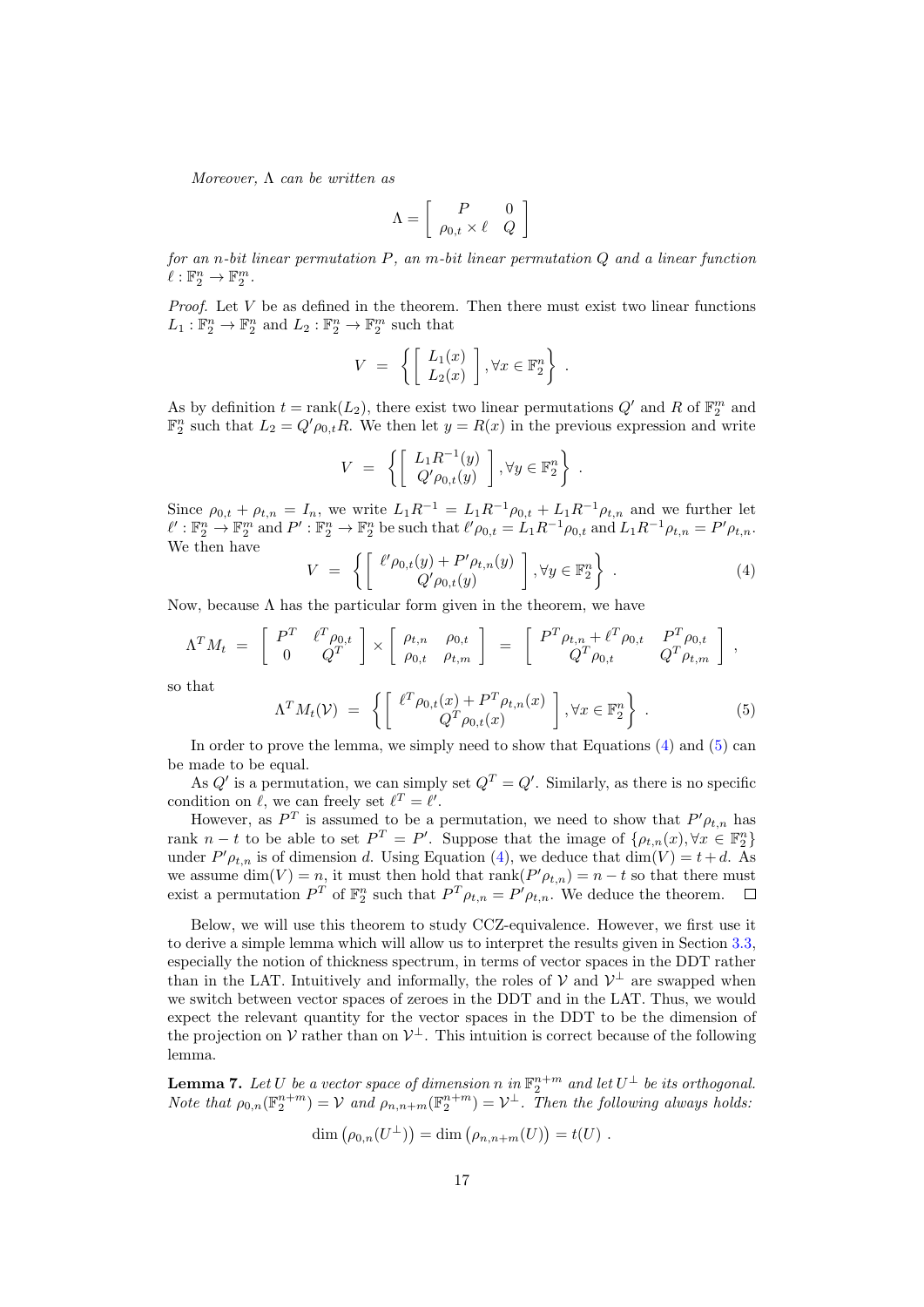*Proof.* By definition of the thickness of U, we have that dim  $(\rho_{n,n+m}(U)) = t(U)$ . Thus, we only need to show that

$$
\dim \left( \rho_{0,n}(U^{\perp}) \right) = t(U) .
$$

By applying Theorem [2,](#page-15-0) we derive the existence of an EL-mapping  $\Lambda$  such that  $U =$  $\Lambda^T M_t(\mathcal{V})$  where  $t = t(U)$ . Thus, we can write

$$
U^{\perp} = ((\Lambda^T M_t)^{-1})^T (\mathcal{V}^{\perp}) = \Lambda^{-1} M_t (\mathcal{V}^{\perp}) .
$$

The inverse of an EL-mapping is another EL-mapping, so there must exist linear permutations A and B of  $\mathbb{F}_2^n$  and  $\mathbb{F}_2^m$  as well as a linear function  $C: \mathbb{F}_2^n \to \mathbb{F}_2^m$  such that

$$
\Lambda^{-1} = \left[ \begin{array}{cc} A & 0 \\ C & B \end{array} \right] ,
$$

from which we deduce that

$$
\rho_{0,n}(U^{\perp}) = \left( \begin{bmatrix} I_n & 0 \\ 0 & 0 \end{bmatrix} \times \begin{bmatrix} A & 0 \\ C & B \end{bmatrix} \times \begin{bmatrix} \rho_{t,n} & \rho_{0,t} \\ \rho_{0,t} & \rho_{t,m} \end{bmatrix} \right) (\mathcal{V}^{\perp})
$$

$$
= \left( \begin{bmatrix} A & 0 \\ 0 & 0 \end{bmatrix} \times \begin{bmatrix} \rho_{t,n} & \rho_{0,t} \\ \rho_{0,t} & \rho_{t,m} \end{bmatrix} \right) (\mathcal{V}^{\perp})
$$

$$
= \begin{bmatrix} A\rho_{t,n} & A\rho_{0,t} \\ 0 & 0 \end{bmatrix} (\mathcal{V}^{\perp}).
$$

As  $\mathcal{V}^{\perp} = \{(0, x), \forall x \in \mathbb{F}_2^m\}$ , we deduce that  $\dim (\rho_{0,n}(U^{\perp})) = \text{rank}(A\rho_{0,t}) = t$ . The lemma follows.  $\Box$ 

We directly deduce the following alternative formulation of Definition [9.](#page-10-2)

**Corollary 3** (Thickness Spectrum in terms of DDT). Let  $F : \mathbb{F}_2^n \to \mathbb{F}_2^m$  be a function and let  $\Sigma^D_F$  be the set of all vector spaces of dimension m in  $\mathcal{Z}^D_F$ . The thickness spectrum of F is the set of all pairs of positive integers  $(t_i, N_i)$  such that, for all i.

$$
N_i = # \{ V \in \Sigma_F^D, \dim(\rho_{0,n}(V)) = t_i \}.
$$

#### <span id="page-17-0"></span>4.4 Twisting and CCZ-Equivalence

Now, we use Theorem [2](#page-15-0) to provide a complete description of CCZ-equivalence. Let  $F: \mathbb{F}_2^n \to \mathbb{F}_2^m$  and  $G: \mathbb{F}_2^n \to \mathbb{F}_2^m$  be two CCZ-equivalent functions such that  $\Gamma_G = \mathcal{A}(\Gamma_F)$ for some affine permutation  $\mathcal A$  of  $\mathbb F_2^{n+m}$ . As we have established in Theorem [1,](#page-8-0) this implies  $\mathcal{L}^T(\mathcal{V}) \subseteq \mathcal{Z}_F$ , where  $\mathcal L$  is the linear part of  $\mathcal A$ .

Using Theorem [2,](#page-15-0) we find that there exists a positive integer  $t \leq \min(m, n)$  and an EL-mapping  $\Lambda$  such that  $\mathcal{L}^T(\mathcal{V}) = \Lambda^T M_t(\mathcal{V})$  as  $\mathcal{L}^T(\mathcal{V})$  is a vector space of dimension n. We deduce that  $(\Lambda^T M_t)^T = M_t \Lambda$  is an admissible mapping for F and thus that there exists a function G' such that  $\Gamma_{G'} = (M_t \circ \Lambda)(\Gamma_F)$ . Furthermore, since  $\Lambda^T M_t(\mathcal{V}) =$  $\mathcal{L}^T(\mathcal{V})$ , we can apply Lemma [3](#page-9-0) and thus obtain that G' is EA-equivalent to G. We conclude that there must exist an EA-mapping A such that  $\Gamma_G = A(\Gamma_{G'})$ , so that  $\Gamma_G = (A \circ M_t \circ \Lambda)(\Gamma_F).$ 

We deduce the following theorem which allows us to fully characterize CCZ-equivalence using only two types of operations.

<span id="page-17-1"></span>**Theorem 3** (A full description of CCZ-Equivalence). Let  $F : \mathbb{F}_2^n \to \mathbb{F}_2^m$  and  $G : \mathbb{F}_2^n \to$  $\mathbb{F}_2^m$  be two CCZ-equivalent functions. Then we can obtain G from F (and vice-versa) by composing an EA transformation, a  $t$ -twist and an EA transformation.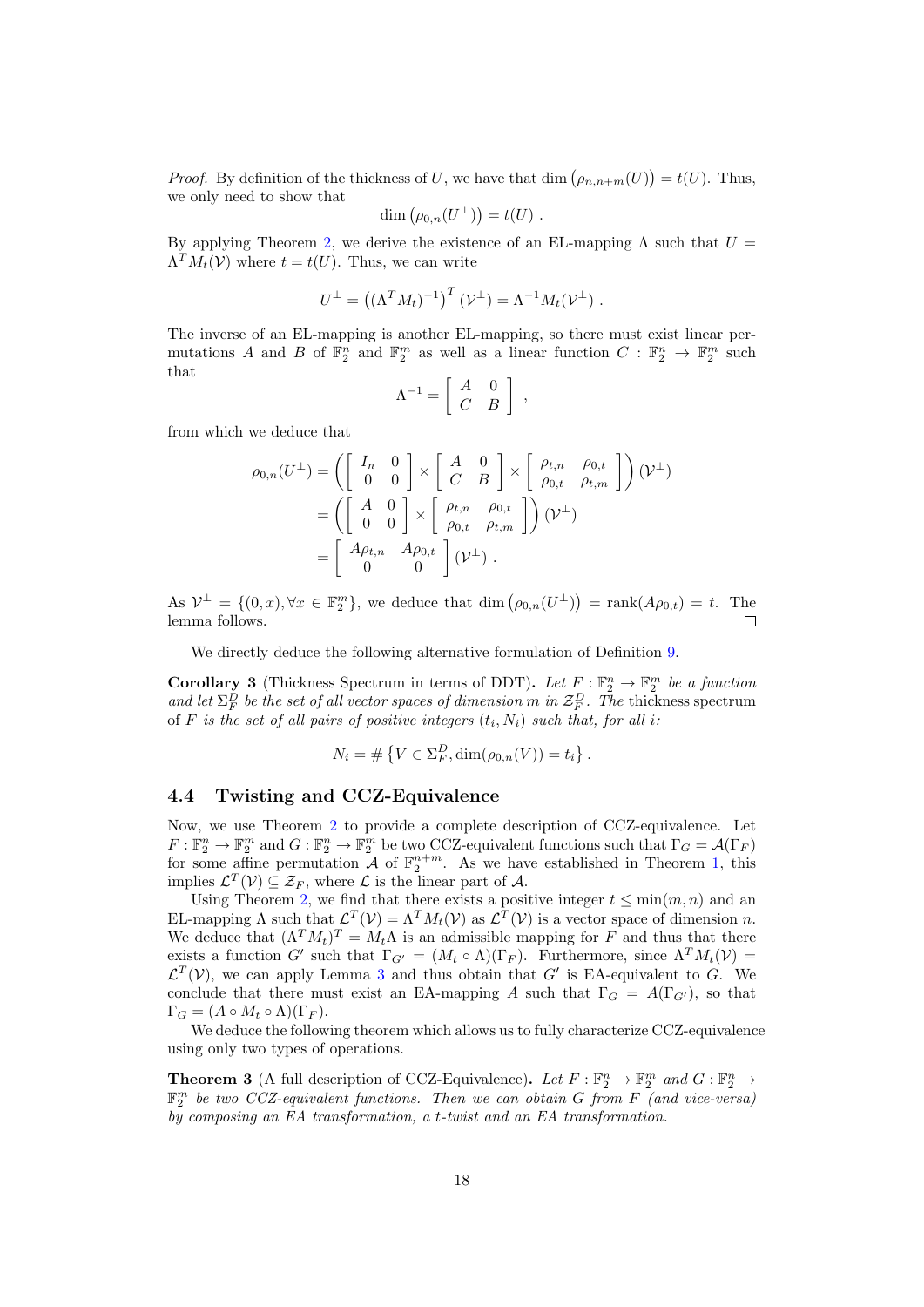This result imposes that both functions  $F$  and  $G$  are EA-equivalent to functions that are twist-equivalent. We deduce the following corollary.

Corollary 4. Let  $F : \mathbb{F}_2^n \to \mathbb{F}_2^m$  and  $G : \mathbb{F}_2^n \to \mathbb{F}_2^m$  be two CCZ-equivalent functions that are not EA-equivalent. Then it is necessary that there exists some integer  $1 \leq t \leq$  $\min(m, n)$  such that both F and G are t-twistable.

We can easily find which value of  $t$  is such that a function is  $t$ -twistable—if there is any—using the following corollary.

**Corollary 5.** Let  $F : \mathbb{F}_2^n \to \mathbb{F}_2^m$  be a function. If  $V \subseteq \mathcal{Z}_F$  is a vector space of dimension n then F is t-twistable where  $t = t(V)$ .

Similarly, if  $V' \subseteq \mathcal{Z}_F^D$  is a vector space of dimension m, then F is t-twistable where t is the dimension of the projection of  $V'$  on  $V$ .

Remark 1. It is well-known that, while it preserves the extended Walsh spectrum and differential spectrum, CCZ-equivalence does not preserve the algebraic degree. Because of Theorem [3](#page-17-1) and because the algebraic degree is constant in an EA-class, the twist has to be responsible for this difference.

<span id="page-18-1"></span>**Remark 2.** While it is necessary to perform a t-twist to leave an EA-class, it is not sufficient.

Indeed, it is possible for two functions to be both *t*-twist equivalent and EA-equivalent. Consider a function  $F: \mathbb{F}_2^t \times \mathbb{F}_2^{n-t} \to \mathbb{F}_2^n \times \mathbb{F}_2^{n-t}$  such that  $F(x, y) = (T_y(x), U_x(y))$  for which  $T_y$  is always an involution of  $\mathbb{F}_2^t$  and for which  $U_x(y) = U(y)$  does not depend on x. Then a t-twist of  $F$  yields  $F'$  such that

$$
F'(x,y) = (T_y^{-1}(x), U_{T_y^{-1}(x)}(y)) = (T_y(x), U(y)), \qquad (6)
$$

so that  $F' = F$ . Such a function is such that  $M_t(V) \subset \mathcal{Z}_F$  and yet its CCZ-class may be reduced to a unique EA-class.

# <span id="page-18-0"></span>5 Partitioning CCZ-Classes

The question we now focus on is the partition of CCZ-classes into EA-classes. We have seen in Section [3.2](#page-9-1) that the number of distinct EA-classes within a CCZ-class is at most the number of vector spaces of dimension n in  $\mathcal{Z}_F$ . Here, we combine the partition given by these vector spaces in  $\mathcal{Z}_F$  with Theorem [3.](#page-17-1) It allows us to bound the number of EA-classes in the CCZ-class of a given function and gives us a simple description of all the admissible mappings of a function.

Let  $F: \mathbb{F}_2^n \to \mathbb{F}_2^m$  be a function, let  $\mathsf{Adm}(F)$  be the set of all admissible mappings for F, and let  $\Sigma_F$  be the set of all vector spaces of dimension n in  $\mathcal{Z}_F$ . Finally, recall that  $M<sup>EA</sup>$  denotes the set of all EA-mappings.

#### 5.1 Theoretical Tools

In order to better understand the discrepancy between the number of EA-classes and the number of vector spaces of zeroes, we introduce two concepts: the automorphisms of a function and EA-similarity. The latter will capture the fact that, when functions  $F$  and G are EA-equivalent, there may exist  $A \notin \mathcal{M}^{EA}$  such that  $\Gamma_G = \mathcal{A}(\Gamma_F)$ . Automorphisms will turn out to play a significant role in the study of EA-similarity.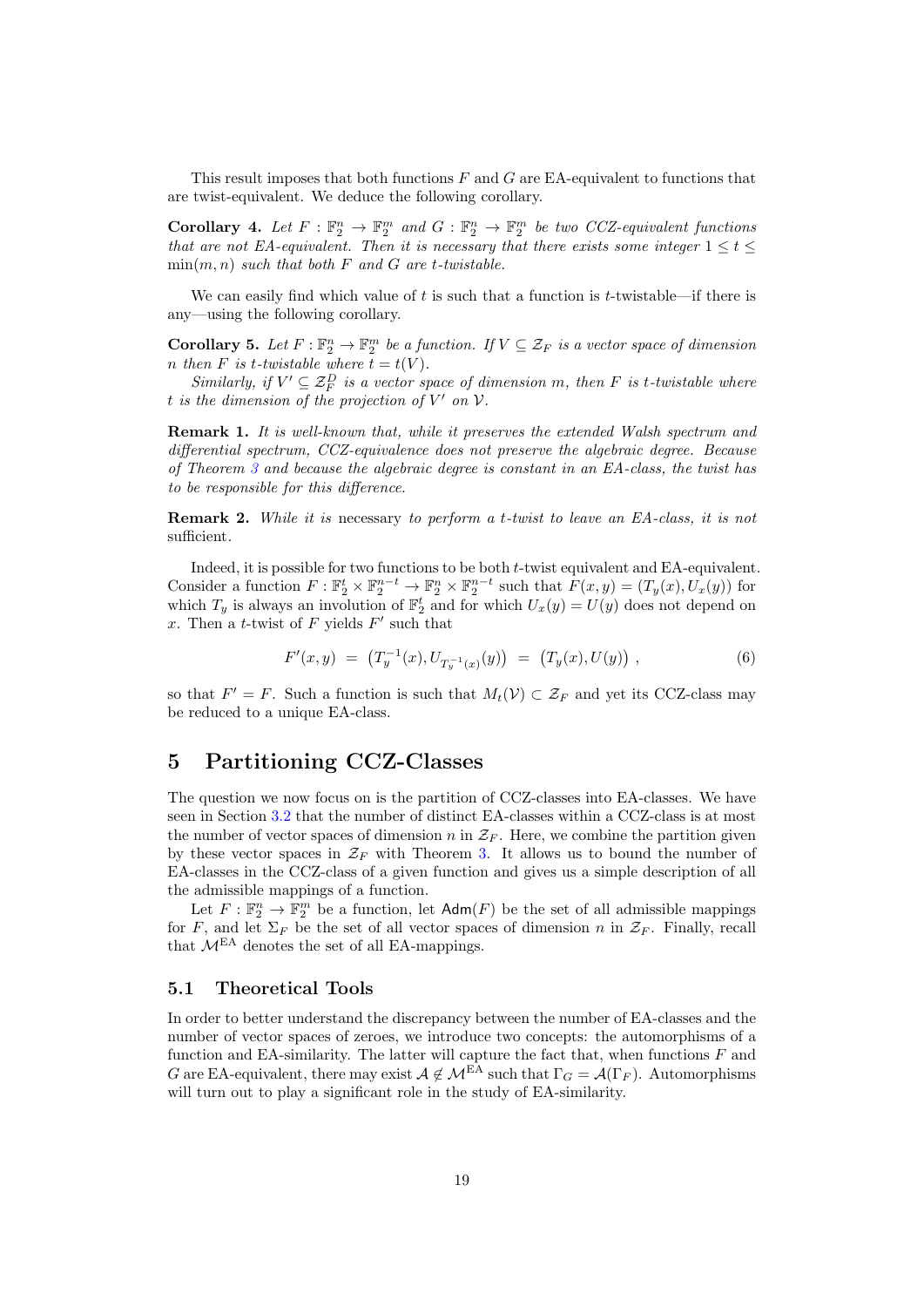**Definition 13** (Automorphism for a function). For a function  $F : \mathbb{F}_2^n \to \mathbb{F}_2^m$ , we call automorphism for F an affine permutation  $\mathcal A$  of  $\mathbb{F}_2^{n+m}$  such that  $\mathcal A(\Gamma_F) = \Gamma_F$ . The set of all such mappings is denoted  $Aut(F)$ . It corresponds to the automorphism group [\[MS77,](#page-29-10) Page 229] of the associated code  $\mathcal{C}_F$ .

This notion can be seen as a generalization of *self-equivalence* as defined in [\[BDBP03\]](#page-28-7); where a "self-equivalent" function is non-trivially affine equivalent to itself. If  $F : \mathbb{F}_2^n \to$  $\mathbb{F}_2^m$  is self-equivalent in that sense, then there exist affine permutations  $A: \mathbb{F}_2^n \to \mathbb{F}_2^n$ and  $B: \mathbb{F}_2^m \to \mathbb{F}_2^m$  such that  $F = B \circ F \circ A$ . It thus corresponds to an automorphism of F because  $\Gamma_F = \{(x, (B \circ F \circ A)(x)), x \in \mathbb{F}_2^n\} = \{(A^{-1}(y), (B \circ F)(y)), y \in \mathbb{F}_2^n\} =$  $\mathcal{L}(\Gamma_F)$ , where

$$
\mathcal{L} = \left[ \begin{array}{cc} A^{-1} & 0 \\ 0 & B \end{array} \right] .
$$

The automorphism set of a given function has several properties given in the following lemma.

**Lemma 8.** For a function  $F : \mathbb{F}_2^n \to \mathbb{F}_2^m$ ,  $\text{Aut}(F)$  is a group under composition. Furthermore, let  $G: \mathbb{F}_2^n \to \mathbb{F}_2^m$  be such that  $\Gamma_G = \mathcal{A}(\Gamma_F)$  for some affine permutation A. Then Aut(F) and Aut(G) are isomorphic as  $\phi_A : M \mapsto A^{-1} \circ M \circ A$  is an isomorphism such that  $Aut(G) = \phi_{\mathcal{A}}(Aut(F)).$ 

*Proof.* The identity is obviously in  $Aut(F)$ . Furthermore,  $\mathcal{L} \in Aut(F)$  if and only if  $\mathcal{L}(\Gamma_F) = \Gamma_F$ , which is equivalent to  $\Gamma_F = \mathcal{L}^{-1}(\Gamma_F)$  and thus to  $\mathcal{L}^{-1} \in \text{Aut}(F)$ . Finally, if  $\mathcal L$  and  $\mathcal L'$  are in Aut(F), then  $\mathcal L^{-1}(\Gamma_F) = \Gamma_F = \mathcal L'(\Gamma_F)$ , so that  $\mathcal L \circ \mathcal L' \in$  Aut(F). As a consequence,  $Aut(F)$  is a group.

Let now  $G: \mathbb{F}_2^n \to \mathbb{F}_2^m$  and  $\mathcal{A}: \mathbb{F}_2^{n+m} \to \mathbb{F}_2^{n+m}$  be as in the lemma and let  $\mathcal{L} \in$  Aut $(G)$ . Then  $\mathcal{L}(\Gamma_G) = \Gamma_G$ , which is equivalent to  $(\mathcal{L} \circ \mathcal{A})(\Gamma_F) = \mathcal{A}(\Gamma_F)$ , so that  $\mathcal{A}^{-1}\mathcal{L}\mathcal{A} =$  $\phi_{\mathcal{A}}(\mathcal{L}) \in$  Aut(F). As  $\phi_{\mathcal{A}}$  is an isomorphism, the two groups are isomorphic.  $\Box$ 

**Definition 14** (EA-similarity). For a function  $F : \mathbb{F}_2^n \to \mathbb{F}_2^m$ , we say that two mappings A and A' of  $Adm(F)$  are EA-similar for F if there exists an EA-mapping B such that

$$
\mathcal{A}(\Gamma_F) = (B \circ \mathcal{A}')(\Gamma_F) ,
$$

so that the functions G and G' with codebooks  $\mathcal{A}(\Gamma_F)$  and  $\mathcal{A}'(\Gamma_F)$  are EA-equivalent.

For example, the identity as well as all other EA-mappings are always EA-similar. However, it is possible for two mappings  $A$  and  $A'$  to be EA-similar for a function without being EA-mappings as noticed in Remark [2.](#page-18-1) This is the case for instance of involutions.

**Lemma 9.** For any function  $F : \mathbb{F}_2^n \to \mathbb{F}_2^m$ , EA-similarity for F is an equivalence relation.

*Proof.* Let F be such a function and let A and  $A'$  be admissible mappings for F. As  $\mathcal{A}(\Gamma_F) = (I_{n+m} \circ \mathcal{A})(\Gamma_F)$ , EA-similarity is reflexive. If there is an EA-mapping B such that  $A = BA'$  then  $A' = B^{-1}A$  and, as  $B^{-1}$  is also an EA-mapping, EAsimilarity is symmetric. Finally, let  $\mathcal{A}_0$ ,  $\mathcal{A}_1$  and  $\mathcal{A}_2$  be admissible for F and verify both  $\mathcal{A}_1(\Gamma_F) = B_1 \mathcal{A}_0(\Gamma_F)$  and  $\mathcal{A}_2(\Gamma_F) = B_2 \mathcal{A}_0(\Gamma_F)$  for some EA-mappings  $B_1$  and  $B_2$ . Then it holds that  $B_1^{-1}A_1(\Gamma_F) = B_2^{-1}A_2(\Gamma_F) = A_0(\Gamma_F)$ , so that  $A_1(\Gamma_F) = B_1B_2^{-1}A_2(\Gamma_F)$ . As the product of two EA-mappings is an EA-mapping, we conclude that EA-similarity is also transitive.  $\Box$ 

As EA-similarity is an equivalence relation, we can partition the set of all admissible mappings into its equivalence classes for this relation.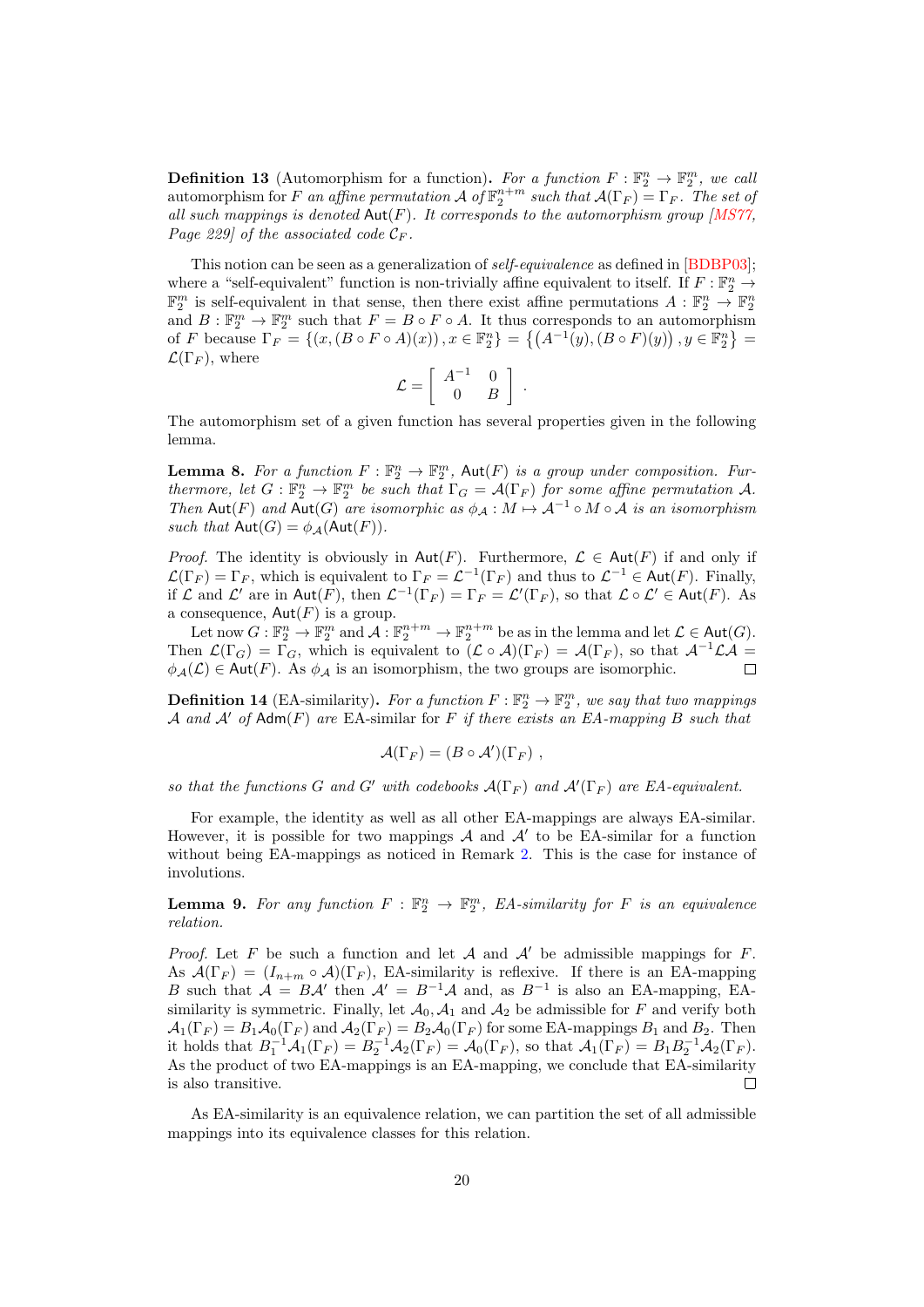The equivalence classes for EA-similarity may be larger than  $|\mathcal{M}^{EA}|$ . Indeed, there is a 1-to-1 correspondence between EA-similarity classes and EA-classes. As a consequence, the counter-example based on an involution can be reused here: if  $F$  is an involution of  $\mathbb{F}_2^n$ , then  $M_n$  is in the EA-similarity class of the identity although it is not in  $M<sup>EA</sup>$ .

An affine permutation  $\mathcal{A}'$  is EA-similar to an admissible mapping  $\mathcal{A}$  if  $\mathcal{A}'(\Gamma_F)$  $B\mathcal{A}(\Gamma_F)$  for an EA-mapping B. It means that the set of all  $\mathcal{A}'$  EA-similar to  $\mathcal{A}$  is the set of all  $\mathcal{A}'$  such that  $(\mathcal{A}^{-1}B^{-1}\mathcal{A}')(\Gamma_F) = \Gamma_F$ , i.e. such that  $\mathcal{A}^{-1}B^{-1}\mathcal{A}' \in \text{Aut}(F)$ . This is equivalent to having  $A' \in BA(\text{Aut}(F))$ . We deduce the following lemma.

<span id="page-20-0"></span>**Lemma 10.** Let  $F : \mathbb{F}_2^n \to \mathbb{F}_2^m$  be a function and A be a mapping admissible for F. The set  $E_F(\mathcal{A})$  of all affine permutations EA-similar to  $\mathcal A$  for  $F$  can be written as

 $E_F(\mathcal{A}) = \{ B \circ \mathcal{A} \circ J, B \in \mathcal{M}^{EA}, J \in \text{Aut}(F) \}$ .

Note that there may be repetition in this definition, i.e. different pairs  $(B, J)$  and  $(B', J')$  of  $\mathcal{M}^{EA} \times \text{Aut}(F)$  such that  $B \circ A \circ J = B' \circ A \circ J'$ .

### 5.2 Partitioning

In Section [3.2,](#page-9-1) we have partitioned the set of all admissible mappings with respect to the vector spaces V of dimension n in  $\mathcal{Z}_F$ : let  $\mathcal{S}(V)$  be the set of all affine permutations of  $\mathbb{F}_2^{n+m}$  whose linear part  $\mathcal{L}$  satisfies  $\mathcal{L}^T(\mathcal{V}) = \mathcal{V}$ , and  $\Sigma_F$  be the set of all vector spaces of dimension *n* in  $\mathcal{Z}_F$ . Then,

$$
\mathsf{Adm}(F) = \bigcup_{V \in \Sigma_F} \mathcal{S}(V) \ .
$$

Moreover, Lemma [3](#page-9-0) implies that all elements in a given  $S(V)$  are EA-similar. Therefore, each class  $E_F(\mathcal{A})$  corresponds to a collection of sets  $\mathcal{S}(V)$ . We now refine this result as follows.

<span id="page-20-2"></span>**Proposition 7.** Let  $F : \mathbb{F}_2^n \to \mathbb{F}_2^m$  be a function, A be a mapping admissible for F,  $\mathcal{L}$ be its linear part and  $V = \mathcal{L}^T(\mathcal{V})$ . The set  $E_F(\mathcal{A})$  of all affine permutations EA-similar to  $A$  for  $F$  is given by

$$
E_F(\mathcal{A}) = \bigcup_{J \in \text{Aut}_0(F)} \mathcal{S}(J^T(V)),
$$

where  $\text{Aut}_0(F)$  is the set of all linear parts of the elements in  $\text{Aut}(F)$ .

Proof. From Lemma [10,](#page-20-0) we have that

$$
E_F(\mathcal{A}) = \{B \circ \mathcal{A} \circ J, B \in \mathcal{M}^{\mathsf{EA}}, J \in \mathsf{Aut}(F)\}.
$$

Then, the linear part of any such  $(B \circ A \circ J)$  is of the form  $(\Lambda \circ \mathcal{L} \circ J_0)$  for some  $\Lambda \in \mathcal{M}^{EL}$ and  $J_0 \in \text{Aut}_0(F)$ . Its transpose then maps  $\mathcal V$  to

$$
(\Lambda \circ \mathcal{L} \circ J_0)^T(\mathcal{V}) = (J_0^T \circ \mathcal{L}^T \circ \Lambda^T)(\mathcal{V}) = (J_0^T \circ \mathcal{L}^T)(\mathcal{V}) = J_0^T(V).
$$

Some of the vector spaces  $J^T(V)$  may be equal when J varies in  $\text{Aut}_0(F)$  but we have the following trivial bounds:

<span id="page-20-1"></span>
$$
|\mathcal{M}^{\text{EA}}| \leq |E_F(\mathcal{A})| \leq |\mathcal{M}^{\text{EA}}| \times |\text{Aut}(F)| . \tag{7}
$$

 $\Box$ 

We can now derive some bounds on the number of EA-classes., which improve Corollary [1.](#page-9-2)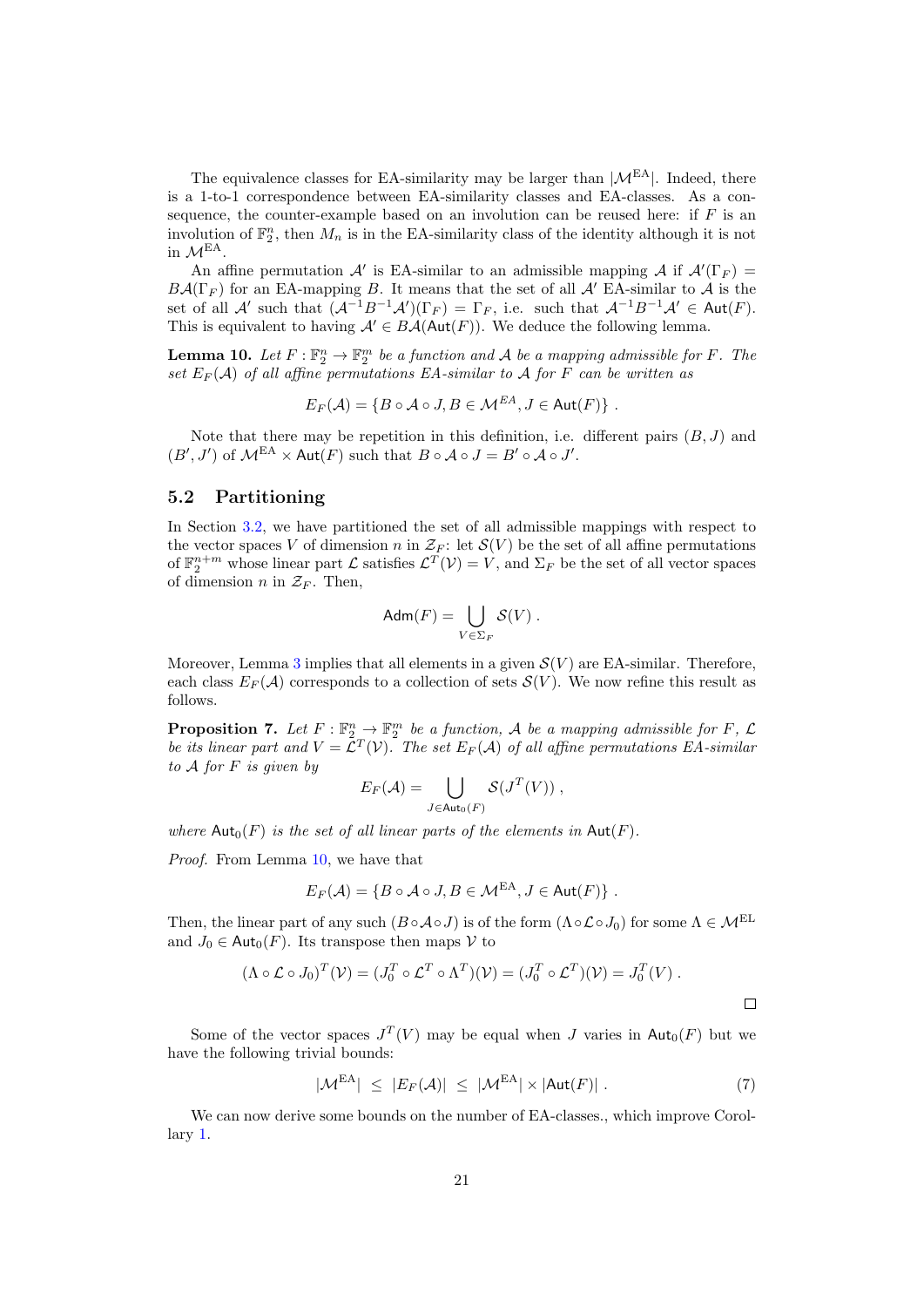**Theorem 4** (Number of EA-classes in a CCZ-class). Let  $F : \mathbb{F}_2^n \to \mathbb{F}_2^m$  be a function. Let  $\Sigma_F$  be the set of all vector spaces of dimension n in  $\mathcal{Z}_F$  and  $e_F$  be the number of distinct EA-classes of functions that are CCZ-equivalent to  $F$ . Then the following holds:

$$
\frac{|\Sigma_F|}{|\mathsf{Aut}(F)|} \ \leq \ e_F \ \leq \ |\Sigma_F| \ .
$$

Moreover, if  $\text{Aut}(F) \subseteq \mathcal{M}^{EA}$  then  $e_F$  is lower-bounded by the number of different thicknesses in the thickness spectrum of  $F$ , i.e.

$$
\#\{t\ : 0\leq t\leq n\ ,\ \exists V\in\Sigma_F\ with\ t(V)=t\}\ \leq\ e_F\ .
$$

*Proof.* Let  $s_F = |\Sigma_F|$  be the number of vector spaces of zeroes of dimension n in  $\mathcal{Z}_F$ . We can compute the total number of admissible mappings for  $F$  in two different ways:

$$
|\mathsf{Adm}(F)| = s_F \times |\mathcal{M}^{EA}|
$$
  
= 
$$
\sum_{e \in \{\text{EA-similarity classes of } F\}} |e|.
$$

Let  $e_F$  be the number of EA-classes in the CCZ-class of  $F$ . It is also equal to the number of EA-similarity classes for F in the set of all affine permutations of  $\mathbb{F}_2^{n+m}$ . Using the second expression and Equation [\(7\)](#page-20-1), we deduce the following inequality:

$$
|\mathsf{Adm}(F)| \leq e_F \times |\mathcal{M}^{\mathrm{EA}}| \times |\mathsf{Aut}(F)| \; .
$$

We then use the fact that  $|{\sf Adm}(F)| = s_F \times |{\cal M}^{\text{EA}}|$  to obtain

$$
s_F \times |\mathcal{M}^{\mathsf{EA}}| \leq e_F \times |\mathcal{M}^{\mathsf{EA}}| \times |\mathsf{Aut}(F)| \;,
$$

leading to the first part of the theorem.

The second part of the theorem is a direct consequence of Proposition [7.](#page-20-2) Indeed, if  $\text{Aut}_0(F) \subseteq \mathcal{M}^{\text{EL}}$ , then all subspaces  $J^T(V)$  have the same thickness as V (see Lemma [4\)](#page-10-0).  $\Box$ 

The situation where  $Aut(F) \subseteq \mathcal{M}^{EA}$  is of special interest since it corresponds to a case where it is necessary and sufficient to perform a twist to leave the EA-class of a function. This situation occurs for instance for all APN quadratic power mappings, i.e.,  $x \mapsto x^{2^i+1}$  over  $\mathbb{F}_{2^n}$  with  $gcd(i, n) = 1$ , as proved by Berger and Charpin [\[BC96\]](#page-27-1). Then, we deduce the following corollary.

<span id="page-21-1"></span>**Corollary 6.** Let  $F: x \mapsto x^{2^i+1}$  over  $\mathbb{F}_{2^n}$  with  $gcd(i, n) = 1$  be an APN power mapping of degree 2. Then,  $\text{Aut}(F) \subseteq \mathcal{M}^{EA}$  and the number of EA-classes in the CCZ-class of F is lower-bounded by the number of different thicknesses in the thickness spectrum of  $F$ .

Proof. The result is directly deduced from Proposition 5 in [\[BC96\]](#page-27-1) which shows that Aut(F) is the semi-affine group  $\text{ATL}(1, 2^n)$ . It is then easy to check that all transformations in this group belong to  $\mathcal{M}^{EA}$ .  $\Box$ 

# <span id="page-21-0"></span>6 Applications

We apply our new results to both reinterpret some known results and to provide several new ones. Section  $6.1$  revisits a result of Schulte-Geers on addition modulo  $2<sup>m</sup>$ ; Section [6.2](#page-24-0) provides new simpler proofs of some general results; and finally Section [6.3](#page-25-0) focuses on quadratic APN functions.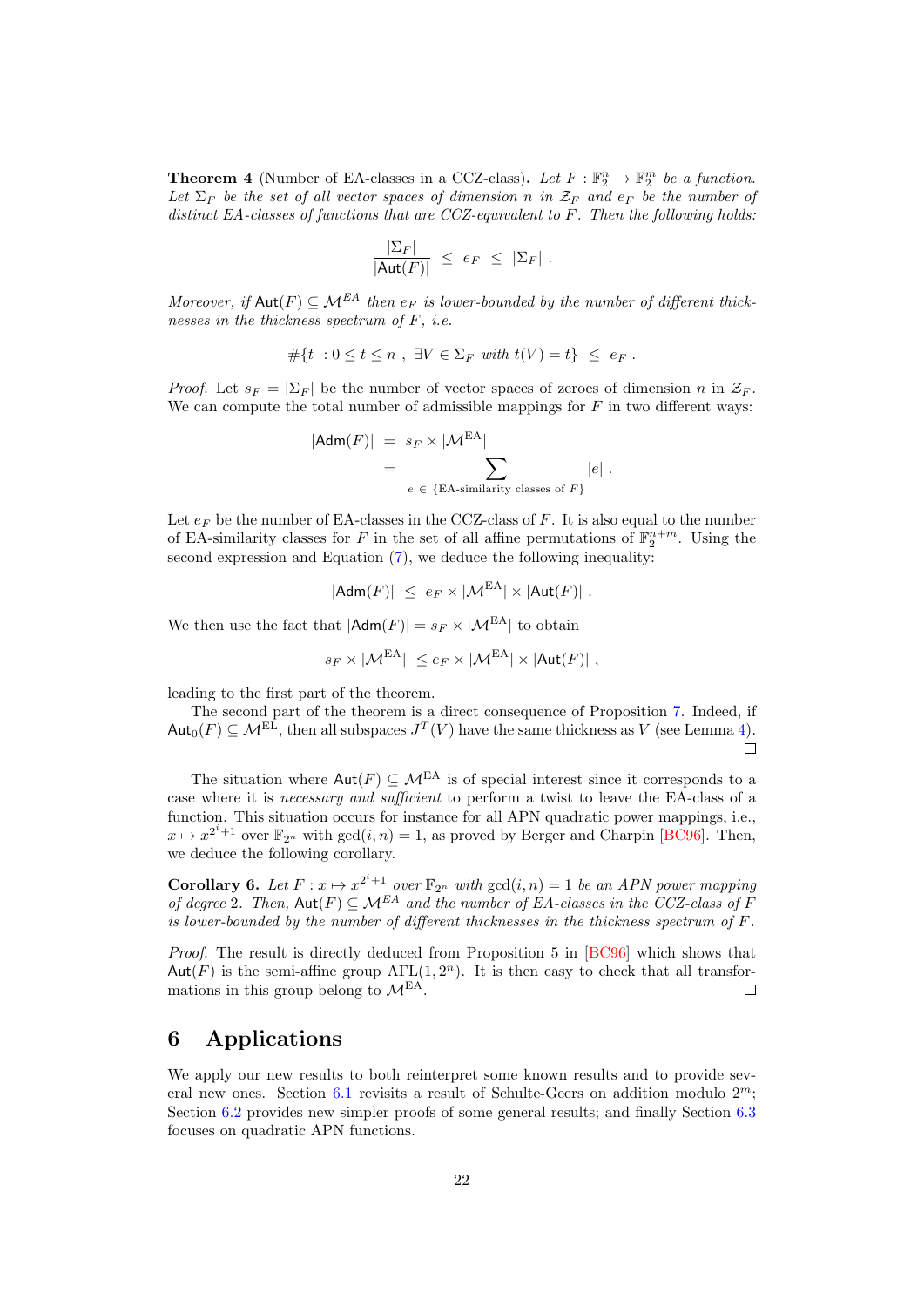### <span id="page-22-0"></span>6.1 Modular Addition

Let us first recall the result of Schulte-Geers.

<span id="page-22-1"></span>**Proposition 8** (Theorem 1 of  $[\text{SG13}]$ ). Let " $\boxplus$ " denote addition modulo  $2^m$ , "+" denote the XOR, let  $n = 2m$ , and let q be the quadratic function mapping an element  $(x, y)$  of  $(\mathbb{F}_2^m)^2 = \mathbb{F}_2^n$  to

$$
q(x,y) = (0, x_0y_0, x_0y_0 + x_1y_1, ..., x_0y_0 + ... + x_{n-2}y_{n-2}).
$$

Further, let  $\Gamma_{\boxplus}$  and  $\Gamma_q$  be the graphs of those functions so that

$$
\Gamma_{\boxplus} = \{ (x, y, x \boxplus y), (x, y) \in \mathbb{F}_2^n \}
$$
  

$$
\Gamma_q = \{ (x, y, q(x, y)), (x, y) \in \mathbb{F}_2^n \}.
$$

Then it holds that  $\Gamma_{\boxplus} = L(\Gamma_q)$ , where

$$
L = \left[ \begin{array}{ccc} I_m & 0 & I_m \\ 0 & I_m & I_m \\ I_m & I_m & I_m \end{array} \right] \ .
$$

We can reinterpret this proposition in light of Theorem [3.](#page-17-1) First, we note that

$$
L^{-1} = \underbrace{\begin{bmatrix} I_m & 0 & 0 \\ I_m & I_m & 0 \\ I_m & 0 & I_m \end{bmatrix}}_{A_1} \times \underbrace{\begin{bmatrix} 0 & 0 & I_m \\ 0 & I_m & 0 \\ I_m & 0 & 0 \end{bmatrix}}_{M_m} \times \underbrace{\begin{bmatrix} I_m & 0 & 0 \\ I_m & I_m & 0 \\ 0 & I_m & I_m \end{bmatrix}}_{A_2},
$$

where the two outer matrices are EA-mappings and the center one is a degenerate swap matrix  $M_m$  where the bottom right corner is all zero because, in this case,  $t = m$  is the output size.

As  $L^{-1} = A_1 \times M_n \times A_2$ , Proposition [8](#page-22-1) implies  $\Gamma_q = (A_1 \times M_n \times A_2) = \Gamma_{\boxplus}$ . Let us look at the action of this matrix product on  $\Gamma_{\boxplus}.$  First, it holds that

$$
A_2(\Gamma_{\boxplus}) = \{ (x, x + y, (x \boxplus y) + y), (x, y) \in \mathbb{F}_2^n \}
$$
  
= 
$$
\{ (x, z, (x \boxplus (x + z)) + x + z), (x, z) \in \mathbb{F}_2^n \}
$$
  
= 
$$
\{ (x, z, T_z^{\boxplus}(x)), (x, z) \in \mathbb{F}_2^n \},
$$

where  $T_z^{\boxplus}(x) = (x \boxplus (x + z)) + x + z$ . The swap incurred by  $M_n$  is possible if and only if  $T_z^{\boxplus}$  is a permutation for all z. It is indeed the case and this permutation is in fact linear for each fixed  $z$ , as given by the following lemma.

<span id="page-22-2"></span>**Lemma 11.** Let  $T_z^{\boxplus}$  be the function mapping  $\mathbb{F}_2^m$  to itself defined by

$$
T_z^{\boxplus}(x) = (x \boxplus (x + z)) + x + z,
$$

where  $z \in \mathbb{F}_2^m$ . Then, for all z,  $T_z^{\boxplus}$  is a linear permutation and so is its inverse. Furthermore, the function  $(x, z) \mapsto T_z^{\boxplus}(x)$  has degree m and  $(x, z) \mapsto (T_z^{\boxplus})^{-1}(x)$  is quadratic.

*Proof.* As recalled in [\[SG13\]](#page-29-13),  $x \boxplus y = x + y + c(x, y)$ , where  $c(x, y)$  denotes the carry vector and is inductively defined by  $c_0(x, y) = 0$  and  $c_{i+1}(x, y) = \text{maj}(x_i, y_i, c_i)$  where maj is the majority function such that  $maj(a, b, c) = ab + c(b + a)$ . We also note that if  $u = x \boxplus y$ , then  $c_i = u_i + x_i + y_i$ , so that

$$
u = x \boxplus y
$$
 if and only if 
$$
\begin{cases} u_0 = x_0 + y_0 \\ u_{i+1} = x_{i+1} + y_{i+1} + \text{maj}(x_i, y_i, u_i + x_i + y_i) \end{cases}
$$
.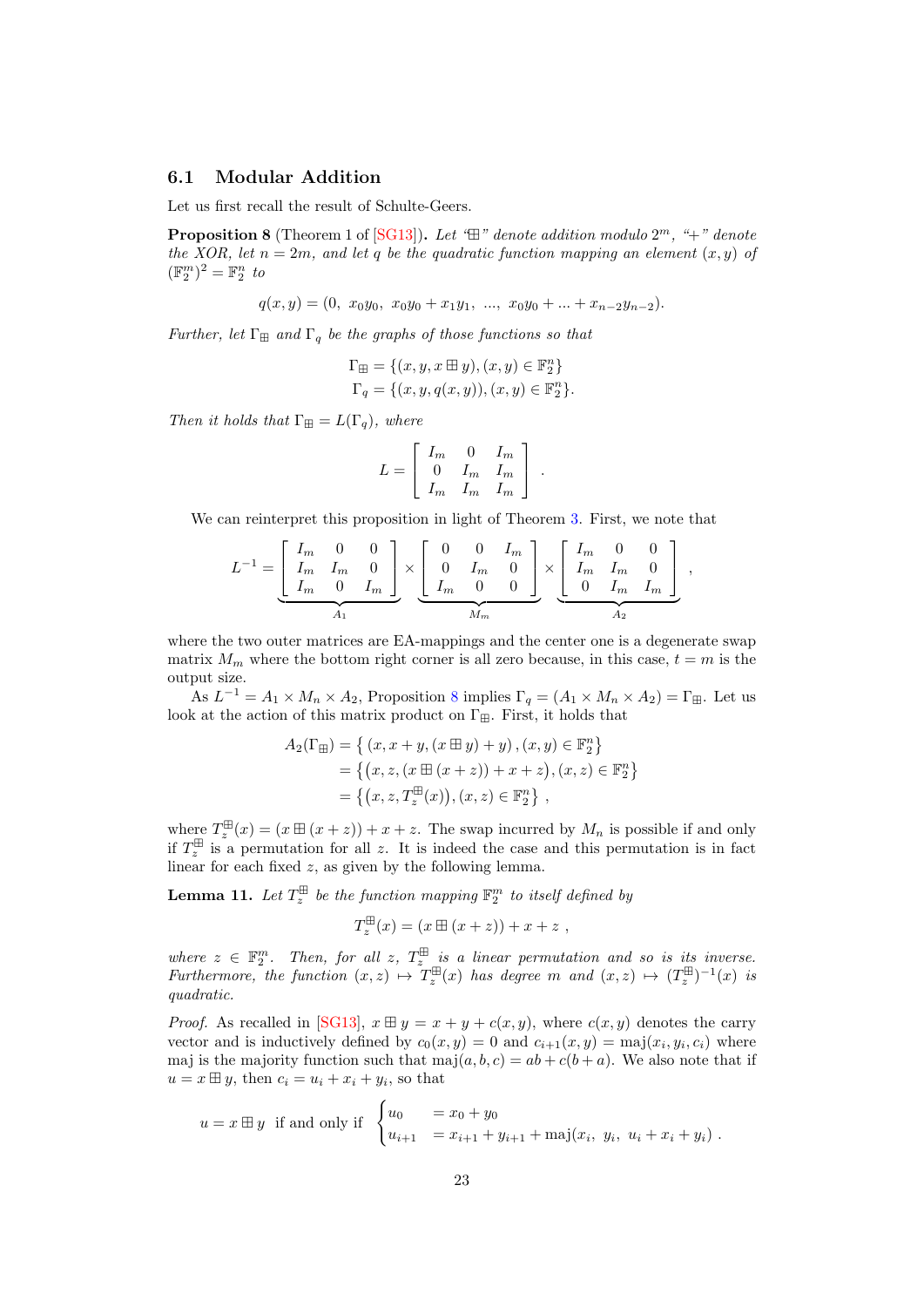Let  $v = T_z^{\boxplus}(x) = (x \boxplus (x + z)) + x + z$ . By substituting y for  $x + z$  in the above, we first write

$$
u = x \boxplus (x + z)
$$
 if and only if 
$$
\begin{cases} u_0 = z_0 \\ u_{i+1} = z_{i+1} + \text{maj}(x_i, x_i + z_i, u_i + z_i) \end{cases}
$$

and then substitute u with  $v + x + z$  to obtain

$$
v = T_z^{\boxplus}(x)
$$
 if and only if  $\begin{cases} v_0 &= x_0 \\ v_{i+1} &= x_{i+1} + \text{maj}(x_i, x_i + z_i, v_i + x_i) \end{cases}$ .

We can simplify the expression of  $v_{i+1}$  using that

$$
\begin{aligned} \text{maj}(x_i, \ x_i + z_i, \ v_i + x_i) &= x_i(x_i + z_i) + (x_i + x_i + z_i)(v_i + x_i) \\ &= x_i x_i + x_i z_i + z_i v_i + z_i x_i \\ &= x_i + z_i v_i \;, \end{aligned}
$$

so that

$$
v = T_z^{\boxplus}(x)
$$
 if and only if  $\begin{cases} v_0 &= x_0 \\ v_{i+1} &= v_i z_i + x_i + x_{i+1} \end{cases}$ .

A simple induction based on this result shows that  $v_i$  has degree 1 in  $x$  and degree  $i+1$  in total as it contains the term  $x_0z_0z_1...z_{i-1}$ . Besides, since  $T_z^{\boxplus}(0) = 0, T_z^{\boxplus}$  is linear for all z. Furthermore, the bit of highest algebraic degree in  $(x, z) \mapsto T_z^{\boxplus}(x)$  is the bit of highest weight. It has index  $m-1$  and thus degree m.

We also deduce that  $T_z^{\boxplus}$  is invertible for all z as the bits of  $x = (T_z^{\boxplus})^{-1}(v)$  can be computed one-by-one using that

<span id="page-23-0"></span>
$$
x = (T_z^{\boxplus})^{-1}(v) \text{ if and only if } \begin{cases} x_0 = v_0 \\ x_{i+1} = x_i + v_{i+1} + z_i v_i \end{cases} (8)
$$

While this induction formula is extremely similar to the one giving  $v$  as a function of x, it has a crucial difference: the only non-linear term in the expression of  $x_{i+1}$  does not involve  $x_i$ , meaning that we cannot have a sequence of multiplication whose length increases as *i* increases. Thus,  $(x, y) \mapsto (T_z^{\boxplus})^{-1}(x)$  is quadratic.

We deduce from Lemma [11](#page-22-2) that

$$
(M_n \times A_2)(\Gamma_{\boxplus}) = \left\{ \left( T_z^{\boxplus}(x), z, x \right), (x, z) \in \mathbb{F}_2^n \right\} = \left\{ \left( u, z, (T_z^{\boxplus})^{-1}(u) \right), (u, z) \in \mathbb{F}_2^n \right\}.
$$

Since  $L^{-1} = A_1 \times M_n \times A_2$ , it holds that

$$
L^{-1}(\Gamma_{\boxplus}) = A_1 \left( \left\{ \left( u, z, (T_z^{\boxplus})^{-1}(u) \right), (u, z) \in \mathbb{F}_2^n \right\} \right)
$$
  
=  $\left\{ \left( u, u + z, u + (T_z^{\boxplus})^{-1}(u) \right), (u, z) \in \mathbb{F}_2^n \right\}$   
=  $\left\{ \left( u, w, u + (T_{w+u}^{\boxplus})^{-1}(u) \right), (u, w) \in \mathbb{F}_2^n \right\}.$ 

Re-using Equation [\(8\)](#page-23-0), i.e. the expression of  $T_z^{\boxplus}$  we found in the proof of Lemma [11,](#page-22-2) we have that  $a = (T_{w+u}^{\boxplus})^{-1}(u) + u$  if and only if

$$
\begin{cases} a_0 + u_0 = u_0 \\ a_{i+1} + u_{i+1} = (a_i + u_i) + u_{i+1} + (u_i + w_i)u_i \end{cases}
$$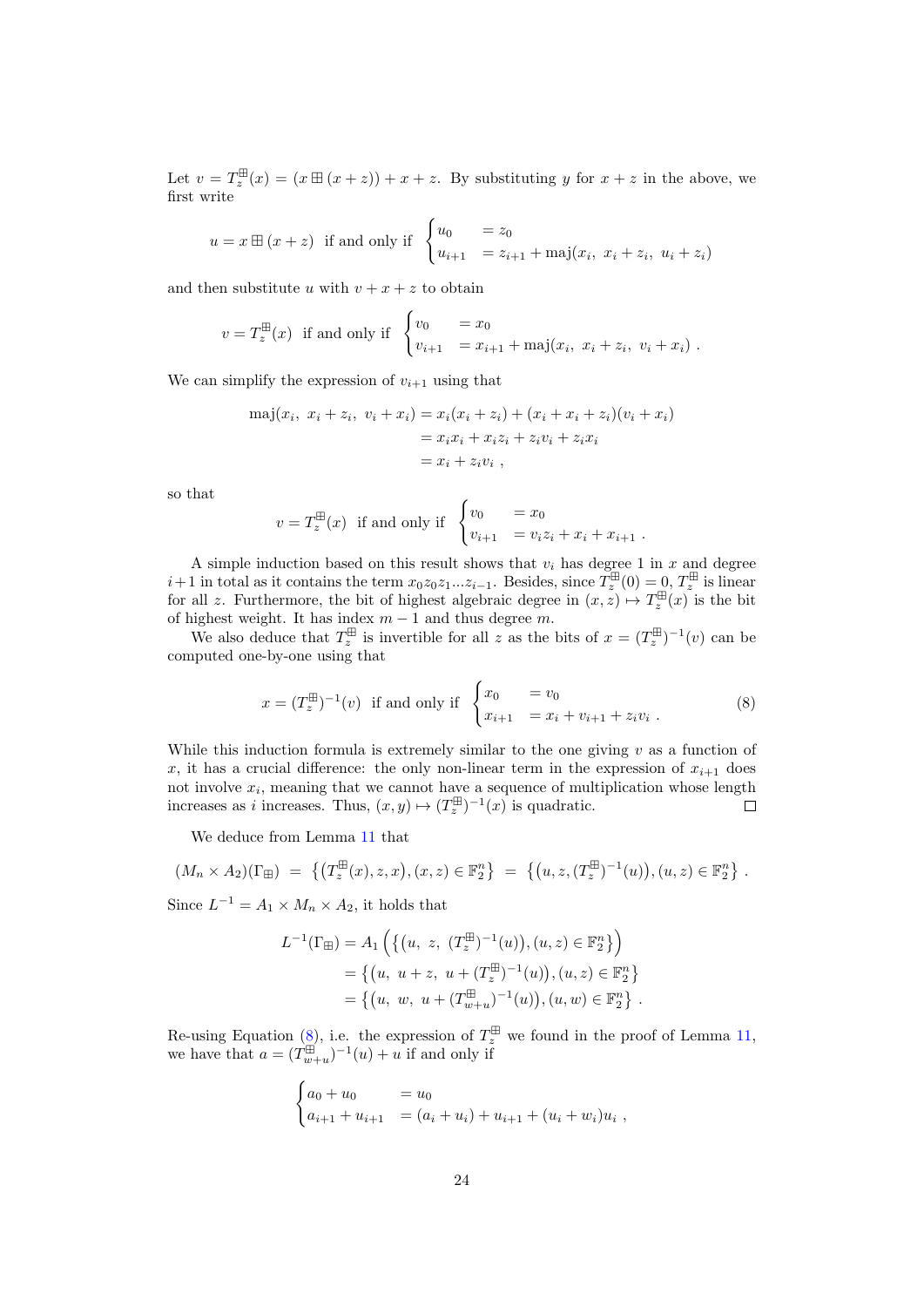which is equivalent to

$$
\begin{cases} a_0 = 0 \\ a_{i+1} = a_i + u_i w_i \end{cases}
$$

which is in turn the induction computing  $a = q(u, w)$ .

In light of these results, we can provide a new interpretation of Proposition [8.](#page-22-1) Indeed, the addition modulo  $2^m$  is CCZ-equivalent to a quadratic function because  $(x, y) \mapsto x \boxplus y$ is EA-equivalent to  $(x, z) \mapsto (x \boxplus (x + z)) + x + z$ , a function with a degenerate TUdecomposition where T takes the whole output and  $T_y$  is a permutation for all k. Then,  $(x, y) \mapsto T_y^{-1}(x)$  is quadratic because the induction defining it is obtained by swapping the roles of the output and one of the inputs in the one defining  $(x, y) \mapsto T_u(x)$ . This breaks the unique chain of non-linear operation that appears when computing  $T_u(x)$ . As the chain is broken, the algebraic degree cannot increase and stays stuck at 2.

It may be possible to deduce a way to generate finite automata-based compression functions  $(x, y) \mapsto F(x, y)$  with a degree which increases with the bit position and which are CCZ-equivalent to quadratic functions, those being hopefully easier to study.

#### <span id="page-24-0"></span>6.2 Other Proofs of Some Known Results

In this section, we recall several simple results pertaining to CCZ-equivalence and prove them again using our framework.

Proposition 9 (Theorem 1 of [\[BC11\]](#page-28-8)). The CCZ-class of a bent function mapping  $\mathbb{F}_2^n \to \mathbb{F}_2^m$  is limited to its EA-class.

Proof. The coefficients of the Walsh spectrum of a bent function take only one non-zero value (up to its sign) except for those in  $\mathcal V$ . Thus, there cannot be another vector space of dimension *n* in  $\mathcal{Z}_F$ .  $\Box$ 

**Proposition 10** (Theorem 1 of [\[BC10\]](#page-28-3)). Two functions mapping  $\mathbb{F}_2^n$  to  $\mathbb{F}_2$  are CCZequivalent if and only if they are EA-equivalent.

*Proof.* The only way for a Boolean function mapping  $n$  bits to 1 to have a non-trivial CCZ-equivalence class is for it to be t-twistable for some  $1 \le t \le \min(1, n)$ . In this case, it means it has to be 1-twistable. As we have established in Lemma [6,](#page-14-2) this happens if and only if  $T_y(x) = x+f(y)$ , so that in our case it would hold that  $F(x, y) = x+f(y)$  for some Boolean function f. However, the result of twisting this function would be  $G : \mathbb{F}_2^n \to \mathbb{F}_2$ such that  $G(x, y) = T_y^{-1}(x) = x + f(y)$ , i.e. F itself. As we have established, it is necessary to perform a twist in order to leave the EA-class of a function. However, the only possible one in this case fails to do so. As a consequence, the CCZ-class is reduced to a unique EA-class. П

**Proposition 11** (Proposition 2 of  $[BC10]$ ). Let F and F' be two functions mapping  $\mathbb{F}_2^n$  to  $\mathbb{F}_2^m$  which are CCZ-equivalent but not EA-equivalent. Then for any integer k and any function  $C : \mathbb{F}_2^n \to \mathbb{F}_2^k$ , there exists  $C' : \mathbb{F}_2^n \to \mathbb{F}_2^k$  such that the functions  $G: x \mapsto (F(x), C(x))$  and  $G' : x \mapsto (F'(x), C'(x))$  mapping  $\mathbb{F}_2^n$  to  $\mathbb{F}_2^{m+k}$  are CCZequivalent but not EA-equivalent.

*Proof.* We consider without loss of generality the case where, for any  $(x, y) \in \mathbb{F}_2^t \times \mathbb{F}_2^{n-t}$ ,  $F(x, y) = (T_y(x), U_x(y))$  and  $F'(x, y) = (T_y^{-1}(x), U_{T_y^{-1}(x)}(y))$ . As F and F' are CCZequivalent but not EA-equivalent, such decompositions must exist for some members of their respective EA-classes.

In this context, we see that  $G$  and  $G'$  must both be t-twistable and we can further give an expression of  $C'$ . Indeed,  $G$  is such that

$$
G(x,y) = (T_y(x), U_x(y), C(x,y))
$$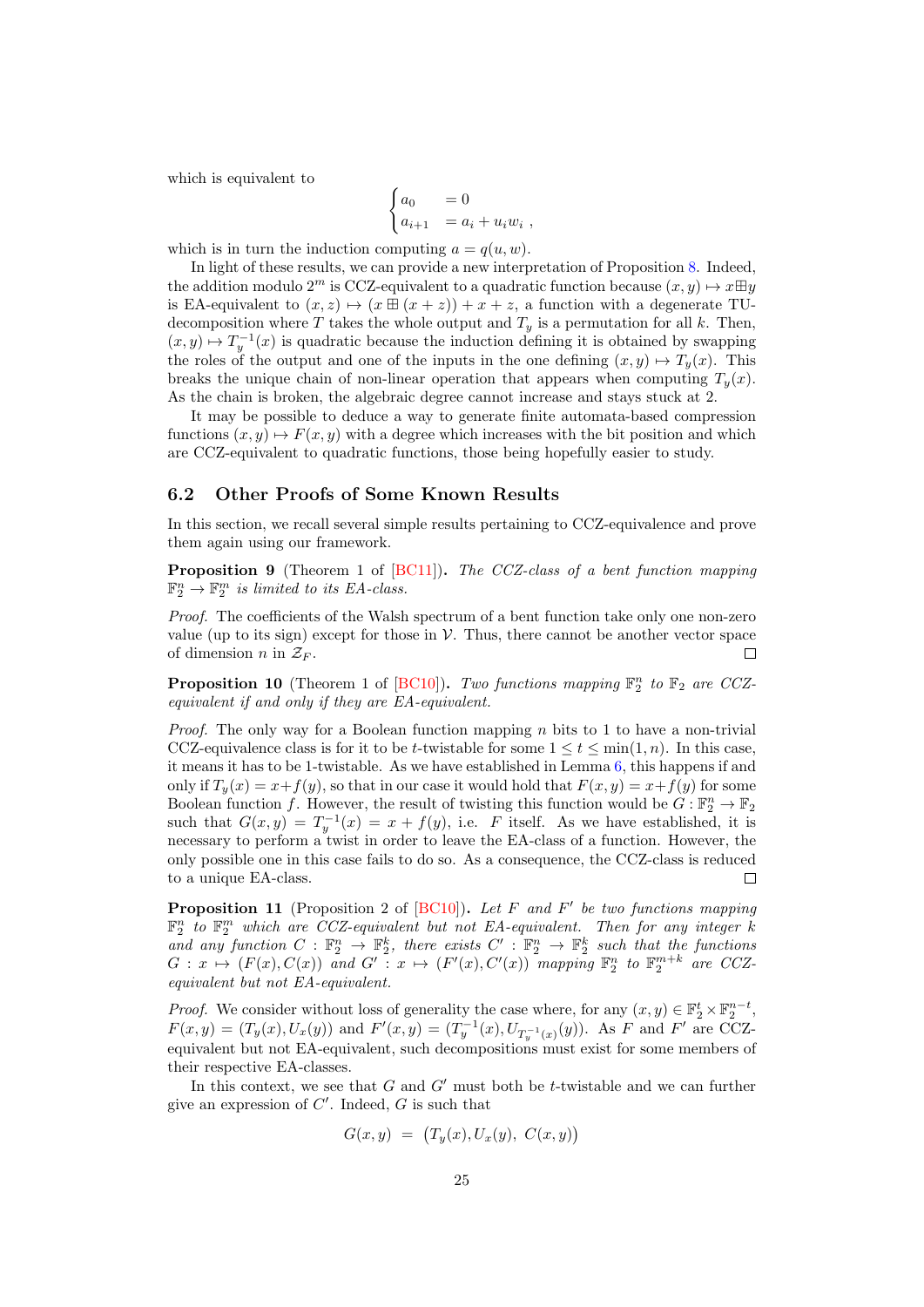and  $t$ -twisting it yields  $G'$  such that

$$
G'(x,y) = (T_y^{-1}(x), U_{T_y^{-1}(x)}(y), C(T_y^{-1}(x), y)),
$$

so that  $C'(x,y) = C(T_y^{-1}(x), y)$  for any  $(x, y) \in \mathbb{F}_2^t \times \mathbb{F}_2^{n-t}$ . Indeed, G and G' are not EA-equivalent. П

### <span id="page-25-0"></span>6.3 On Quadratic APN Functions

#### 6.3.1 New Results

We can use Corollary [2](#page-15-1) to study quadratic functions. First, we recall the following result from [\[MS77,](#page-29-10) Chapter 15].

**Proposition 12.** Let  $f : \mathbb{F}_2^n \to \mathbb{F}_2$  be a quadratic Boolean function. Let  $\mathsf{LS}(f)$  be the linear space of  $f$ , *i.e.* 

LS(f) = {
$$
a \in \mathbb{F}_2^n
$$
,  $f(x+a) + f(x) = c$ ,  $\forall x \in \mathbb{F}_2^n$ },

where  $c \in \mathbb{F}_2$ . Then  $s = \dim(\textsf{LS}(f))$  has the parity of n and the maximum coefficient in the Walsh spectrum of f has absolute value  $2^{(n+s)/2}$ .

In the case where  $f$  is not bent, the maximum coefficient is strictly greater than  $2^{(n+1)/2}$  and thus the linear space of f is not empty. As a consequence, we can apply Corollary [2](#page-15-1) to obtain the following proposition.

<span id="page-25-1"></span>**Proposition 13.** Let  $F : \mathbb{F}_2^n \to \mathbb{F}_2^m$  be a quadratic function. If it has at least one non-bent component then it is 1-twistable.

It is worth noticing that a function derived from a quadratic function by any 1-twist has degree at most 3. Moreover, it follows from the expression of the resulting function given in Lemma [6](#page-14-2) that it is very unlikely that it has degree 2.

On the other hand, if such functions are APN then some twists are impossible.

**Proposition 14.** Let *n* be even and let  $F : \mathbb{F}_2^n \to \mathbb{F}_2^n$  be a quadratic APN function. Then  $F$  is never  $n-1$ -twistable.

Proof. The second item in Corollary 3 of [\[BCCLC06\]](#page-28-9) states that any APN quadratic function has at least  $2(2^{n} - 1)/3$  bent components. Thus, as at most a third of the components of  $F$  have zeroes in their Walsh spectrum, it is impossible to find a vector space of dimension *n* in  $\mathcal{Z}_F$  with a projection of dimension  $n-1$  on  $\mathcal{V}^{\perp}$ . We deduce that an  $(n - 1)$ -twist is always impossible.  $\Box$ 

#### 6.3.2 Revisiting the CCZ-Equivalence of Some Functions

We should not expect the members of the EA-classes obtained by twisting quadratic functions to be quadratic themselves as  $(x, y) \mapsto (T_y^{-1}(x), U_{T_y^{-1}(x)}(y))$  should a priori not be quadratic even when  $(x, y) \mapsto (T_y(x), U_x(y))$  is. Indeed, the functional inverse of a quadratic function may have a higher degree and  $(x, y) \mapsto U_{T_y^{-1}(x)}(y)$  should a priori not be quadratic since U has degree 2 and  $T_y^{-1}$  has degree at least 2. For instance, the functions obtained by applying any 1-twist to a quadratic function are expected to have degree 3. Informally, being quadratic is a brittle property which is unlikely to be preserved under twisting.

This observation provides a possible interpretation of the main result in [\[BBMN11\]](#page-27-2): the only quadratic functions which are CCZ-equivalent to Gold functions are EAequivalent to it. This result was later generalized in [\[Yos17\]](#page-30-0) to all power functions that are both plateaued, APN, and operate on an even block size. This class includes in particular quadratic APN functions. We recall his result below.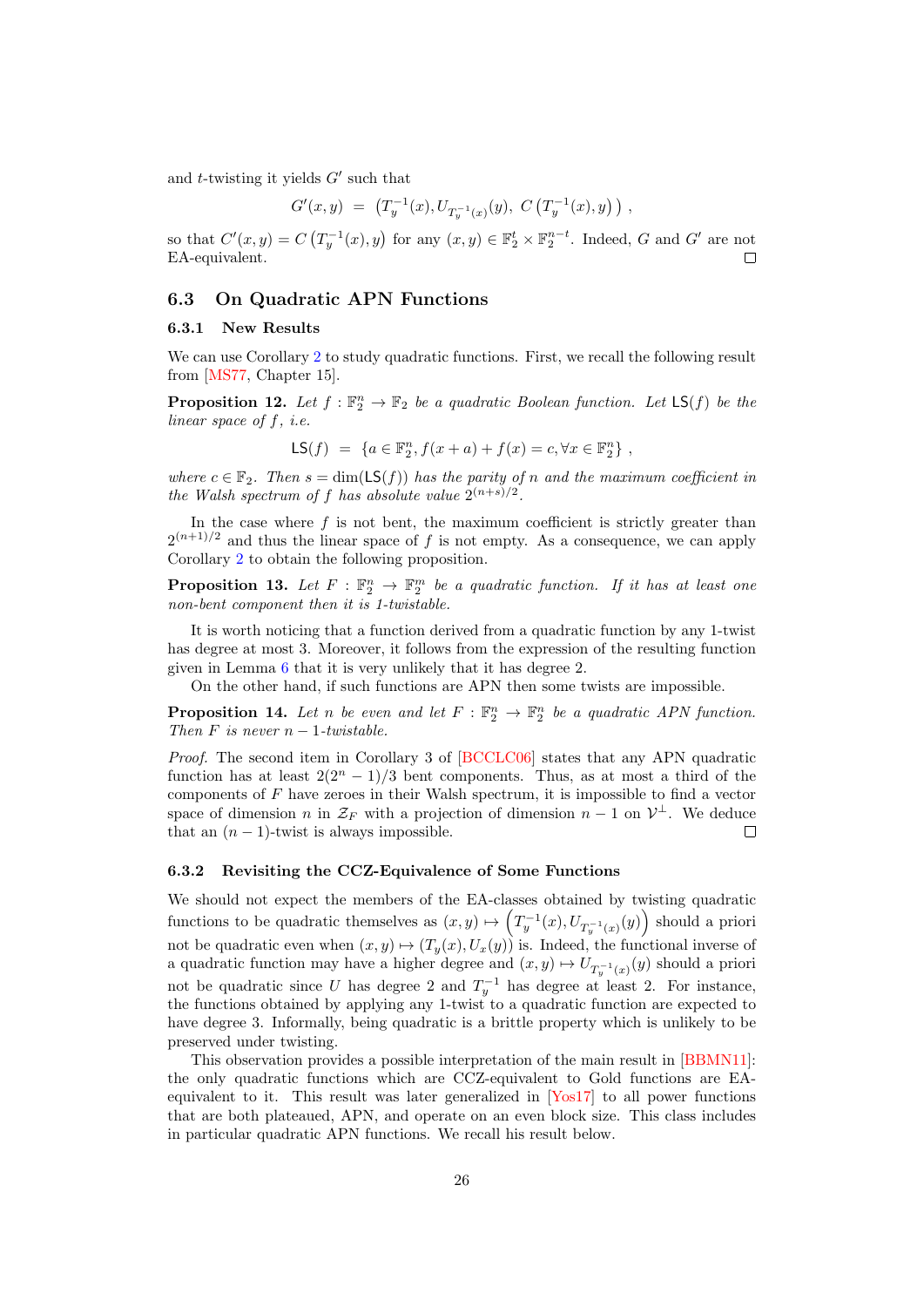**Proposition 15** (Theorem 3 of [\[Yos17\]](#page-30-0)). Let F and G be plateaued APN functions on  $\mathbb{F}_{2^n}$  with n even. Assume that F is a power function, i.e.  $F(x) = x^d$ . Then F is  $CCZ$ -equivalent to  $G$  if and only if  $F$  is EA-equivalent to  $G$ .

By combining this result with the fact that all automorphisms of an APN quadratic power mapping are EA-mappings (Corollary  $6$ ), we deduce the following.

<span id="page-26-1"></span>**Corollary 7.** Let  $F: x \mapsto x^{2^i+1}$  over  $\mathbb{F}_{2^n}$  with  $gcd(i, n) = 1$  be an APN power mapping of degree 2. Then, applying any admissible t-twist to F, with  $t > 0$ , leads to an APN function of degree at least 3.

We can also use our framework to better understand results from [\[BL08\]](#page-28-10) and [\[BCP06\]](#page-28-11). One of the results in this first paper is the following.

**Lemma 12** ([\[BL08\]](#page-28-10)). The CCZ-class of  $P_3: x \mapsto x^3$  in  $\mathbb{F}_2^5$  contains 3 distinct EAclasses.

Experimentally, we found 64 vector spaces of zeroes of dimension 5 in  $\mathcal{Z}_{P_3}$  of which 1 has thickness 0  $(V)$ , 31 have thickness 4 and 32 have a thickness of 5. We looked at a member of the EA-class corresponding to each of these vector spaces and found that these could be sorted into 3 categories based on their thickness spectra. These are described in Table [1.](#page-26-0)

<span id="page-26-0"></span>

|           | Representative Algebraic Degree | Thickness Spectrum               |
|-----------|---------------------------------|----------------------------------|
| $r^3$     |                                 | (0, 1), (1, 31), (5, 32)         |
| F'        | 3                               | (0, 1), (1, 1), (2, 30), (4, 32) |
| $x^{1/3}$ | 3                               | (0,1), (4,62), (5,1)             |

**Table 1:** EA-classes in the CCZ-class of  $x^3$  for  $n = 5$ .

The functions in the second class are obtained from  $x^3$  by applying an EA-mapping followed by a 1-twist. The functions in the third one are obtained from  $x^3$  via an EA-mapping followed by a 5-twist, i.e. a functional inversion.

We know a representative of the class obtained via a 1-twist thanks to Budaghyan et al.. Indeed, they showed in [\[BCP06\]](#page-28-11) that the polynomial

$$
F'(x) = x^{2^i + 1} + (x^{2^i} + x) \text{Tr}(x^{2^i + 1} + x)
$$

which maps  $\mathbb{F}_{2^n}$  to itself  $(n \geq 4 \text{ odd}, \gcd(i, n) = 1)$  is CCZ-equivalent to  $G: x \mapsto x^{2^i+1}$ and, as such, APN. Using our terminology, they showed that the involution  $\mathcal{L}: (\mathbb{F}_{2^n})^2 \to$  $(\mathbb{F}_{2^n})^2$  defined for  $a \neq 0$  by

$$
\mathcal{L}(x,y) = \big(\ell_a(x,y), \ell_{a^{2^i+1}}(y,x)\big)
$$

where  $\ell_a : (\mathbb{F}_2^n)^2 \to \mathbb{F}_2^n$  is the linear function defined by

$$
\ell_a(x, y) = x + a \text{Tr}(x a^{-1}) + a \text{Tr}(y a^{-(2^i + 1)})
$$

is admissible for  $G$  and showed that the graph of  $F'$  is obtained from that of  $G$  by applying  $\mathcal L$  and then an EA-mapping to it. As the rank of the linear function  $y \mapsto$  $a Tr(ya^{-(2^i+1)})$  is equal to 1,  $\mathcal{L}^T$  has thickness 1, implying that it corresponds to a 1twist and, for  $n = 5$ , it has to be in the EA-class corresponding to the second row of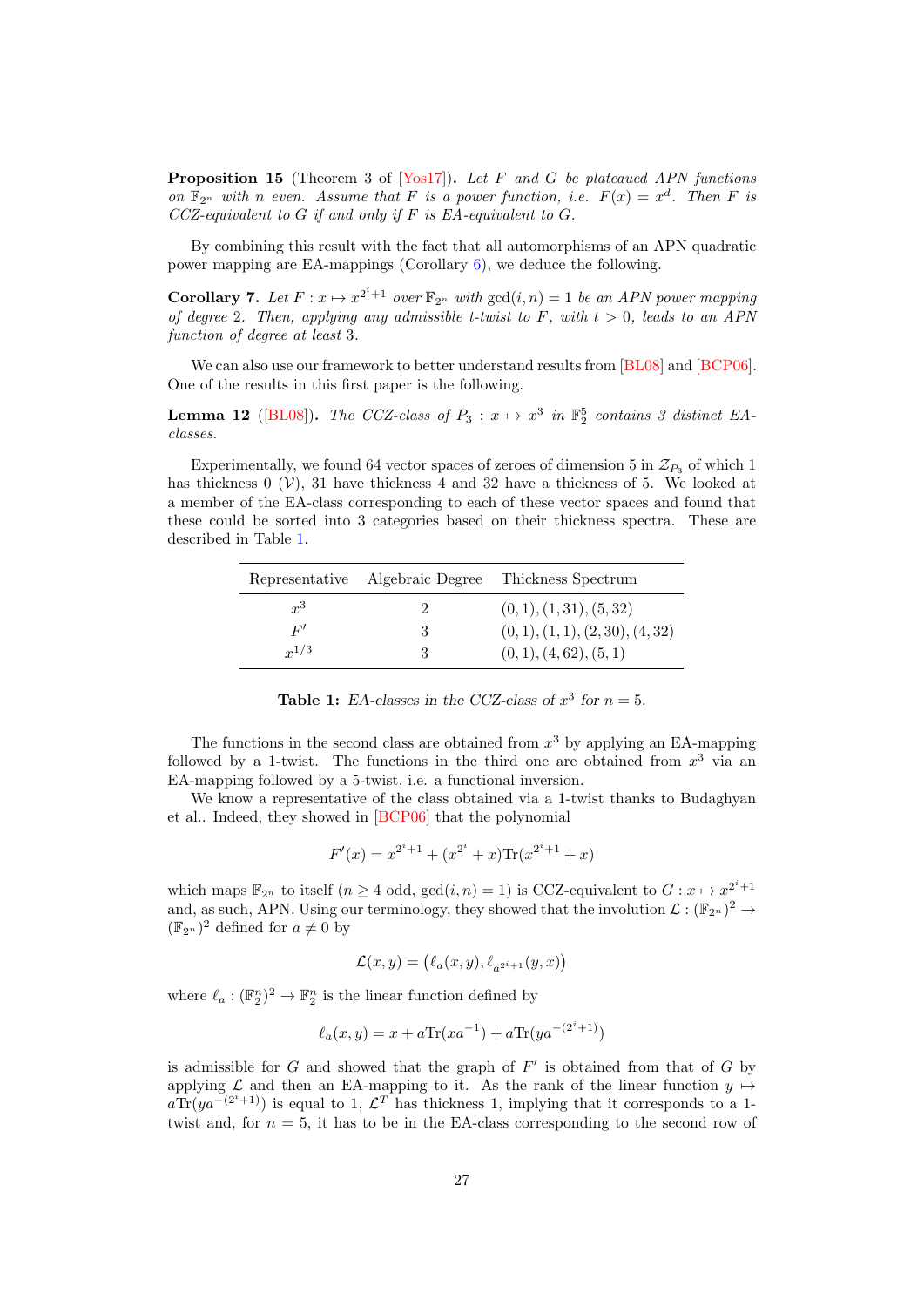Table [1.](#page-26-0) Besides, our Proposition [13](#page-25-1) explains why such a twist is possible in the first place.

For  $n \geq 4$  even and  $gcd(i, n) = 1$ , they showed a similar result:

$$
F''(x) = x^{2^i+1} + (x^{2^i} + x + 1) \text{Tr}(x^{2^i+1})
$$

is CCZ-equivalent to a Gold function. The corresponding admissible linear mapping is again defined for any non-zero  $a \in \mathbb{F}_{2^n}$  by  $\mathcal{L}(x, y) = (x + a \text{Tr}(ya^{-(2^i+1)}), y)$ . As before, the rank of the top right corner of the corresponding matrix is equal to 1, meaning that  $F''$  is obtained from a Gold function via a 1-twist and some EA-mappings.

The bulk of [\[BCP06\]](#page-28-11) consists in proofs of the CCZ-equivalence of the new functions they provide with the Gold function. However, as we have seen, applying a linear mapping to the graph of a function may yield a function in the same EA-class even when a twist is implied. Budaghyan et al. solved this problem by looking at the algebraic degree of their functions and showing that it was strictly greater than 2. As the algebraic degree is constant in an EA-class, the new function cannot be in that of the Gold functions. But this result can be directly deduced from Corollary [7](#page-26-1) which shows that applying a 1-twist to  $G: x \mapsto x^{2^i+1}$  with  $gcd(i, n) = 1$  leads to a function of degree at least 3, which cannot belong to the EA-class of  $G$ .

# <span id="page-27-0"></span>7 Conclusion

By looking at the interaction between CCZ-equivalence and both the DDT and LAT, we were able to derive several new results. In particular, we have shown that CCZequivalence is the combination of EA-equivalence and a new form of equivalence between two functions which we called  $t$ -twist equivalence. To prove this result, we have designed new theoretical tools such as swap matrices and space thickness which might be of independent interest. These results allowed us to reinterpret several results from the literature as well as to derive some new ones.

Using our results, the problem of exploring the EA-classes inside the CCZ-class of a function can be reduced to a search for vector spaces. Indeed, the ability to efficiently recover the vector spaces of dimension  $n$  in the Walsh zeroes of a function will directly allow us to iterate over all EA-classes. However, we may visit the same EA-class multiple times. In order to avoid this problem, we would need an efficient algorithm checking for the EA-equivalence of two functions.

# Acknowledgement

We thank the reviewers as well as Christof Beierle for their comments. The work of Léo Perrin was supported by a grant from the Fondation Sciences Mathématiques de Paris (FSMP).

# References

- <span id="page-27-2"></span>[BBMN11] Carl Bracken, Eimear Byrne, Gary McGuire, and Gabriele Nebe. On the equivalence of quadratic APN functions. Designs, Codes and Cryptography, 61(3):261–272, Dec 2011.
- <span id="page-27-1"></span>[BC96] Thierry P. Berger and Pascale Charpin. The permutation group of affine-invariant extended cyclic codes. IEEE Trans. Information Theory, 42(6):2194–2209, 1996.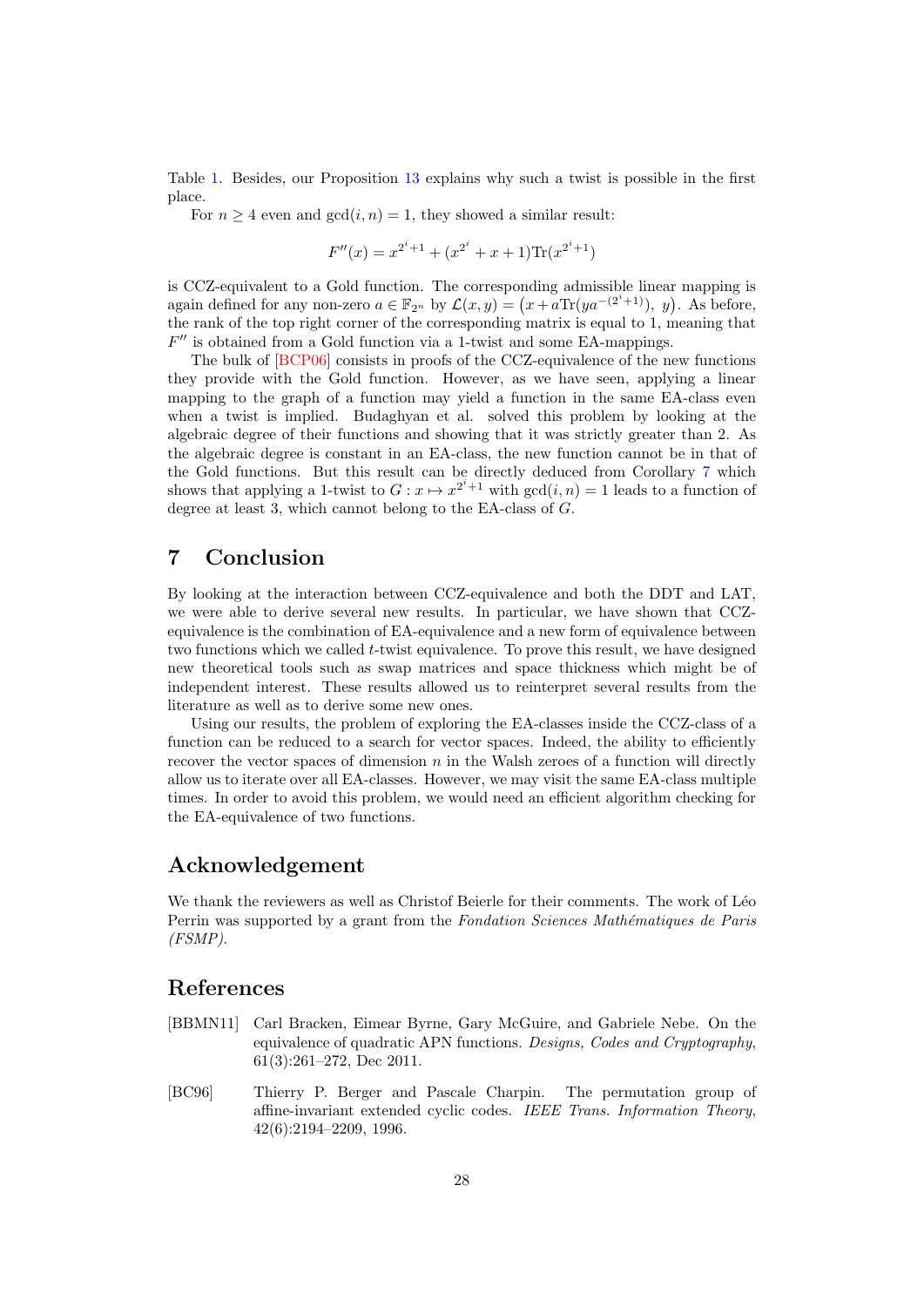- <span id="page-28-3"></span>[BC10] Lilya Budaghyan and Claude Carlet. CCZ-equivalence of single and multi output boolean functions. In Post-proceedings of the 9-th International Conference on Finite Fields and Their Applications, volume 518, pages 43–54. American Mathematical Society, 2010.
- <span id="page-28-8"></span>[BC11] Lilya Budaghyan and Claude Carlet. CCZ-equivalence of bent vectorial functions and related constructions. Designs, Codes and Cryptography, 59(1):69–87, Apr 2011.
- <span id="page-28-9"></span>[BCCLC06] Thierry P Berger, Anne Canteaut, Pascale Charpin, and Yann Laigle-Chapuy. On almost perfect nonlinear functions over  $\mathbb{F}_2^n$ . IEEE Transactions on Information Theory, 52(9):4160–4170, 2006.
- <span id="page-28-11"></span>[BCP06] Lilya Budaghyan, Claude Carlet, and Alexander Pott. New classes of almost bent and almost perfect nonlinear polynomials. IEEE Transactions on Information Theory, 52(3):1141–1152, 2006.
- <span id="page-28-7"></span>[BDBP03] Alex Biryukov, Christophe De Cannière, An Braeken, and Bart Preneel. A toolbox for cryptanalysis: Linear and affine equivalence algorithms. In Eli Biham, editor, Advances in Cryptology – EUROCRYPT 2003, volume 2656 of Lecture Notes in Computer Science, pages 33–50. Springer, Heidelberg, May 2003.
- <span id="page-28-5"></span>[BDKM09] K. A. Browning, J.F. Dillon, R.E. Kibler, and M. T. McQuistan. APN Polynomials and Related Codes. J. of Combinatorics, Information and System Sciences, 34(1-4):135–159, 2009.
- <span id="page-28-2"></span>[BDMW10] K. A. Browning, J.F. Dillon, M. T. McQuistan, and A. J. Wolfe. An APN permutation in dimension six. In Post-proceedings of the 9-th International Conference on Finite Fields and Their Applications, volume 518, pages 33–42. American Mathematical Society, 2010.
- <span id="page-28-10"></span>[BL08] Marcus Brinkmann and Gregor Leander. On the classification of APN functions up to dimension five. Designs, Codes and Cryptography, 49(1):273– 288, Dec 2008.
- <span id="page-28-6"></span>[BLNW12] Andrey Bogdanov, Gregor Leander, Kaisa Nyberg, and Meiqin Wang. Integral and multidimensional linear distinguishers with correlation zero. In Xiaoyun Wang and Kazue Sako, editors, Advances in Cryptology – ASI-ACRYPT 2012, volume 7658 of Lecture Notes in Computer Science, pages 244–261. Springer, Heidelberg, December 2012.
- <span id="page-28-4"></span>[BN13] Céline Blondeau and Kaisa Nyberg. New links between differential and linear cryptanalysis. In Thomas Johansson and Phong Q. Nguyen, editors, Advances in Cryptology – EUROCRYPT 2013, volume 7881 of Lecture Notes in Computer Science, pages 388–404. Springer, Heidelberg, May 2013.
- <span id="page-28-0"></span>[BS91a] Eli Biham and Adi Shamir. Differential cryptanalysis of DES-like cryptosystems. In Alfred J. Menezes and Scott A. Vanstone, editors, Advances in Cryptology – CRYPTO'90, volume 537 of Lecture Notes in Computer Science, pages 2–21. Springer, Heidelberg, August 1991.
- <span id="page-28-1"></span>[BS91b] Eli Biham and Adi Shamir. Differential cryptanalysis of DES-like cryptosystems. Journal of Cryptology, 4(1):3–72, 1991.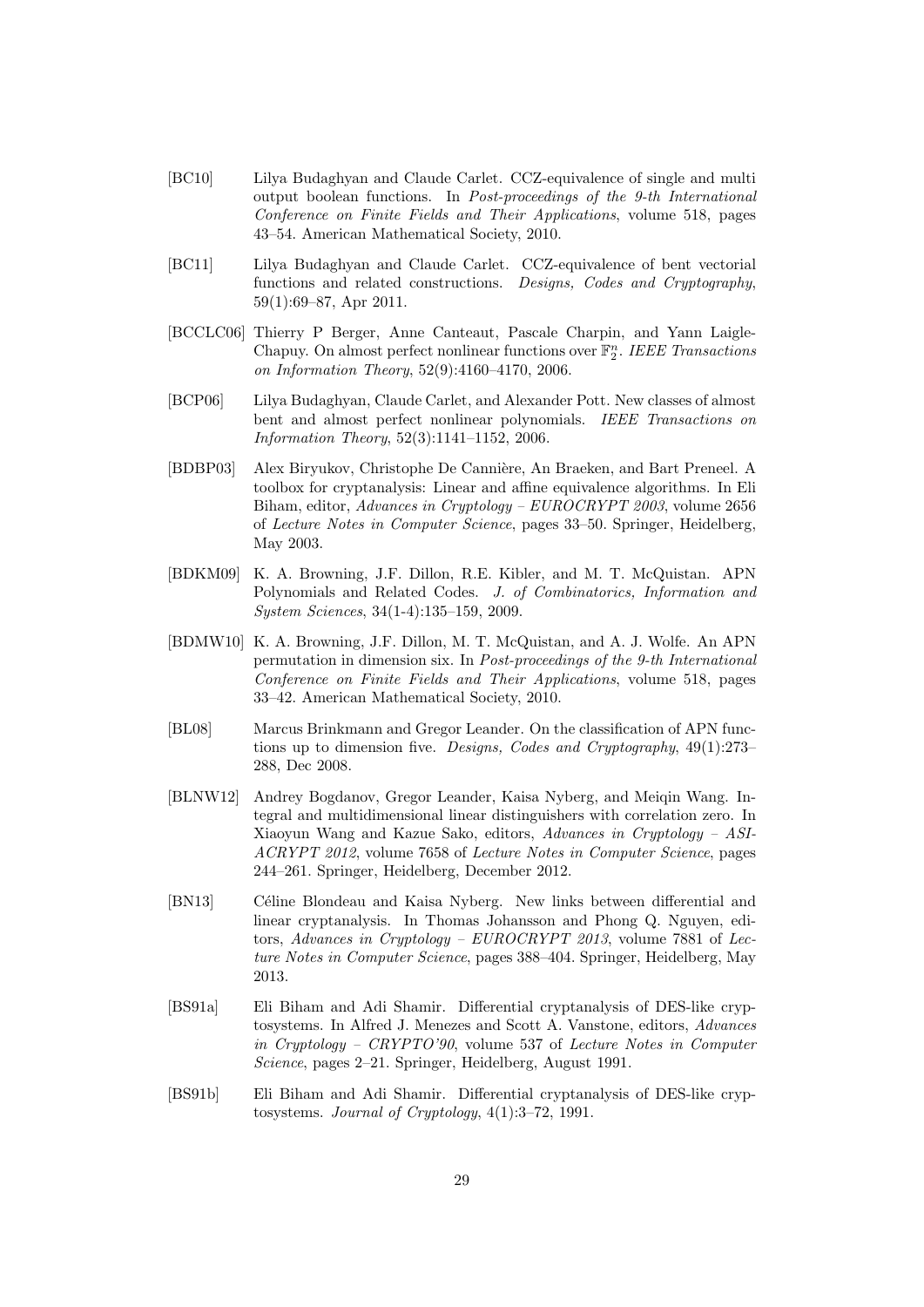- <span id="page-29-9"></span>[CCD00] Anne Canteaut, Pascale Charpin, and Hans Dobbertin. Weight divisibility of cyclic codes, highly nonlinear functions on  $GF(2<sup>m</sup>)$  and crosscorrelation of maximum-length sequences. SIAM Journal on Discrete Mathematics, 13(1):105–138, 2000.
- <span id="page-29-7"></span>[CCZ98] Claude Carlet, Pascale Charpin, and Victor Zinoviev. Codes, bent functions and permutations suitable for DES-like cryptosystems. Designs, Codes and Cryptography, 15(2):125–156, 1998.
- <span id="page-29-4"></span>[CDP17] Anne Canteaut, Sébastien Duval, and Léo Perrin. A generalisation of Dillon's APN permutation with the best known differential and nonlinear properties for all fields of size  $2^{4k+2}$ . IEEE Transactions on Information Theory, 63(11):7575–7591, Nov 2017.
- <span id="page-29-8"></span>[CV95] Florent Chabaud and Serge Vaudenay. Links between differential and linear cryptanalysis. In Alfredo De Santis, editor, Advances in Cryptology – EUROCRYPT'94, volume 950 of Lecture Notes in Computer Science, pages 356–365. Springer, Heidelberg, May 1995.
- <span id="page-29-11"></span>[CV09] Yanling Chen and Han Vinck. Notes on reed-muller codes. arXiv 0901.2062, 2009.
- <span id="page-29-12"></span>[DES77] Data Encryption Standard. National Bureau of Standards, NBS FIPS PUB 46, U.S. Department of Commerce, January 1977.
- <span id="page-29-5"></span>[FFW17] Shihui Fu, Xiutao Feng, and Baofeng Wu. Differentially 4-uniform permutations with the best known nonlinearity from butterflies. IACR Transactions on Symmetric Cryptology, 2017(2):228–249, 2017.
- <span id="page-29-14"></span>[Hel94] Tor Helleseth, editor. Advances in Cryptology – EUROCRYPT'93, volume 765 of Lecture Notes in Computer Science. Springer, Heidelberg, May 1994.
- <span id="page-29-6"></span>[LTYW18] Yongqiang Li, Shizhu Tian, Yuyin Yu, and Mingsheng Wang. On the generalization of butterfly structure. IACR Transactions on Symmetric Cryptology, 2018(1):160–179, 2018.
- <span id="page-29-0"></span>[Mat94] Mitsuru Matsui. Linear cryptanalysis method for DES cipher. In Helleseth [\[Hel94\]](#page-29-14), pages 386–397.
- <span id="page-29-10"></span>[MS77] Florence Jessie MacWilliams and Neil James Alexander Sloane. The theory of error-correcting codes. North-Holland Publishing Company, 1977.
- <span id="page-29-2"></span>[NK93] Kaisa Nyberg and Lars R. Knudsen. Provable security against differential cryptanalysis (rump session). In Ernest F. Brickell, editor, Advances in Cryptology – CRYPTO'92, volume 740 of Lecture Notes in Computer Science, pages 566–574. Springer, Heidelberg, August 1993.
- <span id="page-29-1"></span>[Nyb94] Kaisa Nyberg. Differentially uniform mappings for cryptography. In Helleseth [\[Hel94\]](#page-29-14), pages 55–64.
- <span id="page-29-3"></span>[PUB16] L´eo Perrin, Aleksei Udovenko, and Alex Biryukov. Cryptanalysis of a theorem: Decomposing the only known solution to the big APN problem. In Matthew Robshaw and Jonathan Katz, editors, Advances in Cryptology – CRYPTO 2016, Part II, volume 9815 of Lecture Notes in Computer Science, pages 93–122. Springer, Heidelberg, August 2016.
- <span id="page-29-13"></span>[SG13] Ernst Schulte-Geers. On CCZ-equivalence of addition mod  $2^n$ . Designs, Codes and Cryptography, 66(1):111–127, Jan 2013.